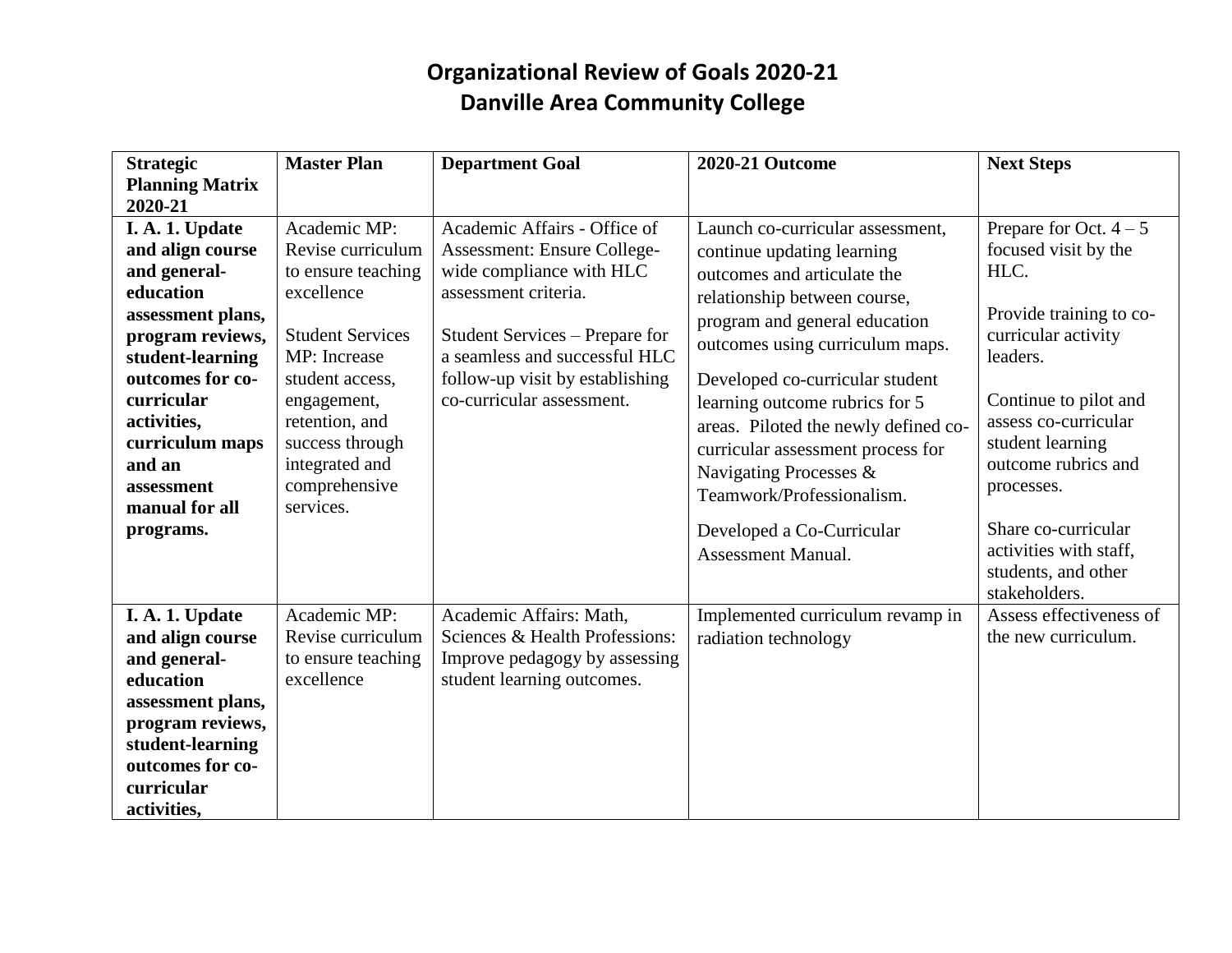| curriculum maps   |                    |                                |                                      |                          |
|-------------------|--------------------|--------------------------------|--------------------------------------|--------------------------|
| and an            |                    |                                |                                      |                          |
| assessment        |                    |                                |                                      |                          |
| manual for all    |                    |                                |                                      |                          |
| programs.         |                    |                                |                                      |                          |
| I. A. 1. Update   | Academic MP:       | Operations - Institutional     | Assessment team has sub-teams        | Collect (improved)       |
| and align course  | Revise curriculum  | Research: Respond to the HLC   | working on improvements to           | student learning and co- |
| and general-      | to ensure teaching | comments from 3/19 visit       | academic assessment and              | curricular assessment    |
| education         | excellence         |                                | developing an assessment manual.     | data                     |
| assessment plans, |                    |                                | Conducted a COVID survey of          |                          |
| program reviews,  |                    |                                | students and shared results with     |                          |
| student-learning  |                    |                                | faculty.                             |                          |
| outcomes for co-  |                    |                                |                                      |                          |
| curricular        |                    |                                |                                      |                          |
| activities,       |                    |                                |                                      |                          |
| curriculum maps   |                    |                                |                                      |                          |
| and an            |                    |                                |                                      |                          |
| assessment        |                    |                                |                                      |                          |
| manual for all    |                    |                                |                                      |                          |
| programs.         |                    |                                |                                      |                          |
| I. A. 1. Update   | Academic MP:       | Academic Affairs - Adult       | 1. Deactivated 58 courses no longer  | 1. Master Syllabus       |
| and align course  | Revise curriculum  | Ed/Middle College: Align       | used                                 | review and post on       |
| and general-      | to ensure teaching | Department Master Syllabus     | 2. Math Sciences and Healthcare      | <b>SharePoint</b>        |
| education         | excellence         | and Course Outlines to College | Professions developed a mentoring    | 2. Course Outlines       |
| assessment plans, |                    | template                       | project to ensure master syllabi and | review and post on       |
| program reviews,  |                    |                                | outlines are updated and that review | <b>SharePoint</b>        |
| student-learning  |                    |                                | processes are in place.              |                          |
| outcomes for co-  |                    |                                |                                      |                          |
| curricular        |                    |                                | 3. Created a shared process for      |                          |
| activities,       |                    |                                | master syllabus review.              |                          |
| curriculum maps   |                    |                                |                                      |                          |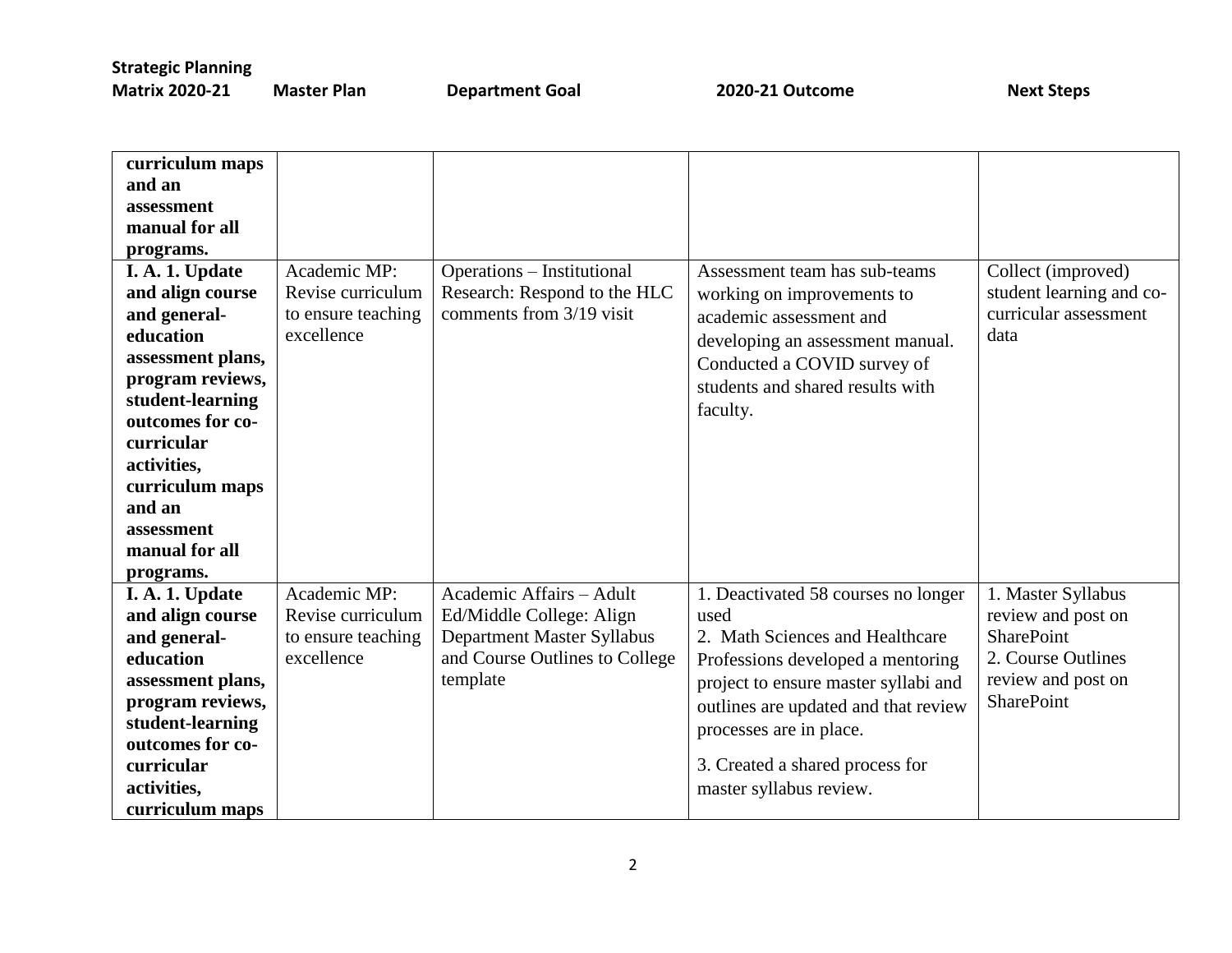| and an            |                    |                                 |                                    |                          |
|-------------------|--------------------|---------------------------------|------------------------------------|--------------------------|
| assessment        |                    |                                 |                                    |                          |
| manual for all    |                    |                                 |                                    |                          |
| programs.         |                    |                                 |                                    |                          |
| I. A. 1. Update   | Academic MP:       | <b>Academic Affairs: Assess</b> | Nursing faculty reviewed           | Curriculum changes       |
| and align course  | Revise curriculum  | instruction in the Math,        | curriculum to ensure alignment     | will be implemented      |
| and general-      | to ensure teaching | Sciences & Health Professions   | with ACEN and QCEN                 | during Summer 2021.      |
| education         | excellence         | Division                        | accreditations. Developed a new    |                          |
| assessment plans, |                    |                                 | substance-abuse policy to align    |                          |
| program reviews,  |                    |                                 | with drug laws.                    |                          |
| student-learning  |                    |                                 |                                    |                          |
| outcomes for co-  |                    |                                 |                                    |                          |
| curricular        |                    |                                 |                                    |                          |
| activities,       |                    |                                 |                                    |                          |
| curriculum maps   |                    |                                 |                                    |                          |
| and an            |                    |                                 |                                    |                          |
| assessment        |                    |                                 |                                    |                          |
| manual for all    |                    |                                 |                                    |                          |
| programs.         |                    |                                 |                                    |                          |
| I. A. 1. Update   | Academic MP:       | <b>Academic Affairs: Assess</b> | Explored accreditation process for | Develop a strategy for   |
| and align course  | Revise curriculum  | instruction in the Math,        | echocardiography and sonography    | building an associate in |
| and general-      | to ensure teaching | Sciences & Health Professions   |                                    | applied science for      |
| education         | excellence         | Division                        |                                    | medical imaging.         |
| assessment plans, |                    |                                 |                                    |                          |
| program reviews,  |                    |                                 |                                    |                          |
| student-learning  |                    |                                 |                                    |                          |
| outcomes for co-  |                    |                                 |                                    |                          |
| curricular        |                    |                                 |                                    |                          |
| activities,       |                    |                                 |                                    |                          |
| curriculum maps   |                    |                                 |                                    |                          |
| and an            |                    |                                 |                                    |                          |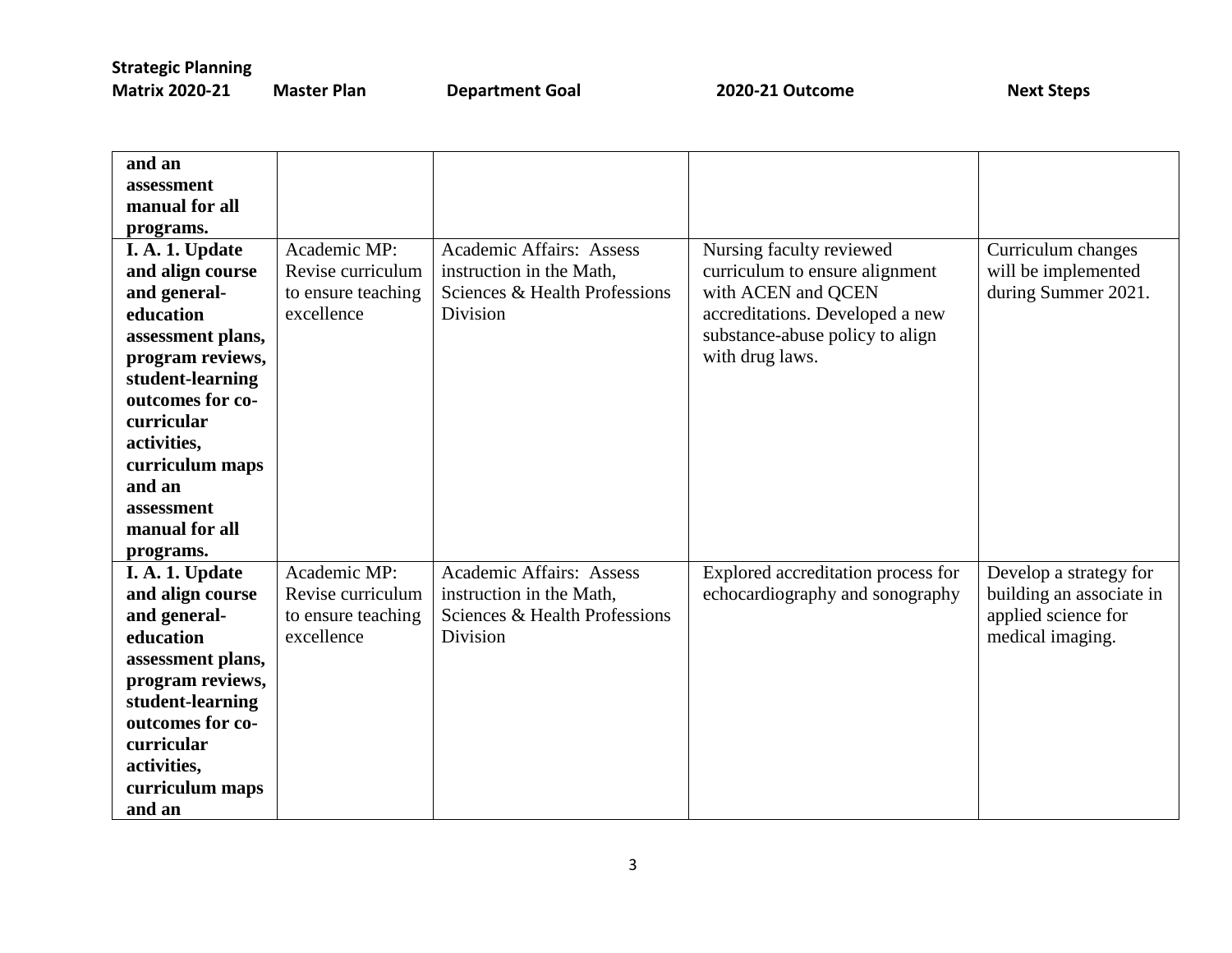| <b>Matrix 2020-21</b><br>M |  |
|----------------------------|--|
|----------------------------|--|

**Master Plan COAL Accord Department Goal COAL 2020-21 Outcome COAL Accord Coal Accord Next Steps** 

| assessment        |                    |                                |                                    |                           |
|-------------------|--------------------|--------------------------------|------------------------------------|---------------------------|
| manual for all    |                    |                                |                                    |                           |
| programs.         |                    |                                |                                    |                           |
| I. A. 1. Update   | Academic MP:       | Academic Affairs: Math,        | Piloted a high-school math class   | Expanding the pilot this  |
| and align course  | Revise curriculum  | Sciences & Health Professions: | with grades rather than Accuplacer | fall.                     |
| and general-      | to ensure teaching | develop improved pedagogy for  | used for placement purposes.       |                           |
| education         | excellence         | transitional math in high      |                                    |                           |
| assessment plans, |                    | schools.                       |                                    |                           |
| program reviews,  |                    |                                |                                    |                           |
| student-learning  |                    |                                |                                    |                           |
| outcomes for co-  |                    |                                |                                    |                           |
| curricular        |                    |                                |                                    |                           |
| activities,       |                    |                                |                                    |                           |
| curriculum maps   |                    |                                |                                    |                           |
| and an            |                    |                                |                                    |                           |
| assessment        |                    |                                |                                    |                           |
| manual for all    |                    |                                |                                    |                           |
| programs.         |                    |                                |                                    |                           |
| I. A. 1. Update   | Academic MP:       | Academic Affairs: Math,        | Implemented 3D modeling lab for    | Evaluate the              |
| and align course  | Revise curriculum  | Sciences & Health Professions: | anatomy and physiology.            | effectiveness of the lab. |
| and general-      | to ensure teaching | develop improved pedagogy for  |                                    |                           |
| education         | excellence         | sciences.                      |                                    |                           |
| assessment plans, |                    |                                |                                    |                           |
| program reviews,  |                    |                                |                                    |                           |
| student-learning  |                    |                                |                                    |                           |
| outcomes for co-  |                    |                                |                                    |                           |
| curricular        |                    |                                |                                    |                           |
| activities,       |                    |                                |                                    |                           |
| curriculum maps   |                    |                                |                                    |                           |
| and an            |                    |                                |                                    |                           |
| assessment        |                    |                                |                                    |                           |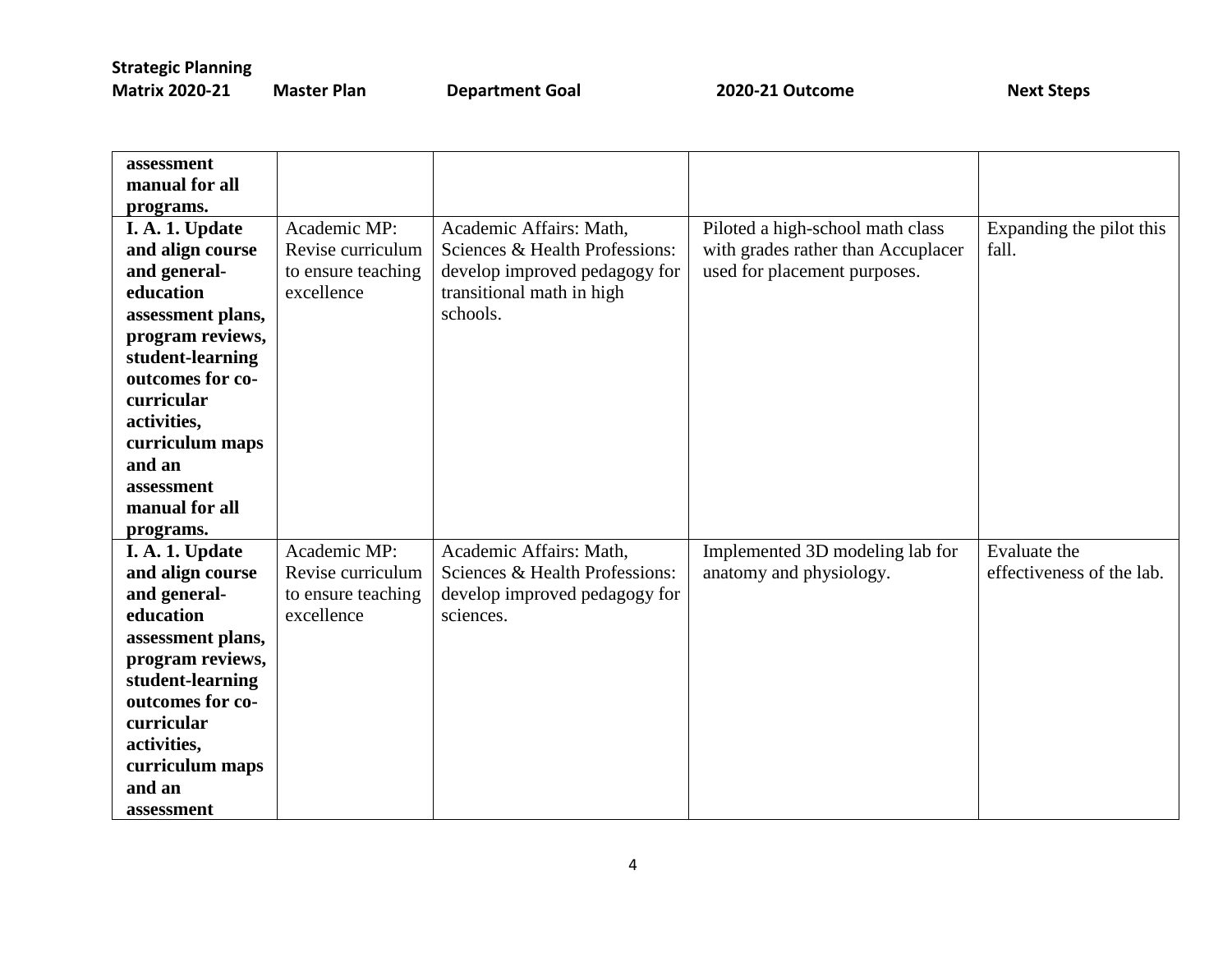| manual for all    |                    |                                |                                    |                            |
|-------------------|--------------------|--------------------------------|------------------------------------|----------------------------|
| programs.         |                    |                                |                                    |                            |
| I. A. 1. Update   | Academic MP:       | Academic Affairs: Liberal Arts | The reference librarian has        | Hopefully face-to-face     |
| and align course  | Revise curriculum  | - Library: Assess how well     | provided direct instruction to     | instruction will resume    |
| and general-      | to ensure teaching | library instruction prepares   | Introduction to Psychology classes | in the next fiscal year    |
| education         | excellence         | students for research          | for several years. This academic   | and library staff will     |
| assessment plans, |                    | assignments.                   | year training videos and support   | again have the             |
| program reviews,  |                    |                                | materials were prepared for the    | opportunity to provide     |
| student-learning  |                    |                                | PSYC students instead. Direct      | direct instruction to      |
| outcomes for co-  |                    |                                | assessment was not possible in the | students in PSYC           |
| curricular        |                    |                                | context of the COVID pandemic.     | classes. Ideally the       |
| activities,       |                    |                                |                                    | instructional videos will  |
| curriculum maps   |                    |                                |                                    | be utilized, also, and the |
| and an            |                    |                                |                                    | effectiveness of the       |
| assessment        |                    |                                |                                    | face-to-face instruction   |
| manual for all    |                    |                                |                                    | could be compared with     |
| programs.         |                    |                                |                                    | the video instruction.     |
| I. A. 1. Update   | Academic MP:       | Operations - Institutional     | Initial ICCIS training completed.  | Internal study and work    |
| and align course  | Revise curriculum  | Research: Learn the ICCB       |                                    | with ICCB point person     |
| and general-      | to ensure teaching | curriculum rules and how to    |                                    |                            |
| education         | excellence         | use ICCIS                      |                                    |                            |
| assessment plans, |                    |                                |                                    |                            |
| program reviews,  |                    |                                |                                    |                            |
| student-learning  |                    |                                |                                    |                            |
| outcomes for co-  |                    |                                |                                    |                            |
| curricular        |                    |                                |                                    |                            |
| activities,       |                    |                                |                                    |                            |
| curriculum maps   |                    |                                |                                    |                            |
| and an            |                    |                                |                                    |                            |
| assessment        |                    |                                |                                    |                            |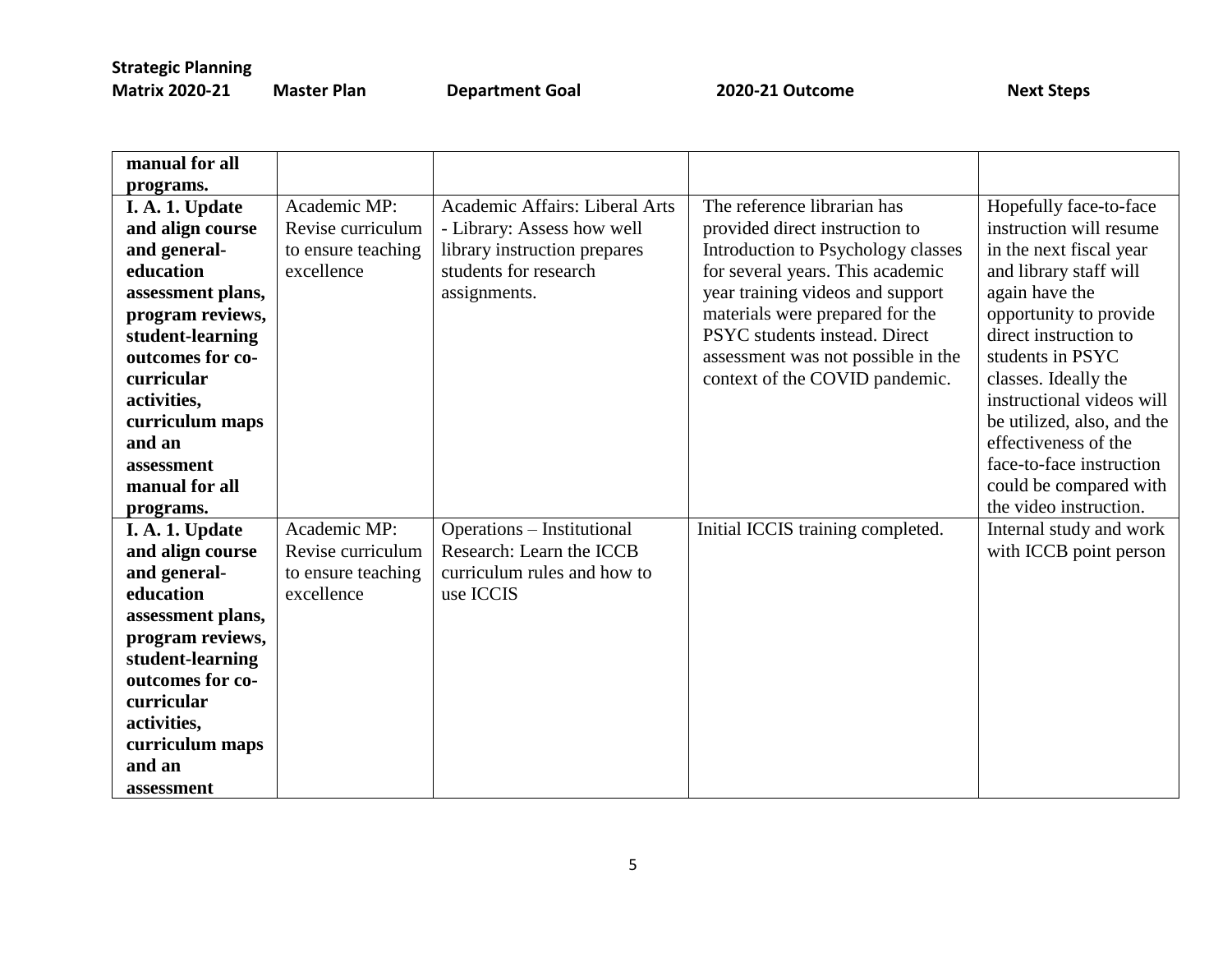| latrix 2020-21 | N |
|----------------|---|
|----------------|---|

**Master Plan COAL Accord Department Goal 2020-21 Outcome Accord Construct Steps** 

| manual for all     |                    |                                |                                    |                           |
|--------------------|--------------------|--------------------------------|------------------------------------|---------------------------|
| programs.          |                    |                                |                                    |                           |
| I. A. 1. Update    | Academic MP:       | Academic Affairs - Adult       | 1. Review program                  | Program assessment        |
| and align course   | Revise curriculum  | Ed/Middle College: CNA         | 2. Provide professional dev for    | will follow.              |
| and general-       | to ensure teaching | program review                 | Teachers                           |                           |
| education          | excellence         |                                |                                    |                           |
| assessment plans,  |                    |                                |                                    |                           |
| program reviews,   |                    |                                |                                    |                           |
| student-learning   |                    |                                |                                    |                           |
| outcomes for co-   |                    |                                |                                    |                           |
| curricular         |                    |                                |                                    |                           |
| activities,        |                    |                                |                                    |                           |
| curriculum maps    |                    |                                |                                    |                           |
| and an             |                    |                                |                                    |                           |
| assessment         |                    |                                |                                    |                           |
| manual for all     |                    |                                |                                    |                           |
| programs.          |                    |                                |                                    |                           |
| I. A. 2. Implement | Academic MP:       | Academic Affairs: Introduce    | Introduced course-completion-rate  | After identifying federal |
| a new process to   | Improve            | course-completion rates for    | data in meetings with faculty      | relief funding to support |
| collect "Closing   | pedagogy and       | individual faculty as a metric | executive board and noted those    | the construction of the   |
| the Loop" data     | success rate       | for identifying faculty who    | individual faculty with completion | center, faculty and       |
| for key programs   |                    | need improvement in            | percentages that are well below 70 | administration plan to    |
| in each division.  |                    | pedagogy.                      | percent, even pre-COVID. From      | introduce the TLT         |
|                    |                    |                                | these discussions, the idea for    | Center during FY 2022.    |
|                    |                    |                                | establishing a full-time Teaching, |                           |
|                    |                    |                                | Learning & Technology Center to    |                           |
|                    |                    |                                | provide peer training and          |                           |
|                    |                    |                                | professional development all year  |                           |
|                    |                    |                                | round (rather than only during In- |                           |
|                    |                    |                                | Services).                         |                           |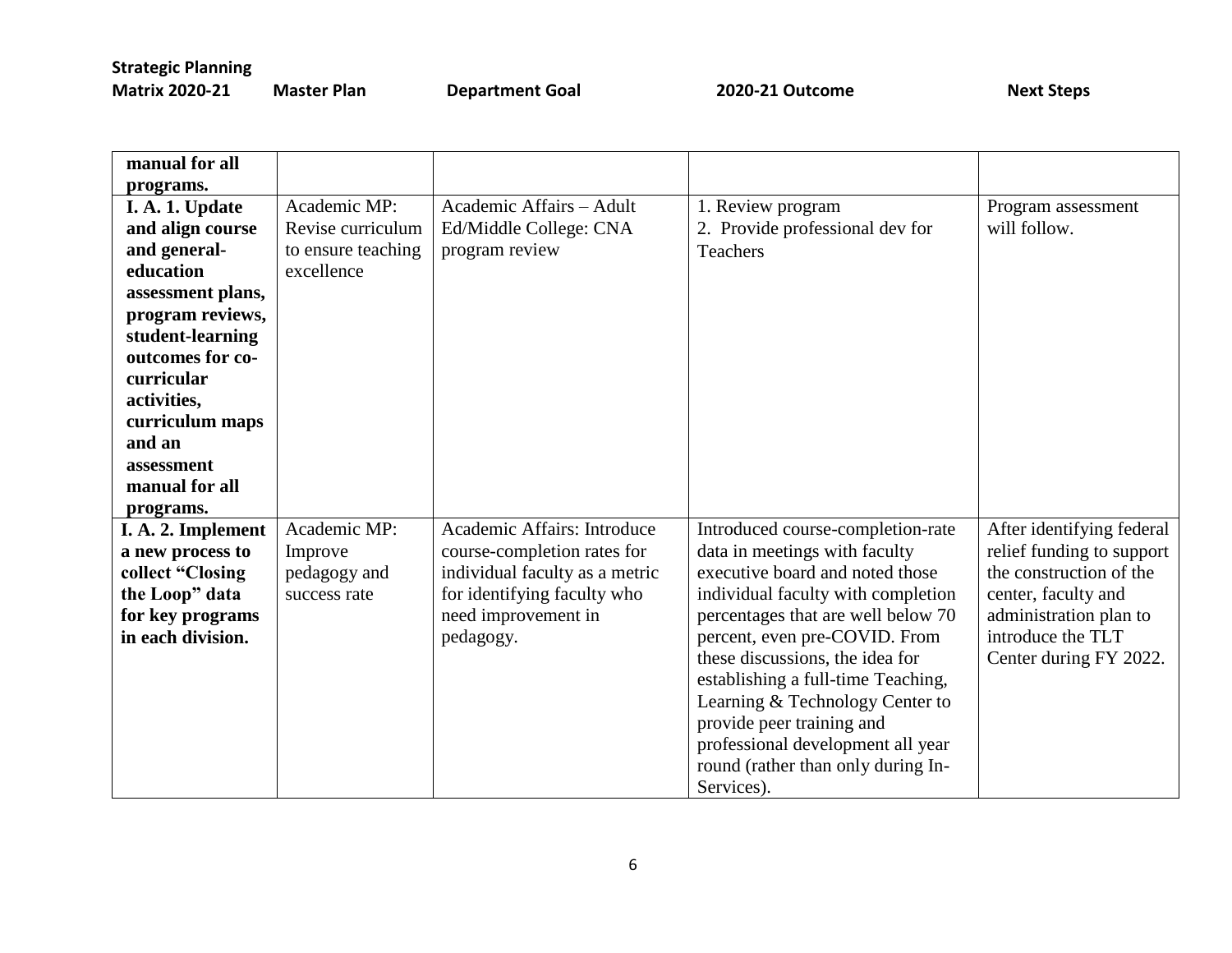| I. A. 2. Implement | Academic MP: | Academic Affairs: Math,           | Prepared a report on the influence                                       | Continue to analyze                                                    |
|--------------------|--------------|-----------------------------------|--------------------------------------------------------------------------|------------------------------------------------------------------------|
| a new process to   | Improve      | Sciences & Health Professions.    | of prerequisites on nursing                                              | predictors.                                                            |
| collect "Closing   | pedagogy and | Study data to measure             | completion.                                                              |                                                                        |
| the Loop" data     | success rate | predictors for student success.   |                                                                          |                                                                        |
| for key programs   |              |                                   |                                                                          |                                                                        |
| in each division.  |              |                                   |                                                                          |                                                                        |
|                    | Academic MP: | Academic Affairs - Office of      |                                                                          | Initiatives that fulfill the                                           |
| I. A. 2. Implement |              |                                   | Assessment champions for both                                            |                                                                        |
| a new process to   | Improve      | Assessment: Ensure College-       | academic and non-academic                                                | "closing the loop"                                                     |
| collect "Closing   | pedagogy and | wide compliance with HLC          | departments have begun tracking                                          | paradigms will be                                                      |
| the Loop" data     | success rate | assessment criteria.              | initiatives through all five stages of                                   | classified and reported                                                |
| for key programs   |              |                                   | the Nichols model—culminating                                            | through SharePoint.                                                    |
| in each division.  |              |                                   | with "Closing the Loop."                                                 |                                                                        |
| I. A. 2. Implement | Academic MP: | Academic Affairs - Math,          | Hosted meetings with faculty to                                          | Provide in-depth                                                       |
| a new process to   | Improve      | Sciences & Health Professions:    | review low ratings on student                                            | analysis of low course-                                                |
| collect "Closing   | pedagogy and | Develop strategies for            | evaluations in order to develop                                          | completion rates by                                                    |
| the Loop" data     | success rate | improving and assessing           | strategies for improvement.                                              | individual faculty                                                     |
| for key programs   |              | pedagogical improvements.         |                                                                          | whose average is below                                                 |
| in each division.  |              |                                   |                                                                          | 70 percent.                                                            |
| I. A. 2. Implement | Academic MP: | Liberal Arts - Library: Assess if | Data requests had been made the                                          | The initial OpenAthens                                                 |
| a new process to   | Improve      | student usage of library          | previous year to CARLI to identify                                       | implementation was                                                     |
| collect "Closing   | pedagogy and | resources correlates with         | which students had created library                                       | completed in                                                           |
| the Loop" data     | success rate | student outcomes in terms of      | accounts and which had placed I-                                         | December, 2020.                                                        |
| for key programs   |              | retention, persistence and        | Share requests or checked out                                            | Unfortunately                                                          |
| in each division.  |              | completion.                       | materials. This activity was put on                                      | EBSCO, because they                                                    |
|                    |              |                                   | hold until the consortium had                                            | were setting up multiple                                               |
|                    |              |                                   | completed the transition to its new                                      | organizations within                                                   |
|                    |              |                                   | platform. The expectation was the                                        | CARLI simultaneously,                                                  |
|                    |              |                                   | new system OpenAthens would                                              | completed a basic                                                      |
|                    |              |                                   |                                                                          |                                                                        |
|                    |              |                                   |                                                                          |                                                                        |
|                    |              |                                   |                                                                          |                                                                        |
|                    |              |                                   | enable greater granularization of<br>data and correlating database usage | implementation that did<br>not permit the data<br>granularization that |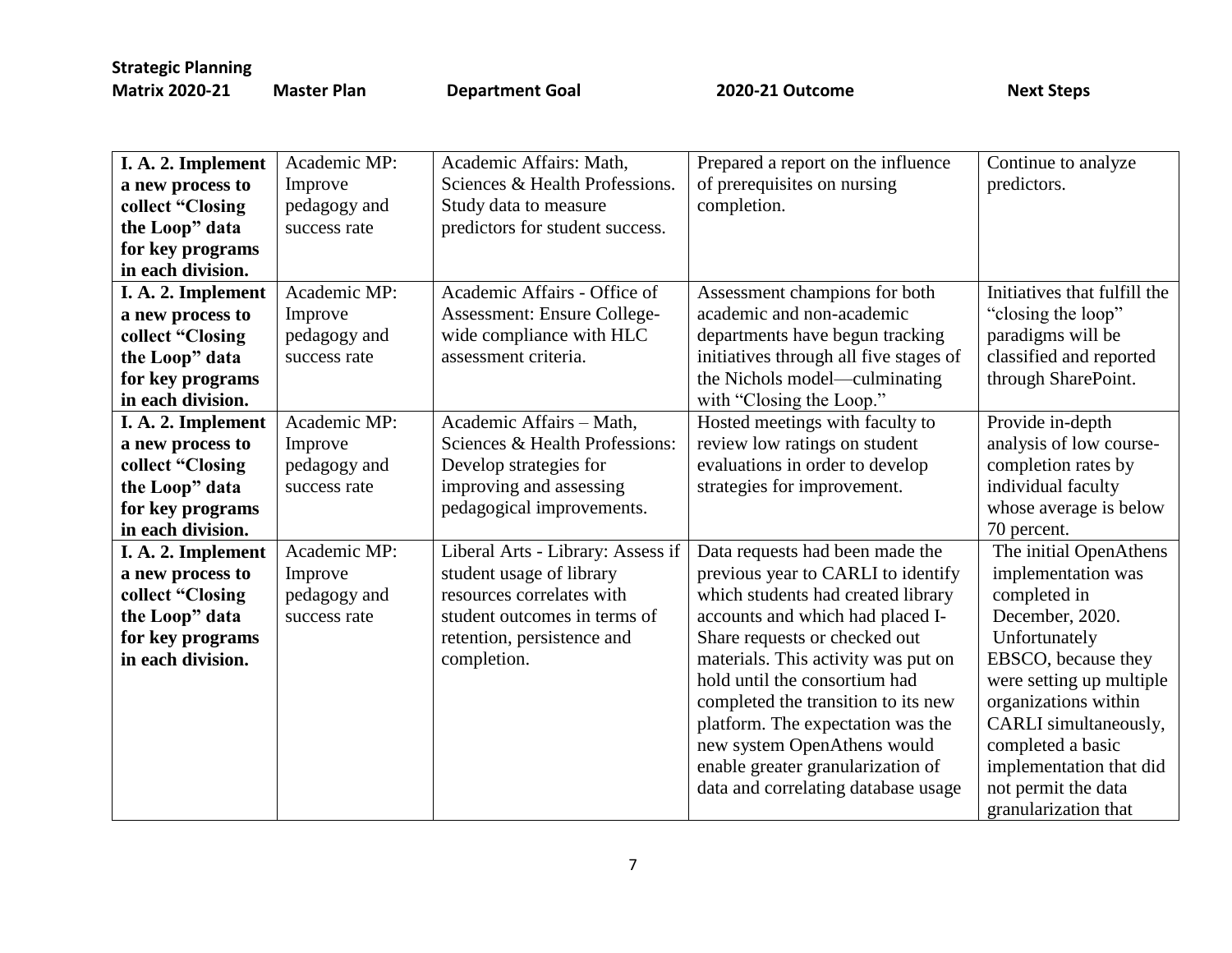|                    | Academic MP:     |                                  | with users than previous platforms<br>allowed. | library staff anticipated.<br>The library will<br>continue to work with<br>CARLI to try to<br>improve the<br>granularization of data<br>so the original task can<br>be addressed. |
|--------------------|------------------|----------------------------------|------------------------------------------------|-----------------------------------------------------------------------------------------------------------------------------------------------------------------------------------|
| I. A. 3. Develop   |                  | Academic Affairs: Encourage      | To more clearly delineate Faculty              | Establish a procedure                                                                                                                                                             |
| new programs,      | Respond to local | greater faculty participation in | responsibilities for curriculum                | for rotating leadership                                                                                                                                                           |
| such as learning   | and regional     | program development.             | development and to more closely                | and reporting as part of                                                                                                                                                          |
| communities and    | demand           |                                  | align student learning-outcomes to             | the College's                                                                                                                                                                     |
| 8-week courses.    |                  |                                  | pedagogy, the College governance               | recommendation from                                                                                                                                                               |
|                    |                  |                                  | committee for Academic Affairs                 | the Governance                                                                                                                                                                    |
|                    |                  |                                  | has been separated into separate               | Advisory Committee.                                                                                                                                                               |
|                    |                  |                                  | teams: the Curriculum Committee                |                                                                                                                                                                                   |
|                    |                  |                                  | and the Academic Standards                     |                                                                                                                                                                                   |
|                    |                  |                                  | Committee.                                     |                                                                                                                                                                                   |
| I.A.4. Implement   | Academic MP:     | Academic Affairs: Ensure that    | VP Academic Affairs and deans                  | Will respond to requests                                                                                                                                                          |
| <b>Dual Credit</b> | Improve          | DACC's dual-credit courses       | have met with officials from school            | from high schools at an                                                                                                                                                           |
| quality-assurance  | pedagogy and     | comply with federal Dual         | districts, assessed teacher                    | extreme distance from                                                                                                                                                             |
| processes.         | success rate     | <b>Credit Quality Act</b>        | credentials for six districts, and             | the Danville Campus                                                                                                                                                               |
|                    |                  | requirements and Illinois State  | provided written guidelines for all            | (Milford in the                                                                                                                                                                   |
|                    |                  | ICCB requirements.               | District 507 high schools.                     | northern-most part of                                                                                                                                                             |
|                    |                  |                                  |                                                | District 507 and                                                                                                                                                                  |
|                    |                  |                                  |                                                | Georgetown in the                                                                                                                                                                 |
|                    |                  |                                  |                                                | south) to provide                                                                                                                                                                 |
|                    |                  |                                  |                                                | instructors for daytime                                                                                                                                                           |
|                    |                  |                                  |                                                | classes on site at the                                                                                                                                                            |
|                    |                  |                                  |                                                | high schools, beginning                                                                                                                                                           |
|                    |                  |                                  |                                                | in Fall 2021.                                                                                                                                                                     |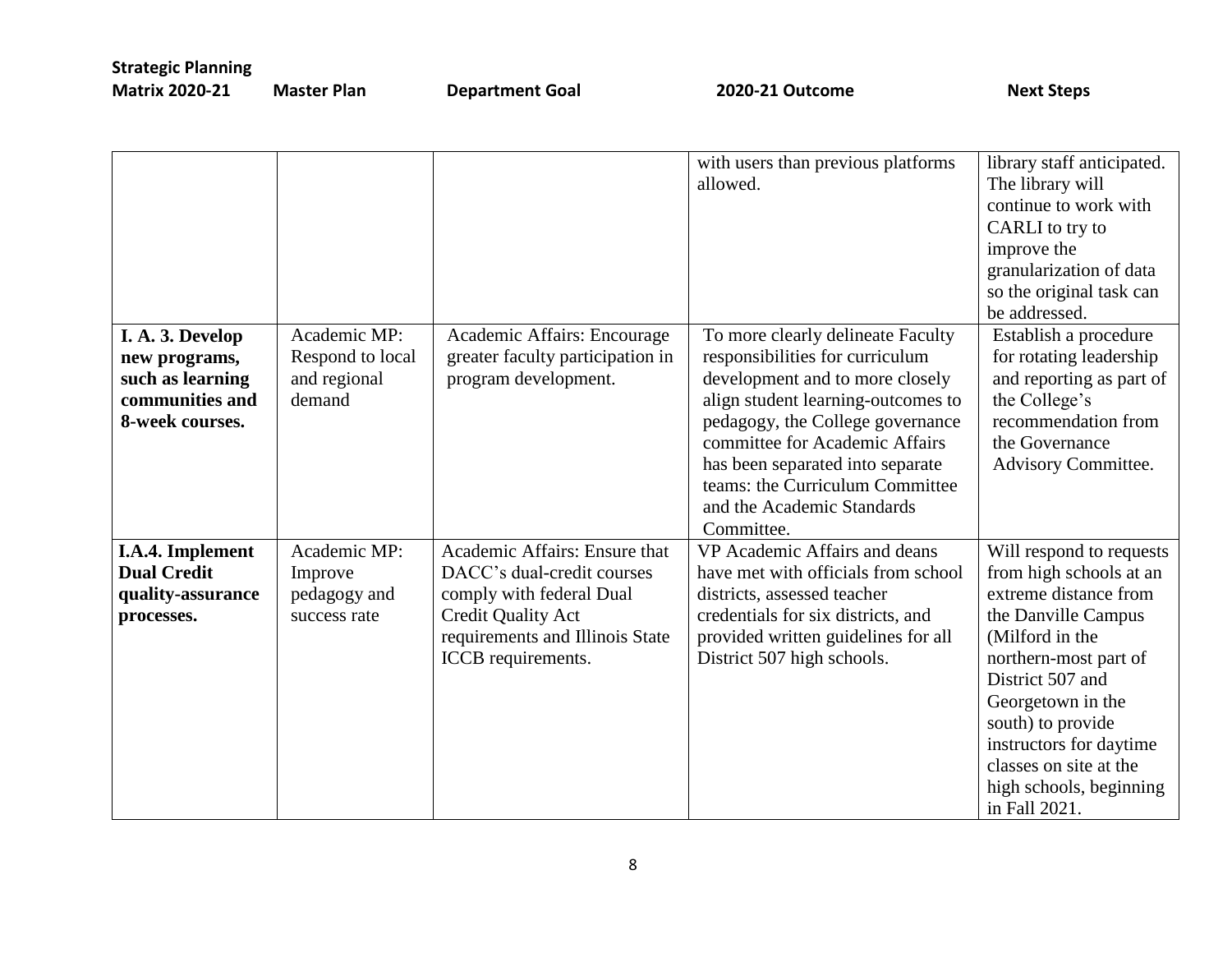| I.A.4. Implement                       | Academic MP:        | Academic Affairs -                | Prepare Georgetown High for dual-    | Evaluate demand for    |
|----------------------------------------|---------------------|-----------------------------------|--------------------------------------|------------------------|
| <b>Dual Credit</b>                     | <b>Expand class</b> | Mathematics, Sciences, &          | credit classes in mathematics.       | additional math and    |
| quality-assurance                      | offerings           | <b>Health Professions:</b>        |                                      | science classes.       |
| processes.                             | throughout          |                                   |                                      |                        |
|                                        | District 507        |                                   |                                      |                        |
|                                        | Academic MP:        | Academic Affairs - Hoopeston:     | Work with Dr. Page and academic      | Participate in Dual    |
| I.A.4. Implement<br><b>Dual Credit</b> |                     | Review current course             | deans to add classes, find and       |                        |
|                                        | Expand class        |                                   |                                      | Credit Project working |
| quality-assurance                      | offerings           | offerings and begin to work       | qualify instructors.                 | with Dr. Page and      |
| processes.                             | throughout          | toward adding the 2 science, 1    |                                      | <b>Becky Doss to</b>   |
|                                        | District 507        | humanities and 1 fine arts        |                                      | streamline and fortify |
|                                        |                     | courses for students to obtain    |                                      | processes and          |
|                                        |                     | GGEC at the Higher Learning       |                                      | communication.         |
|                                        |                     | Center. Work with local high      |                                      |                        |
|                                        |                     | schools to create more dual       |                                      |                        |
|                                        |                     | credit opportunities for students |                                      |                        |
|                                        |                     | to earn GECC while in high        |                                      |                        |
|                                        |                     | school                            |                                      |                        |
| <b>I.A.5. Deliver</b>                  | Academic MP:        | Academic Affairs: In response     | Spring face-to-face classes began as | Summer 2021 classes    |
| classes that                           | Advance student     | to the pandemic, the College      | synchronous online classes and then  | will ease back toward  |
| adhere to the                          | success with        | developed Fall and Spring         | the vast majority of them returned   | face-to-face, with     |
| health-and-safety                      | classes that are    | schedules to accommodate all      | to campus in mid-March, thanks to    | regular scheduling of  |
| precautions                            | scheduled           | health and safety protocols.      | the availability of vaccinations for | face-to-face classes   |
| required in the                        | conveniently        |                                   | DACC faculty and staff beginning     | resuming in Fall 2021  |
| midst of a                             |                     |                                   | in early February.                   |                        |
| pandemic.                              |                     |                                   |                                      |                        |
| I.A.5. Deliver                         | Academic MP:        | Academic Affairs: Provide         | Developed a new professional-        | Even post-pandemic,    |
| classes that                           | Advance student     | College-wide professional         | development channel via the          | the planned Teaching,  |
| adhere to the                          | success with        | development for online            | Teaching and Learning Committee.     | Learning & Technology  |
| health-and-safety                      | classes that are    | pedagogy.                         |                                      | Center will provide    |
| precautions                            | scheduled           |                                   |                                      | refreshers.            |
| required in the                        | conveniently        |                                   |                                      |                        |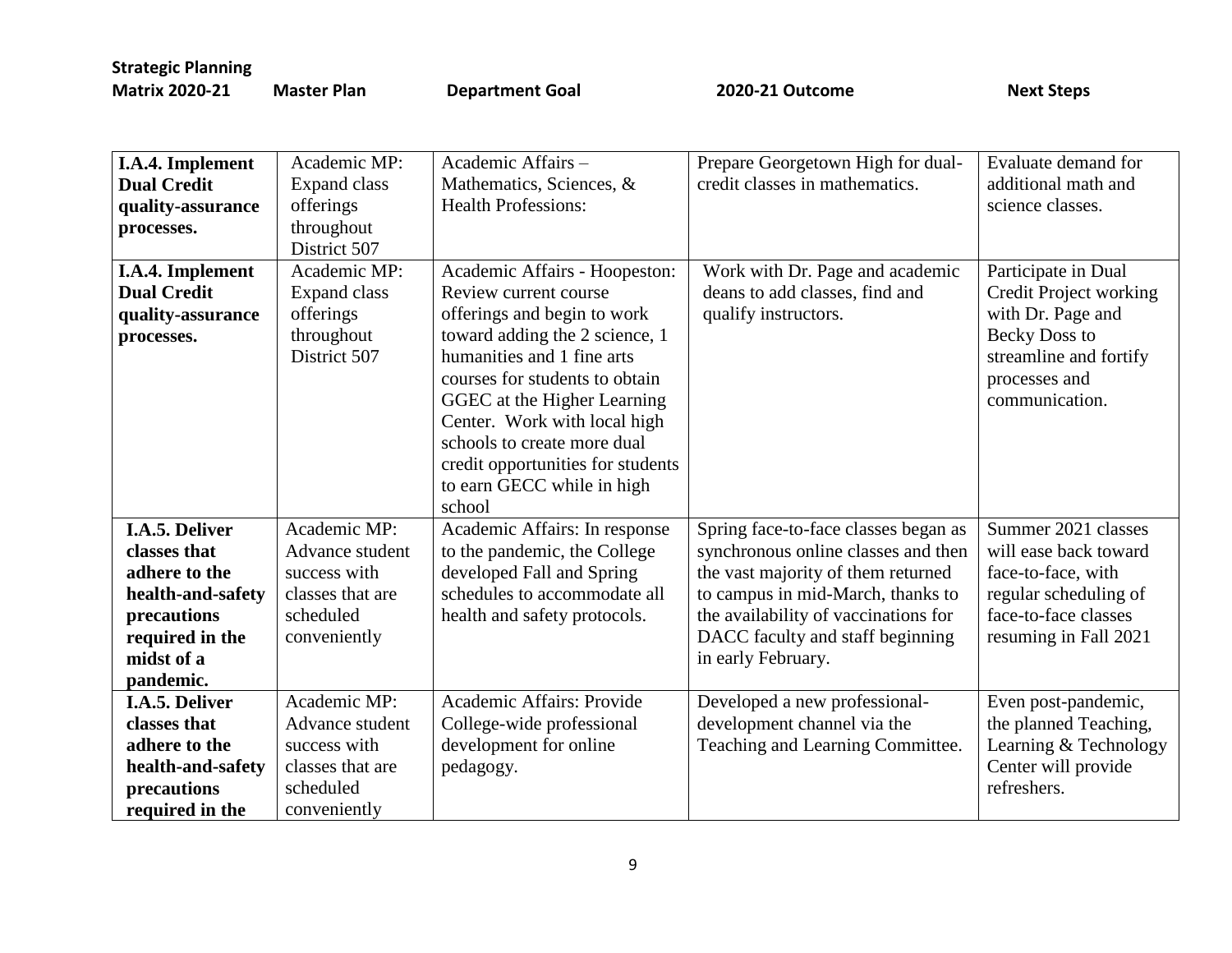| midst of a        |                         |                                 |                                     |                          |
|-------------------|-------------------------|---------------------------------|-------------------------------------|--------------------------|
| pandemic.         |                         |                                 |                                     |                          |
| I.A.5. Deliver    | Academic MP:            | Academic Affairs: Provide       | Developed a professional-           | Adopt a similar          |
| classes that      | Advance student         | College-wide professional       | development plan for accreditation  | template for providing   |
| adhere to the     | success with            | development for faculty.        | review in health information        | professional             |
| health-and-safety | classes that are        |                                 | technology and nursing.             | development in           |
| precautions       | scheduled               |                                 |                                     | echocardiography and     |
| required in the   | conveniently            |                                 |                                     | sonography.              |
| midst of a        |                         |                                 |                                     |                          |
| pandemic.         |                         |                                 |                                     |                          |
| I. A. 6. Develop  | Academic MP:            | Academic Affairs: Math,         | Dean and faculty have submitted a   | Ensure that the          |
| academic plan     | <b>Expand class</b>     | Sciences, & Health              | plan to move and accommodate        | architect—once hired—    |
| for the Army      | offerings               | Professions: Devise a plan for  | classrooms and offices for nursing, | incorporates the         |
| Reserve.          | throughout              | utilizing the 14 rooms in the   | medical imaging, and health-        | academic plan into the   |
|                   | District 507            | two-story main building for the | information technology.             | project design.          |
|                   |                         | former U.S. Army Reserve        |                                     |                          |
| I.B.1. Develop    | Academic MP:            | Liberal Arts: Prepare for       | Developed a music business          | Investigating the        |
| new articulation  | <b>Expand class</b>     | expansion into Jacobs Hall with | program and a program for music     | feasibility of transfer  |
| agreements for    | offerings               | new transfer programs in the    | production.                         | programs in              |
| baccalaureate     | throughout              | arts.                           |                                     | echocardiography and     |
| access.           | District 507            |                                 |                                     | sonography.              |
| I.B.1. Develop    | <b>Student Services</b> | Advisement & Counseling:        | Entered into new agreements $\&$    | Continue to work with    |
| new articulation  | MP: Increase            | Provide local access to         | MOU's with Aspen University, St.    | faculty and Deans to     |
| agreements for    | student access,         | bachelor's degrees. Expand      | Joseph's College, McKendree         | pursue new agreements    |
| baccalaureate     | engagement,             | $3+1$ and $2+2$ programs based  | University, Grantham University,    | with 4-year universities |
| access.           | retention and           | on priority and resources.      | Southern Illinois University, and   | to meet the academic     |
|                   | success through         |                                 | Iowa Wesleyan University.           | needs of local students  |
|                   | more integrated         |                                 |                                     | and employers.           |
|                   | and                     |                                 |                                     |                          |
|                   | comprehensive           |                                 |                                     |                          |
|                   | student services.       |                                 |                                     |                          |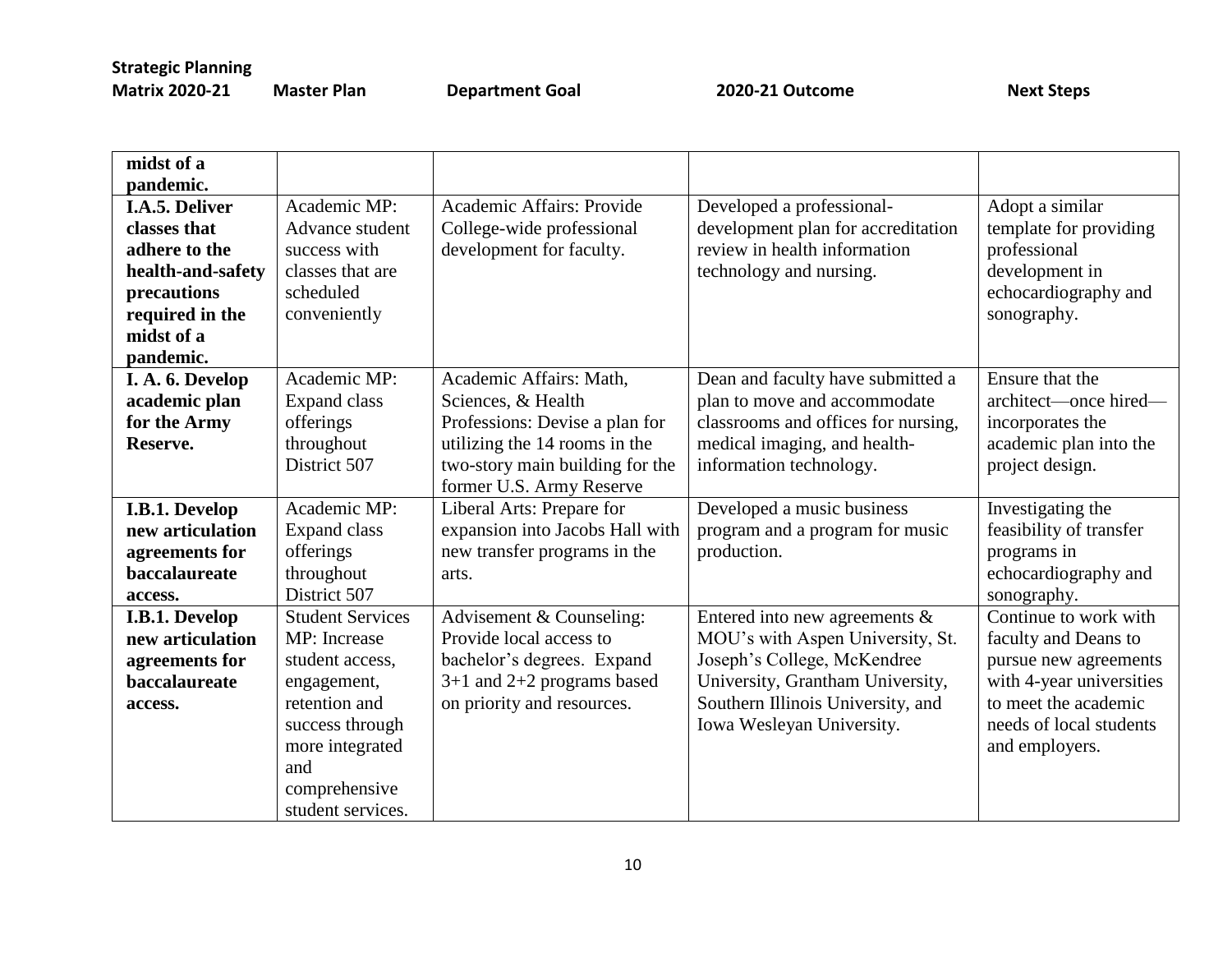| I.B.2. Provide     | Academic MP:        | Academic Affairs: Develop and         | The College introduced a newly         | In anticipation of arrival |
|--------------------|---------------------|---------------------------------------|----------------------------------------|----------------------------|
| high-demand        | <b>Expand class</b> | implement high-demand career          | approved certificate for public        | of a casino in Danville,   |
| options for career | offerings           | certifications.                       | health medical billings.               | the College is exploring   |
| and technical      | throughout          |                                       |                                        | new programs in            |
| programs.          | District 507        |                                       |                                        | hospitality, restaurant    |
|                    |                     |                                       |                                        | management, security,      |
|                    |                     |                                       |                                        | gaming, and gaming-        |
|                    |                     |                                       |                                        | machine repair.            |
| I.B.2. Provide     | Academic MP:        | <b>Operations - Video Production:</b> | A room has been established, one       | Waiting on construction    |
| high-demand        | <b>Expand class</b> | Expand the college's                  | that is conducive for audio            | of Clock Tower's lower     |
| options for career | offerings           | audio/music program by                | recordings (carpeted walls). It is     | level so the eSports lab   |
| and technical      | throughout          | offering an area to record            | currently the eSports lab.             | can be moved into a        |
| programs.          | District 507        | music/voice.                          |                                        | new space allowing the     |
|                    |                     |                                       |                                        | audio production room      |
|                    |                     |                                       |                                        | to take over the current   |
|                    |                     |                                       |                                        | eSports lab.               |
| I.B.2. Provide     | Academic MP:        | <b>Operations - Video Production:</b> | WCIA has approved first step.          | Work with the Dean of      |
| high-demand        | <b>Expand class</b> | Communication majors would            |                                        | Liberal Arts to get        |
| options for career | offerings           | get college credit through an         |                                        | ICCB approval for this     |
| and technical      | throughout          | internship at the TV station.         |                                        | course.                    |
| programs.          | District 507        |                                       |                                        |                            |
| I.B.2. Provide     | Academic MP:        | Business & Technology: Meet           | The College increased class            | Assess the return on       |
| high-demand        | <b>Expand class</b> | burgeoning employer demand            | capacity by overhauling an             | investment for adding      |
| options for career | offerings           | for CDL tractor-trailer drivers       | additional tractor trailer and cab and | an instructor and          |
| and technical      | throughout          | by increasing the number of           | by purchasing a new driver             | training trailer.          |
| programs.          | District 507        | graduate                              | simulator, thereby more than           |                            |
|                    |                     |                                       | doubling the graduates in the six-     |                            |
|                    |                     |                                       | week program.                          |                            |
| I.B.2. Provide     | Academic MP:        | Academic Affairs: Math,               | Established new HIT clinical sites     | Investigate small clinics  |
| high-demand        | <b>Expand class</b> | Sciences & Health Professions:        | that ensure students experience        | in Hoopeston area.         |
| options for career | offerings           | Improve learning experiences          | more personal assistance.              |                            |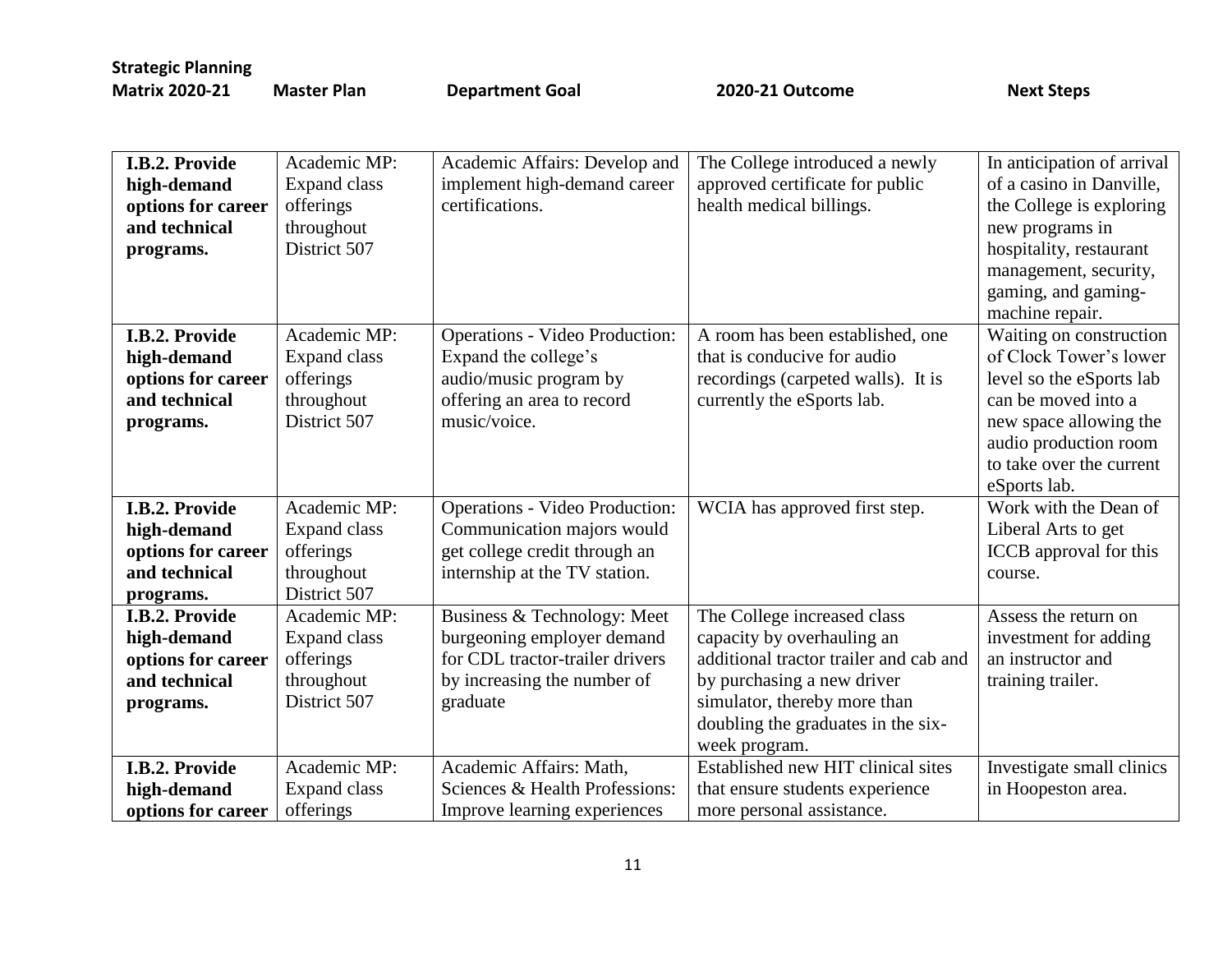| and technical       | throughout              | for health information         |                                        |                           |
|---------------------|-------------------------|--------------------------------|----------------------------------------|---------------------------|
| programs.           | District 507            | technology students            |                                        |                           |
| I.B.2. Provide      | Academic MP:            | Academic Affairs: Math,        | Established a new clinical site at     | Evaluate success rate     |
| high-demand         | Expand class            | Sciences & Health Professions: | Carle Ortho Sports Medicine clinic.    | for students in new       |
| options for career  | offerings               | Improve learning experiences   |                                        | clinic.                   |
| and technical       | throughout              | for radiation technology       |                                        |                           |
| programs.           | District 507            | students                       |                                        |                           |
| I.B.3. Implement    | <b>Student Services</b> | Business & Technology: To      | <b>Accounting Professor Brian Fink</b> | Market this program       |
| <b>Accounting</b>   | MP: Provide             | provide DACC accounting        | negotiated a transfer program with     | co-operatively with       |
| transfer to CPA     | local access to         | students with an affordable    | Indiana Wesleyan University in         | IWU.                      |
| and MBA.            | bachelor's              | pipeline to become eligible to | accounting that enables DACC           |                           |
|                     | degrees                 | earn a CPA license.            | graduates to earn an associate plus    |                           |
|                     |                         |                                | 30 hours at DACC and then transfer     |                           |
|                     |                         |                                | to IWU to complete the bachelor's      |                           |
|                     |                         |                                | and master's degrees and become        |                           |
|                     |                         |                                | eligible to test for the Illinois CPA. |                           |
| <b>I.C.1 Expand</b> | Academic MP:            | <b>Adult Education: Enable</b> | Through adult education and            | Investigate student       |
| combined GED        | Improve students'       | students to earn high-school   | through American Job Center            | interest in ICAP          |
| and career-tech     | job readiness           | equivalency diploma while      | funding, the College provides          | training in welding,      |
| (ICAPS)             | through career          | simultaneously achieving       | students with high-school              | mechatronics, and CDL     |
| opportunities.      | and technical           | credentials in high-demand     | equivalency along with credentials     | tractor-trailer driving.  |
|                     | programs                | career-and-technical jobs.     | as a certified nurses.                 |                           |
| <b>I.C.1 Expand</b> | Academic MP:            | Academic Affairs - Adult       | 1. Career Awareness Bridge             | 1. Make revisions and     |
| combined GED        | Improve students'       | Ed/Middle College: Increase    | developed & submitted to ICCB          | resubmit to ICCB AE       |
| and career-tech     | job readiness           | ICAPS and Bridge offerings     | 2. Office Systems ICAPS model          | 2a. Submit to ICCB AE     |
| (ICAPS)             | through career          |                                | developed and offered FALL 2021        | for approval              |
| opportunities.      | and technical           |                                |                                        | 2b. Advertise and recruit |
|                     | programs                |                                |                                        | (develop flyers, share    |
|                     |                         |                                |                                        | with LWIB partner         |
|                     |                         |                                |                                        | agencies)                 |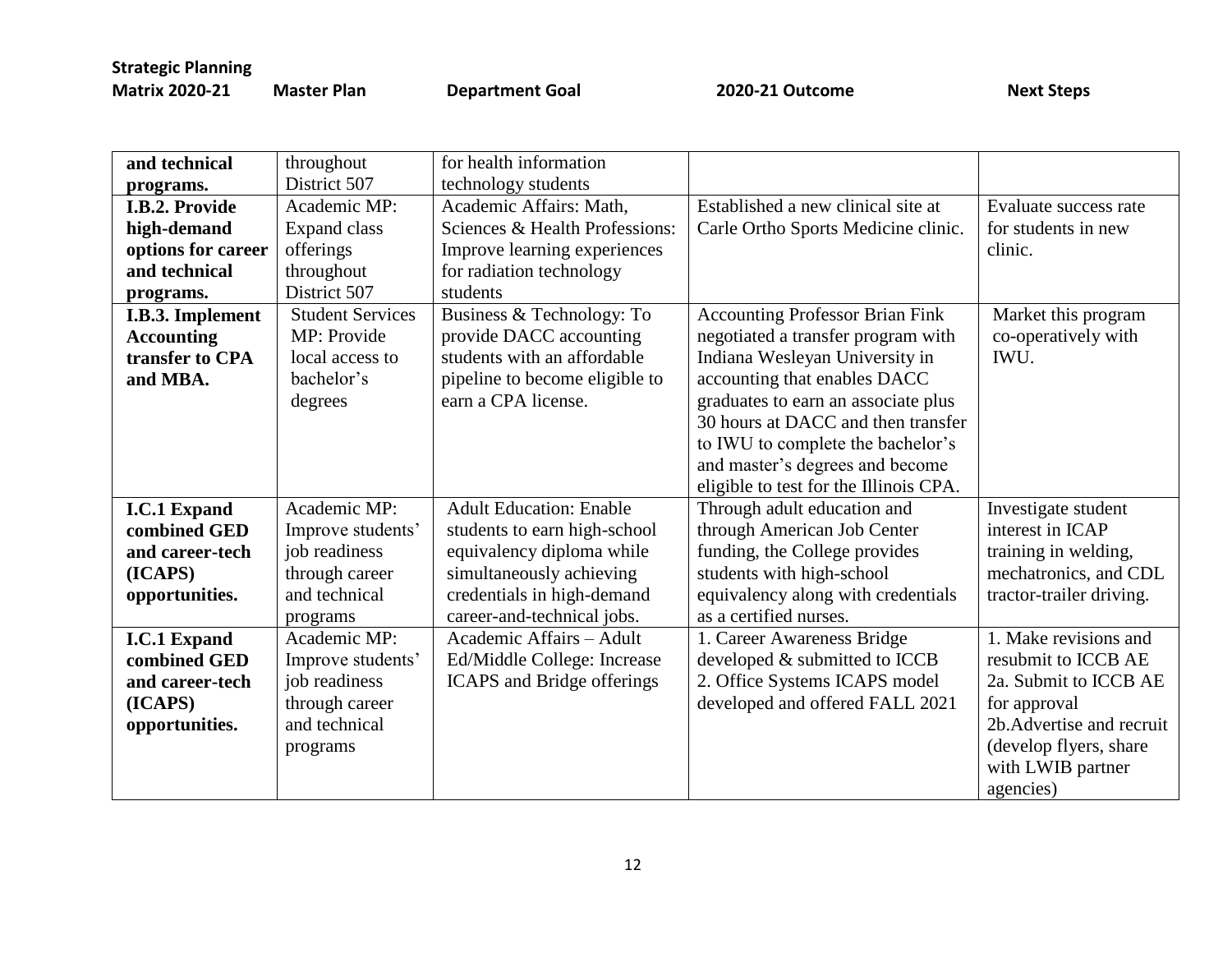| I.C.2. Through           | Academic MP:      | American Job Center: Four the   | Based on performance evidence        | The proposal for 2021-  |
|--------------------------|-------------------|---------------------------------|--------------------------------------|-------------------------|
| the American Job         | Improve students' | past four years, the DACC-      | over the past four years, the State  | 25 includes a closer    |
| Center,                  | job readiness     | managed AJC has managed an      | has renewed DACC for another         | alignment among         |
| Corporate                | through career    | 11-agency partnership to        | four-year contract as the manager of | partner agencies-       |
| <b>Education</b> , and   | and technical     | support local and regional      | the regional one-stop.               | including the College's |
| Recruitment, fill        | programs          | economic growth, workforce      |                                      | Corporate Ed, Career    |
| the County's             |                   | development, and training for   |                                      | Services, Veterans'     |
| industry-                |                   | job seekers and incumbent       |                                      | Services, and Vermilion |
| recruitment void         |                   | workers.                        |                                      | County Works.           |
| by guiding job           |                   |                                 |                                      |                         |
| seekers toward           |                   |                                 |                                      |                         |
| grant-funded             |                   |                                 |                                      |                         |
| education and            |                   |                                 |                                      |                         |
| skills training.         |                   |                                 |                                      |                         |
| I.C.2. Through           | Academic MP:      | <b>Operations - Corporate</b>   | • Client relationships formed        | • Corporate Education   |
| the American Job         | Improve students' | Education:                      | through communication and            | database to be used for |
| Center,                  | job readiness     | • Increase programs offered     | networking                           | data analysis and       |
| Corporate                | through career    | • Increase enrollment           | • Utilization of WIOA funding to     | reporting               |
| <b>Education</b> , and   | and technical     | • Increase revenue/credit hours | assist clients                       |                         |
| <b>Recruitment, fill</b> | programs          |                                 | • Utilize WeTrain Network ListServ   |                         |
| the County's             |                   |                                 | • Local EDC Training Survey          |                         |
| industry-                |                   |                                 | Results                              |                         |
| recruitment void         |                   |                                 | Staying current on regulatory        |                         |
| by guiding job           |                   |                                 | changes affecting industry           |                         |
| seekers toward           |                   |                                 |                                      |                         |
| grant-funded             |                   |                                 |                                      |                         |
| education and            |                   |                                 |                                      |                         |
| skills training.         |                   |                                 |                                      |                         |
| I.C.2. Through           | Academic MP:      | <b>Operations - Corporate</b>   | · Using digital marketing to stay    | • Training Coordinator  |
| the American Job         | Improve students' | Education:                      | connected with program offerings.    | full time in CCE        |
| Center,                  | job readiness     |                                 |                                      | effective January 2020  |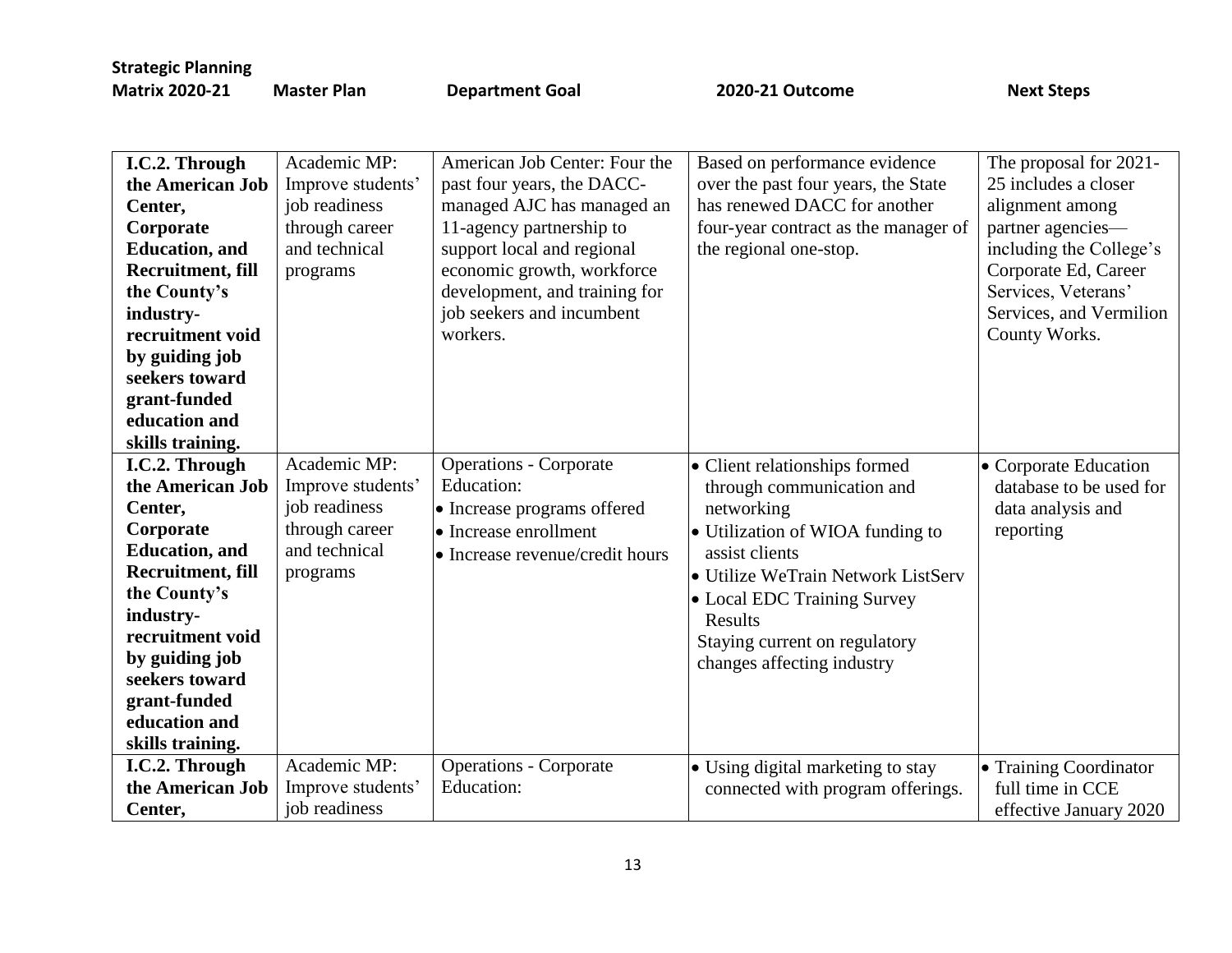| Corporate<br><b>Education</b> , and<br><b>Recruitment, fill</b><br>the County's<br>industry-<br>recruitment void<br>by guiding job<br>seekers toward<br>grant-funded<br>education and<br>skills training.                                                  | through career<br>and technical<br>programs                                                       | • Immediate availability of<br>training<br>• Self-paced or instructor led<br>• Remote learning option<br>• Cost effective for individual<br>employees needing a class                                                | • Using WIOA funding to promote<br>eligible training<br>Using social media (Facebook and<br>LinkedIn) for open enrollment                                                                                                                                                                                                | to oversee open<br>enrollment<br>· Utilizing Constant<br><b>Contact and Adobe</b><br>Suite to promote<br>programs |
|------------------------------------------------------------------------------------------------------------------------------------------------------------------------------------------------------------------------------------------------------------|---------------------------------------------------------------------------------------------------|----------------------------------------------------------------------------------------------------------------------------------------------------------------------------------------------------------------------|--------------------------------------------------------------------------------------------------------------------------------------------------------------------------------------------------------------------------------------------------------------------------------------------------------------------------|-------------------------------------------------------------------------------------------------------------------|
| I.C.2. Through<br>the American Job<br>Center,<br>Corporate<br><b>Education</b> , and<br><b>Recruitment, fill</b><br>the County's<br>industry-<br>recruitment void<br>by guiding job<br>seekers toward<br>grant-funded<br>education and<br>skills training. | Academic MP:<br>Improve students'<br>job readiness<br>through career<br>and technical<br>programs | <b>Operations - Corporate</b><br>Education:<br>• Immediate availability of<br>training<br>• Self-paced or instructor led<br>• Remote learning option<br>• Cost effective for individual<br>employees needing a class | • Effective 2017, CCE partnered<br>with Ed-2-Go to provide self-<br>paced and instructor-led online<br>training.<br>$\bullet$ This is cost-effective, meets an<br>immediate training need<br>• Self-paced or instructor-led options<br>2020-CCE Website reorganization<br>so that online courses are easier to<br>locate | COVID campaign<br>offered free courses to<br>promote online CCE<br>options.                                       |
| I.C.2. Through<br>the American Job<br>Center,<br>Corporate<br><b>Education</b> , and<br><b>Recruitment, fill</b>                                                                                                                                           | Academic MP:<br>Improve students'<br>job readiness<br>through career<br>and technical<br>programs | <b>Operations - Corporate</b><br>Education:<br>• Improve Department<br>Efficiency<br>• Provides central Repository<br>for CCE data                                                                                   | April 2020 - Access database for<br>invoice creation and retention,<br>logging payments, tracking POs,<br>updating instructor information,<br>company information, Corp Codes,<br>training schedules, creating class                                                                                                     | Add reporting of<br>training feedback                                                                             |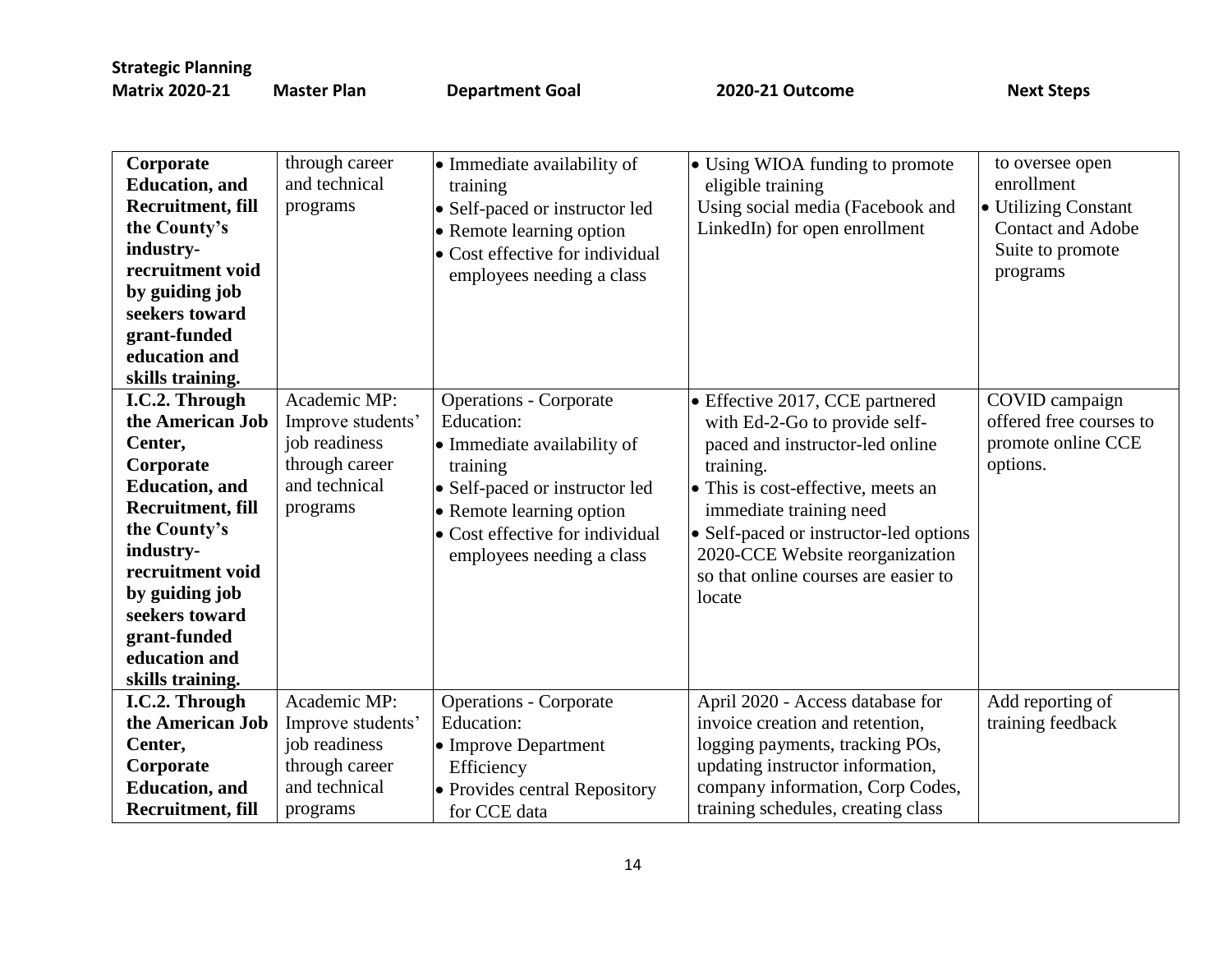| the County's           |                   |                            | paperwork, reporting and analysis  |                           |
|------------------------|-------------------|----------------------------|------------------------------------|---------------------------|
| industry-              |                   |                            | to streamline overall departmental |                           |
| recruitment void       |                   |                            | activities.                        |                           |
| by guiding job         |                   |                            |                                    |                           |
| seekers toward         |                   |                            |                                    |                           |
| grant-funded           |                   |                            |                                    |                           |
| education and          |                   |                            |                                    |                           |
| skills training.       |                   |                            |                                    |                           |
| I.C.2. Through         | Academic MP:      | Academic Affairs - Adult   | 1. Developed plan and submitted to | 1. Hire Social Media      |
| the American Job       | Improve students' | Ed/Middle College: Develop | <b>ICCB</b>                        | Content contractor        |
| Center,                | job readiness     | Recruitment plan for AE    |                                    | 2. Increase partnership   |
| Corporate              | through career    |                            |                                    | with Housing Authority    |
| <b>Education</b> , and | and technical     |                            |                                    | 3. Redevelop              |
| Recruitment, fill      | programs          |                            |                                    | Gtown/Rfarm HS            |
| the County's           |                   |                            |                                    | course offering           |
| industry-              |                   |                            |                                    |                           |
| recruitment void       |                   |                            |                                    |                           |
| by guiding job         |                   |                            |                                    |                           |
| seekers toward         |                   |                            |                                    |                           |
| grant-funded           |                   |                            |                                    |                           |
| education and          |                   |                            |                                    |                           |
| skills training.       |                   |                            |                                    |                           |
| I.C.2. Through         | Academic MP:      | Academic Affairs - Adult   | 1. Joined VVEDS board meeting as   | 1. Attend meetings,       |
| the American Job       | Improve students' | Ed/Middle College: Improve | recurring guest                    | listen for opportunities, |
| Center,                | job readiness     | communication with         |                                    | support public school     |
| Corporate              | through career    | Supts/Principals           |                                    | needs                     |
| <b>Education</b> , and | and technical     |                            |                                    |                           |
| Recruitment, fill      | programs          |                            |                                    |                           |
| the County's           |                   |                            |                                    |                           |
| industry-              |                   |                            |                                    |                           |
| recruitment void       |                   |                            |                                    |                           |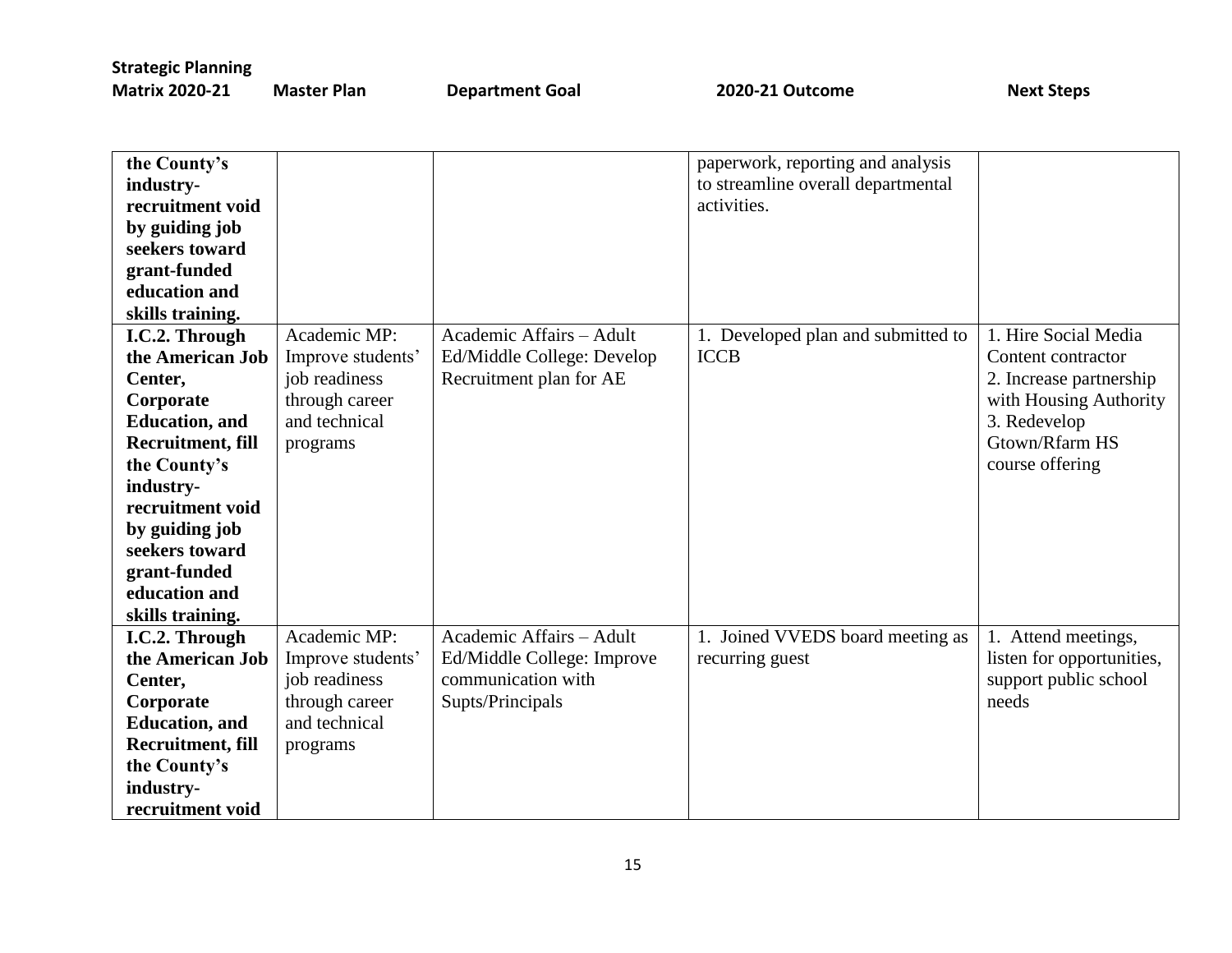| by guiding job           |                   |                                  |                                       |                          |
|--------------------------|-------------------|----------------------------------|---------------------------------------|--------------------------|
| seekers toward           |                   |                                  |                                       |                          |
| grant-funded             |                   |                                  |                                       |                          |
| education and            |                   |                                  |                                       |                          |
| skills training.         |                   |                                  |                                       |                          |
| I.C.2. Through           | Academic MP:      | <b>Operations - Corporate</b>    | • Provide coaching and mentoring      | Vermilion Housing        |
| the American Job         | Improve students' | Education:                       | on importance of Essential            | Authority program        |
| Center,                  | job readiness     | • Work readiness for individuals | Employability Skills-                 | conducted Fall 2020.     |
| Corporate                | through career    | in the community                 | Dependability, Communication,         | New venue being          |
| <b>Education</b> , and   | and technical     | • Increase community outreach    | Teamwork, Accountability, etc.        | considered for 2021.     |
| <b>Recruitment, fill</b> | programs          | • Increase credit hours          | • Power Up Essential Skills           | Goal is to reach more    |
| the County's             |                   |                                  | Coaching developed                    | local individuals.       |
| industry-                |                   |                                  | • Link individuals with job readiness |                          |
| recruitment void         |                   |                                  | skills while providing a connection   |                          |
| by guiding job           |                   |                                  | to education, training and            |                          |
| seekers toward           |                   |                                  | supportive services                   |                          |
| grant-funded             |                   |                                  | <b>Based on Perkins-funded NC-NET</b> |                          |
| education and            |                   |                                  | <b>Essential Skills curriculum</b>    |                          |
| skills training.         |                   |                                  |                                       |                          |
| I.C.2. Through           | Academic MP:      | <b>Operations - Corporate</b>    | • Subscribed to registration portal – | 15% Increase in          |
| the American Job         | Improve students' | Education:                       | CourseStorm                           | registration numbers for |
| Center,                  | job readiness     | • Improved registration process  | • Allows students to add courses to   | Community Health,        |
| Corporate                | through career    | • Improved payment process       | cart and pay on credit card           | DDC-4, and EMT           |
| <b>Education</b> , and   | and technical     | • Immediate and systematic       |                                       |                          |
| <b>Recruitment, fill</b> | programs          | Increase number of students      |                                       |                          |
| the County's             |                   | served                           |                                       |                          |
| industry-                |                   |                                  |                                       |                          |
| recruitment void         |                   |                                  |                                       |                          |
| by guiding job           |                   |                                  |                                       |                          |
| seekers toward           |                   |                                  |                                       |                          |
| grant-funded             |                   |                                  |                                       |                          |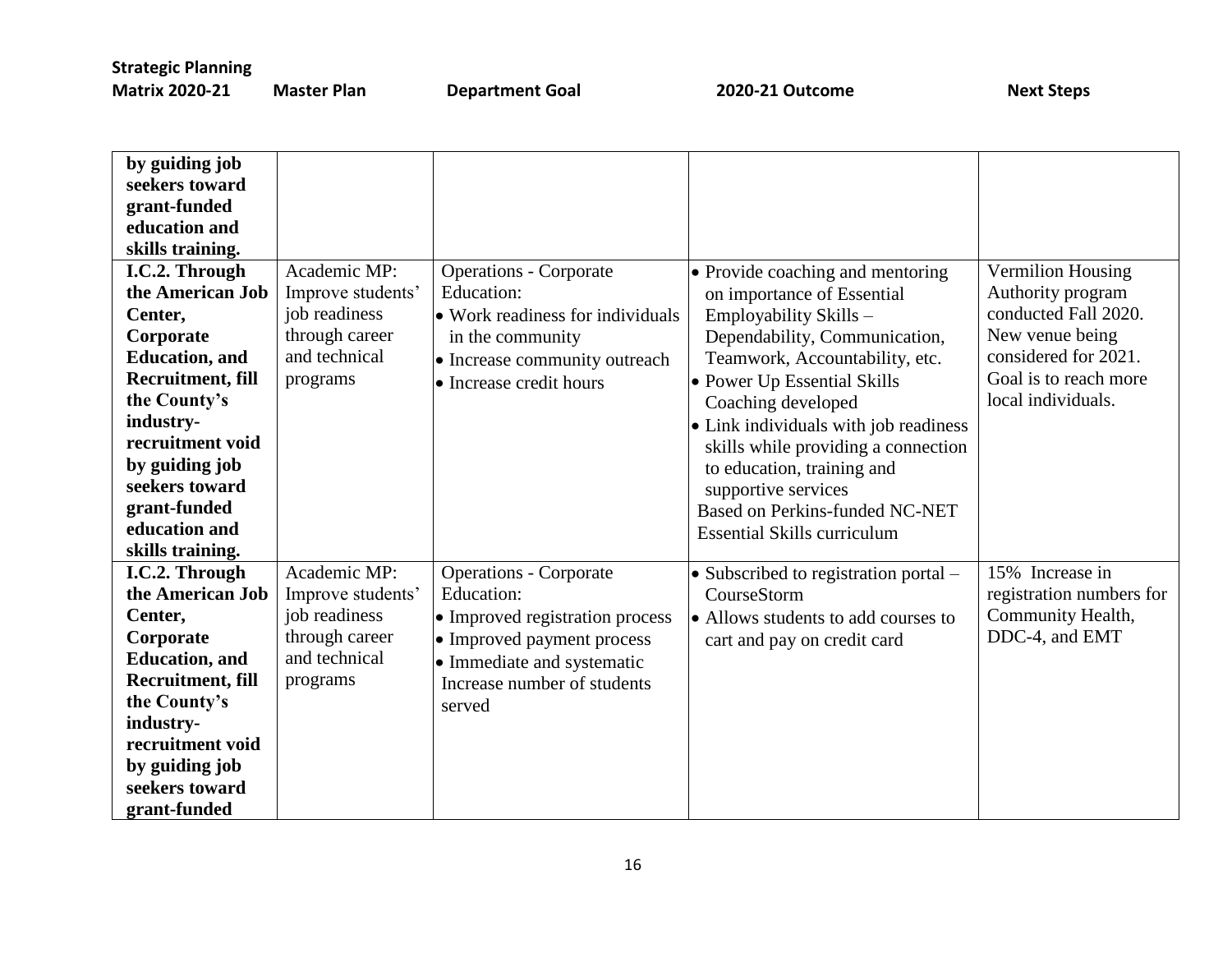**Master Plan Coal 2020-21 Outcome** Next Steps

| education and            |                   |                                  |                                    |                        |
|--------------------------|-------------------|----------------------------------|------------------------------------|------------------------|
|                          |                   |                                  |                                    |                        |
| skills training.         |                   |                                  |                                    |                        |
| I.C.2. Through           | Academic MP:      | <b>Operations - Corporate</b>    | • Work with committee, which       | • Identify training    |
| the American Job         | Improve students' | Education:                       | includes casino owners, to assess  | location               |
| Center,                  | job readiness     | • Work readiness for individuals | needs, develop training program    | • Identify curriculum] |
| Corporate                | through career    | in the community                 | and outfit a DACC Casino           | • Submit for ICCB      |
| <b>Education</b> , and   | and technical     | • College support of local       | <b>Training Center</b>             | approval               |
| <b>Recruitment, fill</b> | programs          | economic development             | 4 week courses on table games,     |                        |
| the County's             |                   | • Increase credit hours          | security/surveillance and slot     |                        |
| industry-                |                   |                                  | machine technician/attendant       |                        |
| recruitment void         |                   |                                  |                                    |                        |
| by guiding job           |                   |                                  |                                    |                        |
| seekers toward           |                   |                                  |                                    |                        |
| grant-funded             |                   |                                  |                                    |                        |
| education and            |                   |                                  |                                    |                        |
| skills training.         |                   |                                  |                                    |                        |
| I.C.2. Through           | Academic MP:      | <b>Operations - Corporate</b>    | • Short term career track          | • Faculty member in    |
| the American Job         | Improve students' | Education:                       | • Students complete course with a  | Business &             |
| Center,                  | job readiness     | • Additional short-term career   | specialized credential             | Technology interested  |
| Corporate                | through career    | readiness training options       | • Certification demonstrates their | in teaching the course |
| <b>Education</b> , and   | and technical     | • Work readiness for individuals | depth of knowledge, expertise, and |                        |
| Recruitment, fill        | programs          | in the community                 | commitment                         |                        |
| the County's             |                   |                                  |                                    |                        |
| industry-                |                   |                                  |                                    |                        |
| recruitment void         |                   |                                  |                                    |                        |
| by guiding job           |                   |                                  |                                    |                        |
| seekers toward           |                   |                                  |                                    |                        |
| grant-funded             |                   |                                  |                                    |                        |
| education and            |                   |                                  |                                    |                        |
| skills training.         |                   |                                  |                                    |                        |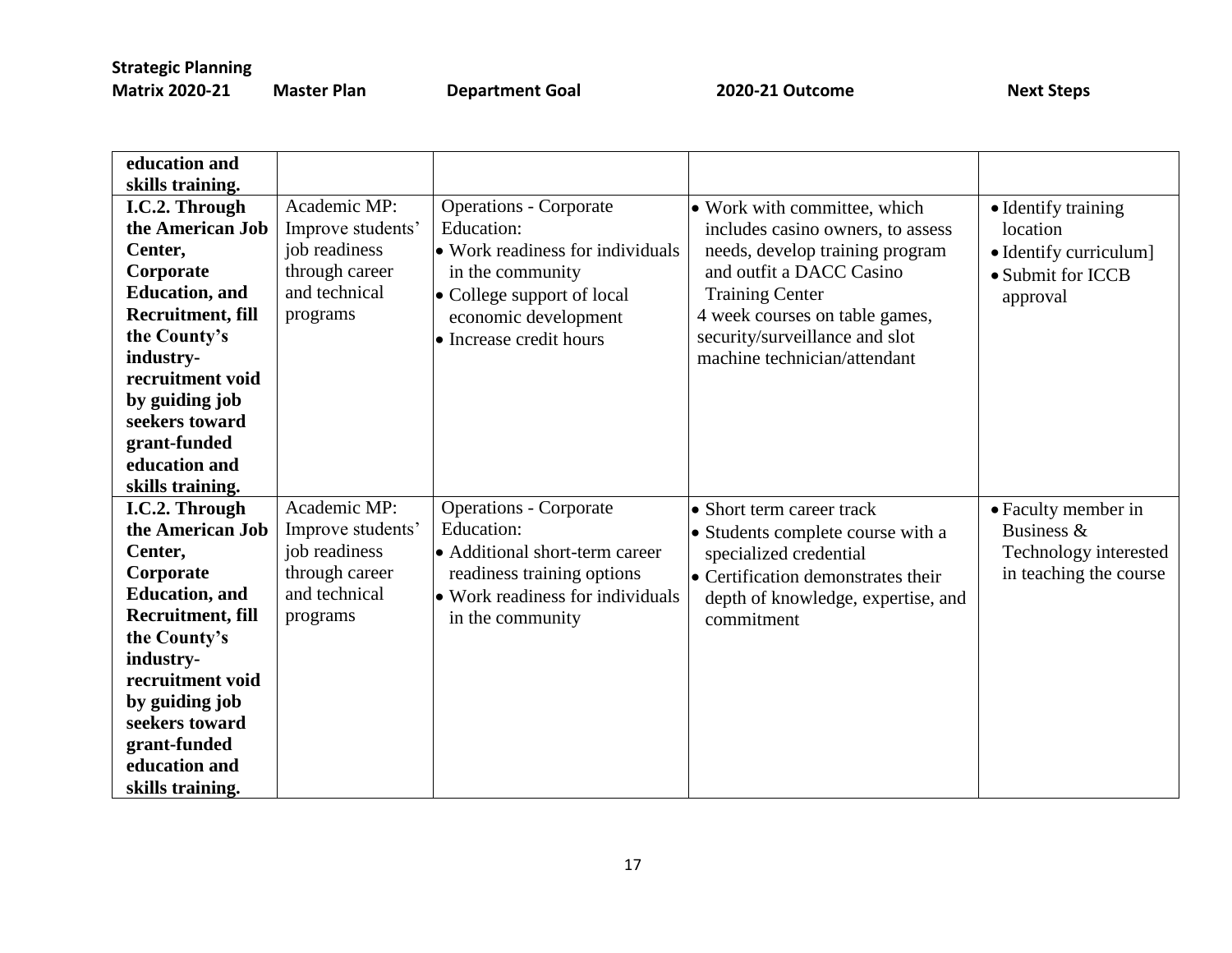| I.C.2. Through         | Academic MP:      | <b>Operations - Corporate</b>        | Research MSSC Certified Forklift         | Investigate WIOA           |
|------------------------|-------------------|--------------------------------------|------------------------------------------|----------------------------|
| the American Job       | Improve students' | Education:                           | <b>Technician Course for WIOA</b>        | eligibility of this course |
| Center,                | job readiness     | • Enhance program curriculum         | eligibility through VCW                  |                            |
| Corporate              | through career    | from 6 hours to 12-16 hours          |                                          |                            |
| <b>Education</b> , and | and technical     | · Outfit training location with      |                                          |                            |
| Recruitment, fill      | programs          | racks so that students can lift      |                                          |                            |
| the County's           | Academic MP:      | and retrieve weighted loads          |                                          |                            |
| industry-              | Improve students' | • Add additional types of trucks     |                                          |                            |
| recruitment void       | job readiness     | used in Logistics such               |                                          |                            |
| by guiding job         | through career    | as electric rider jack, reachlift    |                                          |                            |
| seekers toward         | and technical     | /narrow-aisle forklift and a         |                                          |                            |
| grant-funded           | programs          | stockpicker                          |                                          |                            |
| education and          |                   | <b>Explore funding opportunities</b> |                                          |                            |
| skills training.       |                   | for job seekers                      |                                          |                            |
| I.C.2. Through         |                   | <b>Operations - Corporate</b>        | • Maintenance Technicians and            | • Allow full utilization   |
| the American Job       |                   | Education:                           | Machine Operators are in high            | of equipment and           |
| Center,                |                   | • Provide additional IDOC            | demand                                   | curriculum in absence      |
| Corporate              |                   | Programs                             | • There is a skill shortage in this area | of ICP grant.              |
| <b>Education</b> , and |                   | • Increase pipeline of workers       | • DACC owns training equipment           | • Invite Warden and        |
| Recruitment, fill      |                   | for manufacturing positions          | and a curriculum that is portable        | Asst Warden to tour        |
| the County's           |                   | • Generate credit hours for          | and can be delivered at the prison       | DACC to see                |
| industry-              |                   | <b>DACC</b>                          | • IDOC provides an audience who          | equipment and learn        |
| recruitment void       |                   |                                      | could benefit from these skills          | about it.                  |
| by guiding job         |                   |                                      | • Includes assessment of mechanical      |                            |
| seekers toward         |                   |                                      | aptitude skills                          |                            |
| grant-funded           |                   |                                      | Would generate credit hours for          |                            |
| education and          |                   |                                      | DACC and provide a stronger              |                            |
| skills training.       |                   |                                      | pipeline of qualified workers for        |                            |
|                        |                   |                                      | local manufacturers.                     |                            |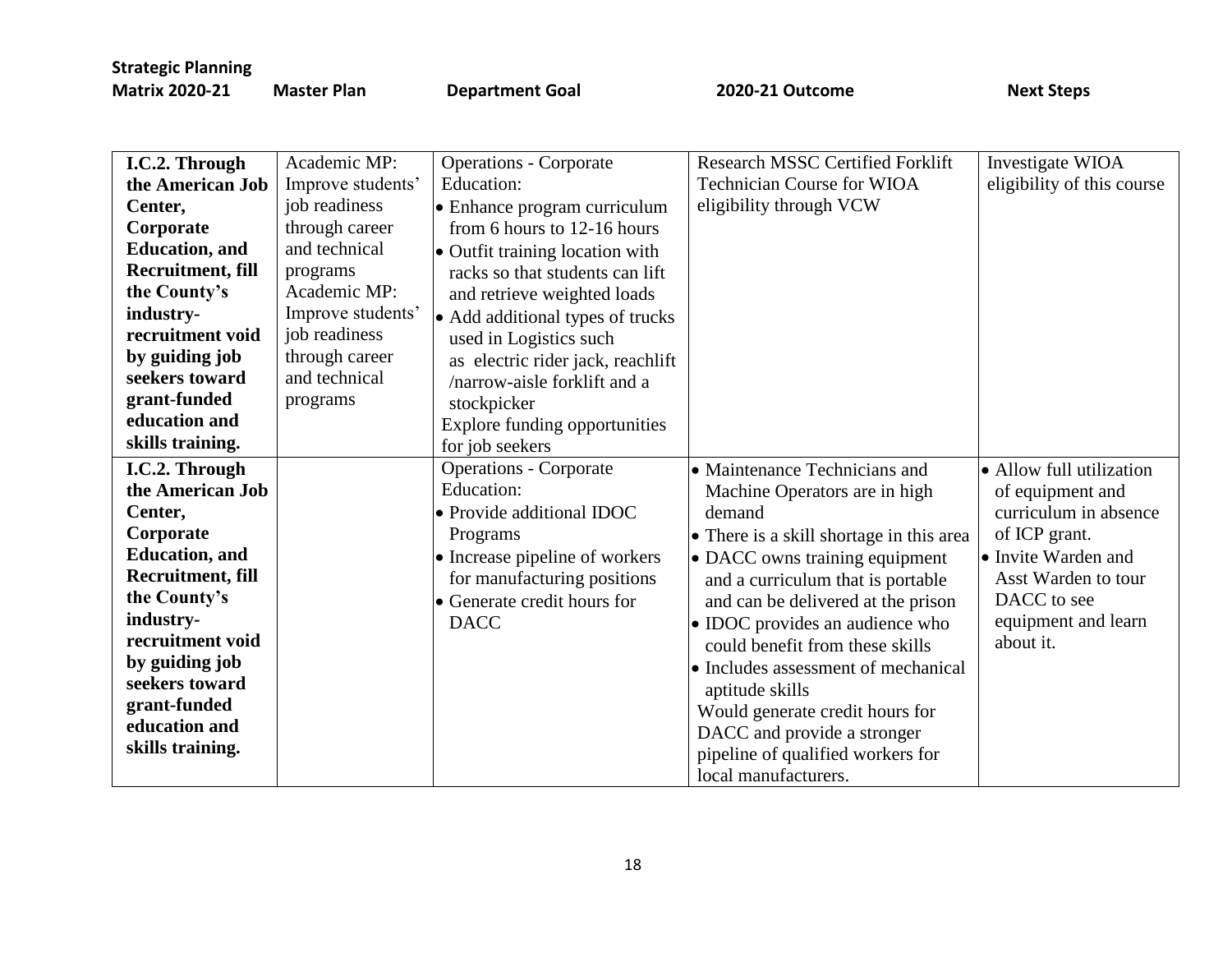| I.C.2. Through          | Academic MP:      | American Job Center: Support    | The AJC and Career Services         | The AJC will continue     |
|-------------------------|-------------------|---------------------------------|-------------------------------------|---------------------------|
| the American Job        | Improve students' | local industry's acute need for | hosted three on-campus "Drive-      | to host outdoor job fairs |
| Center,                 | job readiness     | skilled workers.                | thru" job fairs in the midst of the | subsequent to the         |
| Corporate               | through career    |                                 | pandemic, attracting hundreds of    | pandemic.                 |
| <b>Education,</b>       | and technical     |                                 | job seekers and accommodating       |                           |
| <b>Career Services,</b> | programs          |                                 | more than 40 companies.             |                           |
| and Recruitment,        |                   |                                 |                                     |                           |
| fill the County's       |                   |                                 |                                     |                           |
| industry-               |                   |                                 |                                     |                           |
| recruitment void        |                   |                                 |                                     |                           |
| by guiding job          |                   |                                 |                                     |                           |
| seekers toward          |                   |                                 |                                     |                           |
| grant-funded            |                   |                                 |                                     |                           |
| education and           |                   |                                 |                                     |                           |
| skills training.        |                   |                                 |                                     |                           |
| I.C.2. Through          | VCW supporting    | <b>Vermilion County Works:</b>  | Applied for and received a          | Continue to work with     |
| the American Job        | Academic MP:      | Support local industry's acute  | \$181,598 Apprenticeship Expansion  | local businesses, Deans,  |
| Center, VCW,            | Improve           | need for skilled workers.       | Grant. Reached enrollment goal of   | and instructors to        |
| Corporate               | students' job     |                                 | 65 participants.                    | develop and implement     |
| <b>Education,</b>       | readiness through |                                 |                                     | apprenticeship training   |
| <b>Career Services,</b> | career and        |                                 |                                     | programs.                 |
| and Recruitment,        | technical         |                                 |                                     |                           |
| fill the County's       | programs          |                                 |                                     |                           |
| industry-               |                   |                                 |                                     |                           |
| recruitment void        |                   |                                 |                                     |                           |
| by guiding job          |                   |                                 |                                     |                           |
| seekers toward          |                   |                                 |                                     |                           |
| grant-funded            |                   |                                 |                                     |                           |
| education and           |                   |                                 |                                     |                           |
| skills training.        |                   |                                 |                                     |                           |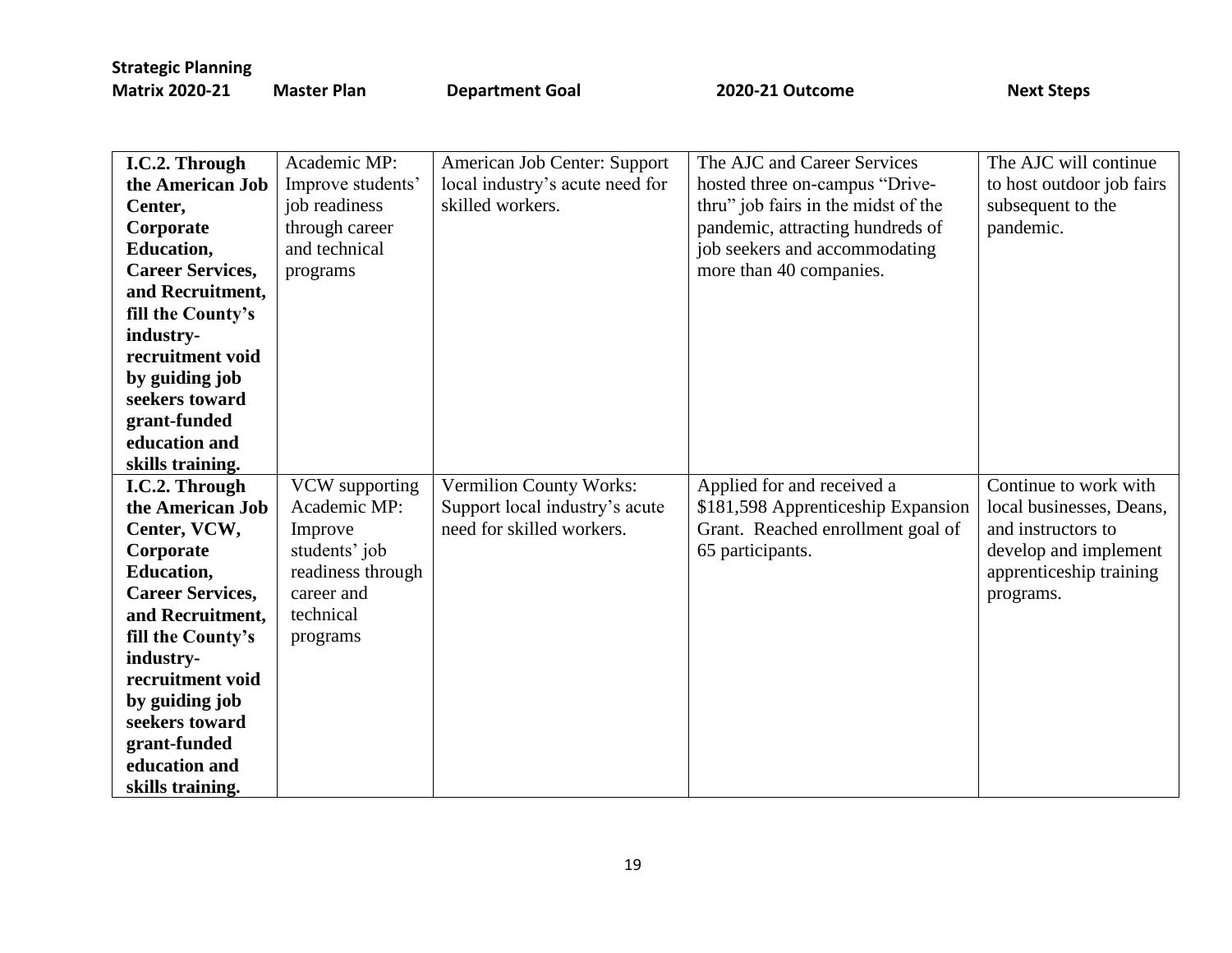**Master Plan Coal 2020-21 Outcome** Next Steps

| I.C.3. Develop<br>and implement<br>"Power Up"<br>program for life-<br>skills training in<br><b>Fair Oaks and</b><br>for job seekers. | <b>Student Services</b><br>MP: Maximize<br>resource and<br>improve Student<br>Services'<br>infrastructures to<br>meet<br>stakeholders'<br>needs. | <b>Corporate Education: Support</b><br>local industry by developing<br>and promoting a "life skills"<br>training program.                                             | Pre-pandemic, Corporate Education<br>piloted the "Power Up" program for<br>residents of the Fair Oaks section-8<br>housing projects. Two former<br>Danville-based residents who rose<br>out of poverty were the chief<br>facilitators.                                                                                     | Plan for a resumption of<br>the pilot during Fall<br>2021.                                                                                                                                                                                                                                              |
|--------------------------------------------------------------------------------------------------------------------------------------|--------------------------------------------------------------------------------------------------------------------------------------------------|-----------------------------------------------------------------------------------------------------------------------------------------------------------------------|----------------------------------------------------------------------------------------------------------------------------------------------------------------------------------------------------------------------------------------------------------------------------------------------------------------------------|---------------------------------------------------------------------------------------------------------------------------------------------------------------------------------------------------------------------------------------------------------------------------------------------------------|
| I.C.3. Develop<br>and implement<br>"Power Up"<br>program for life-<br>skills training in<br><b>Fair Oaks and for</b><br>job seekers. | <b>Student Services</b><br>MP: Improve<br>student<br>awareness of<br>college services,<br>information,<br>activities and<br>programs.            | Finance: Partner with<br>Marketing regarding ways to<br>encourage students to check<br>their account.                                                                 | In-Progress: (examples include<br>promotional activities, e.g. points<br>for logging and receive reward;<br>postcard reminders, etc.)                                                                                                                                                                                      | With COVID, team has<br>only done virtual<br>webinars this past year.<br>We will also be utilizing<br>the mobile app.                                                                                                                                                                                   |
| II.A.1. Assess the<br>efficacy of the<br>"Toolbox" for<br>African-<br><b>American males;</b><br>Implement<br>"Toolbox II"            | <b>Student Services</b><br>MP: Increase<br>student success                                                                                       | Student Services: Improve the<br>retention and completion rates<br>of underrepresented groups-<br>and in particular African-<br>American male and female<br>students. | The Chief Diversity officer hired<br>and trained a new coordinator to<br>facilitate the program. The retention<br>rate of 82 percent for Toolbox<br>students was 12 percent higher than<br>the overall retention rate.<br>Introduced a partnership between<br>TRIO and Toolbox to expand<br>student network and resources. | For its innovative<br>approach to improving<br>retention in the African-<br>American male cohort,<br>DACC was once again<br>recognized as a Leader<br>College by the national<br>Achieving the Dream<br>organization.<br>Build relationships with<br>middle school and high<br>school students to build |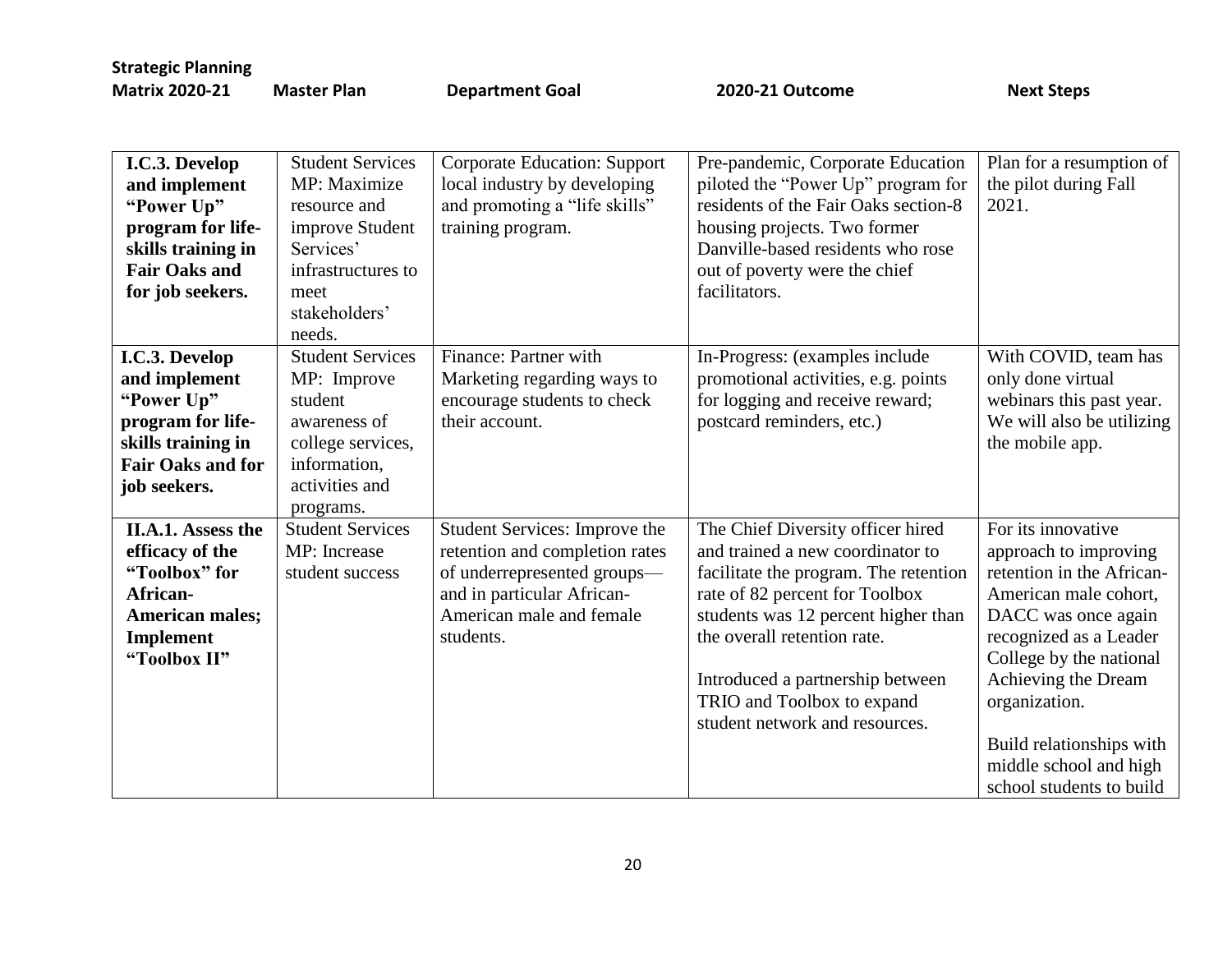|                                                                                                                                                                                     |                                                            |                                                                                                                                                                                 |                                                                                                                                                                                              | natural pathways for<br>Toolbox programs.                                                                                                                                                                                                                   |
|-------------------------------------------------------------------------------------------------------------------------------------------------------------------------------------|------------------------------------------------------------|---------------------------------------------------------------------------------------------------------------------------------------------------------------------------------|----------------------------------------------------------------------------------------------------------------------------------------------------------------------------------------------|-------------------------------------------------------------------------------------------------------------------------------------------------------------------------------------------------------------------------------------------------------------|
| <b>II.A.2 Refine</b><br>"Operation<br>Graduation" to<br>continue the six-<br>year upsurge in<br>graduation rates<br>by focusing on<br>intrusive<br>retention<br>strategies.         | <b>Student Services</b><br>MP: Increase<br>student success | <b>Student Services: Increase</b><br><b>Operation Graduation cohort</b><br>success rates with timelier<br>contacts and increased data/<br>information sharing across<br>campus. | Identified top 3 products to demo to<br>automate Operation Graduation and<br>to incorporate processes into current<br>systems. Potential funding was also<br>identified to purchase product. | Determine best tool to<br>institutionalize<br><b>Operation Graduation</b><br>processes into every day<br>systems and<br>communications.<br>Implement new tool and<br>utilize timely data<br>analytics.                                                      |
| <b>II.A.2 Refine</b><br>"Operation<br><b>Graduation</b> " to<br>continue the six-<br>year upsurge in<br>graduation rates<br>by focusing on<br>intrusive<br>retention<br>strategies. | <b>Student Services</b><br>MP: Increase<br>student success | <b>Student Services: Increase the</b><br>success rate of student-athletes<br>utilizing the newly created<br>tutoring lab that coaches<br>supervise.                             | After two years, the initiative is<br>paying dividends as a record<br>number of student-athletes (16)<br>earned NJCAA All-Academic Team<br>honors in 2020                                    | While the current lab is<br>in Cannon Hall,<br>Athletics will<br>investigate the<br>possibility of using a lab<br>closer to the hub of<br>athletics—the Mary<br>Miller Complex—once<br>the nursing and medical<br>imaging programs move<br>to Hegeler Hall. |
| <b>II.A.2 Refine</b><br>"Operation<br><b>Graduation</b> " to<br>continue the six-<br>year upsurge in<br>graduation rates<br>by focusing on                                          | <b>Student Services</b><br>MP: Increase<br>student success | Academic Affairs - Adult<br>Ed/Middle College:<br><b>Reestablish Tutoring Program</b><br>at DCC                                                                                 | Hired new Program Coordinator<br>Received DOC clearance<br>2.<br>3. Met with DACC DOC staff to<br>develop plan                                                                               | 1. Develop policy<br>2. Train Program<br>Coordinator at DCC<br>3. Secure classroom<br>space/time<br>4. Recruit<br>Tutors/Learners                                                                                                                           |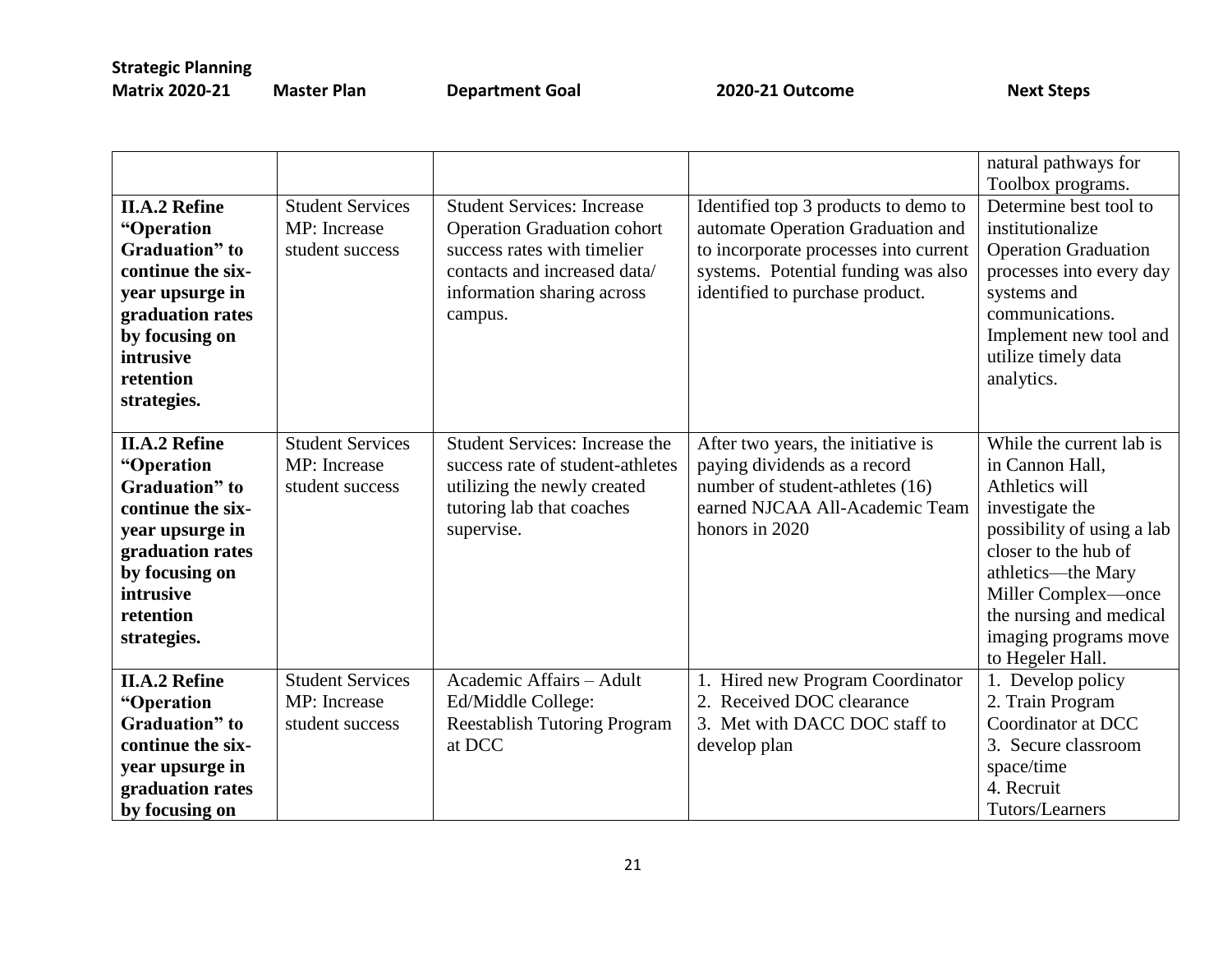| intrusive<br>retention<br>strategies.<br><b>II.A.2 Refine</b><br>"Operation                                                                                                         | <b>Student Services</b><br>MP: Improve                                                      | Finance: Investigate the<br>feasibility of offering food                                                   | In Progress. An RFP team has been<br>created and is discussing options.                                                                                                                       | Continue meetings and<br>discussions.                                                                                                                                                                                                                                                                             |
|-------------------------------------------------------------------------------------------------------------------------------------------------------------------------------------|---------------------------------------------------------------------------------------------|------------------------------------------------------------------------------------------------------------|-----------------------------------------------------------------------------------------------------------------------------------------------------------------------------------------------|-------------------------------------------------------------------------------------------------------------------------------------------------------------------------------------------------------------------------------------------------------------------------------------------------------------------|
| Graduation" to<br>continue the six-<br>year upsurge in<br>graduation rates<br>by focusing on<br>intrusive<br>retention<br>strategies.                                               | student awareness<br>of college<br>services,<br>information,<br>activities and<br>programs. | service in Mary Miller and<br>Clock Tower, in addition to<br>Lincoln Hall                                  | Also in discussion with Subway<br>regarding the feasibility of them<br>providing this service.                                                                                                |                                                                                                                                                                                                                                                                                                                   |
| <b>II.A.2 Refine</b><br>"Operation<br><b>Graduation</b> " to<br>continue the six-<br>year upsurge in<br>graduation rates<br>by focusing on<br>intrusive<br>retention<br>strategies. | <b>Student Services</b><br>MP: Increase<br>student success.                                 | Develop and inform Advisors<br>and Counselors to better serve<br>students from<br>underrepresented groups. | Advisors and Counselors completed<br>6 trainings to assist students from<br>underserved populations,<br>Perkins/special populations, CTE<br>students, and low socioeconomic<br>status groups. | Continue training<br>Advisors/Counselors on<br>serving<br>underrepresented<br>populations and for<br>mental health solutions<br>at community colleges.<br>Advisement and<br>Counseling will<br>continue to serve on<br><b>CTE Advisory Boards</b><br>to share recruitment and<br>retention strategies<br>learned. |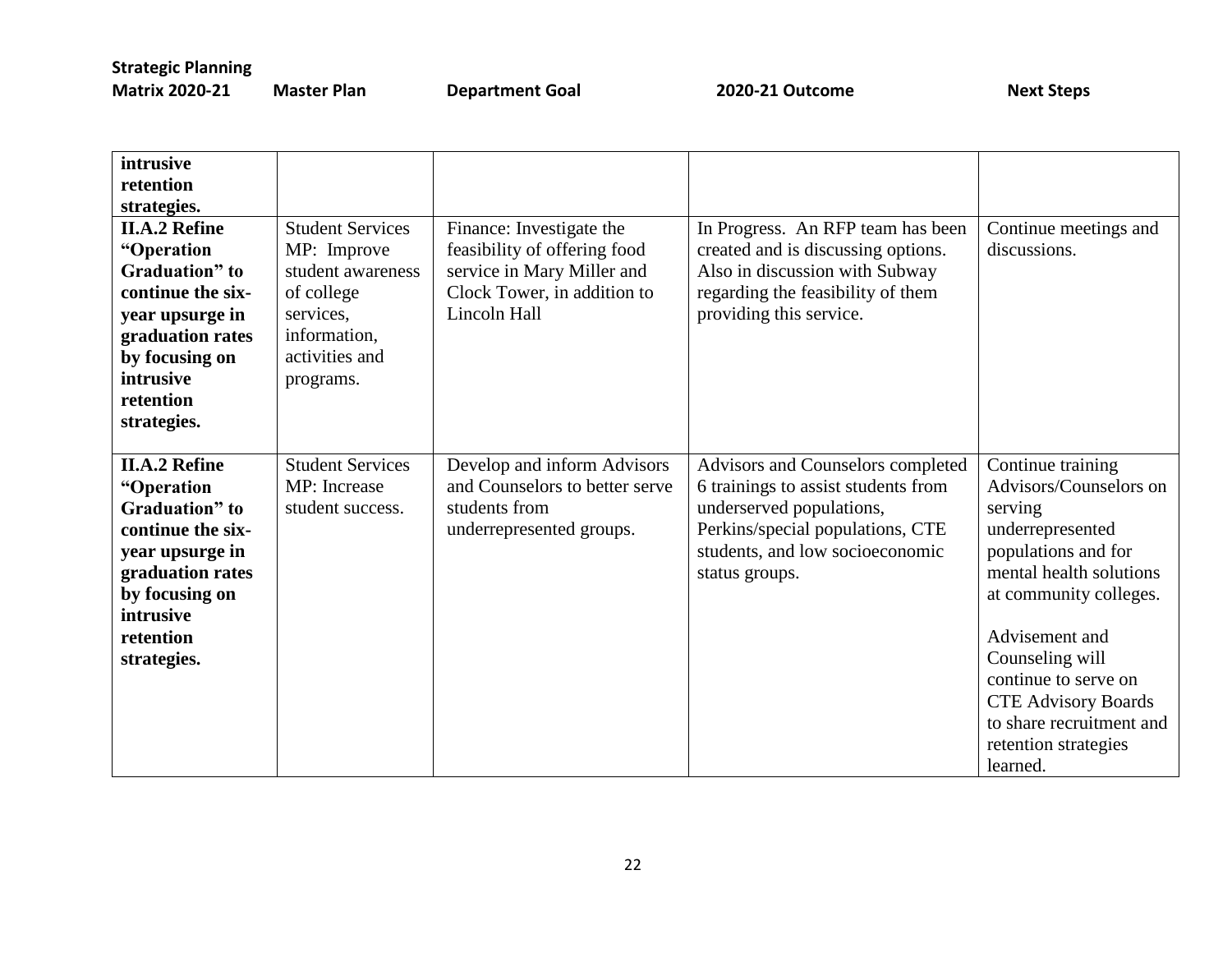| <b>II.A.2 Refine</b>   | <b>Student Services</b> | <b>Operations – Computer</b>        | <b>Student Union Audio System</b>       | Awaiting installation     |
|------------------------|-------------------------|-------------------------------------|-----------------------------------------|---------------------------|
| "Operation             | MP: Improve             | <b>Network Services: Support</b>    | equipment has been delivered            | during remodel of         |
| Graduation" to         | student awareness       | rehabilitation of Lincoln Hall      |                                         | student union area        |
| continue the six-      | of college              | Lobby                               |                                         |                           |
| year upsurge in        | services,               |                                     |                                         |                           |
| graduation rates       | information,            |                                     |                                         |                           |
| by focusing on         | activities and          |                                     |                                         |                           |
| intrusive              | programs.               |                                     |                                         |                           |
| retention              |                         |                                     |                                         |                           |
| strategies.            |                         |                                     |                                         |                           |
| <b>II.A.2 Refine</b>   | <b>Student Services</b> | Operations – Institutional          | Initial roll-out of electronic          | Collect data to           |
| "Operation             | MP: Increase            | Research: Conduct semiannual        | collection                              | determine effectiveness   |
| <b>Graduation</b> " to | student success         | <b>Teacher/Course Evaluations</b>   |                                         | of initial effectiveness  |
| continue the six-      |                         | via electronic format               |                                         | of electronic collection  |
| year upsurge in        |                         |                                     |                                         |                           |
| graduation rates       |                         |                                     |                                         |                           |
| by focusing on         |                         |                                     |                                         |                           |
| intrusive              |                         |                                     |                                         |                           |
| retention              |                         |                                     |                                         |                           |
| strategies.            |                         |                                     |                                         |                           |
| <b>II.A.2 Refine</b>   | <b>Student Services</b> | <b>TRIO Student Success Center:</b> | <b>TRIO Professional Tutors offered</b> | Revive the TRIO           |
| "Operation             | MP: Increase            | Implement mandatory tutoring        | in-person and virtual tutoring          | participant contract for  |
| <b>Graduation</b> " to | student success.        | guidelines for TRIO                 | sessions during the 2020-21             | student accountability.   |
| continue the six-      |                         | participants with cumulative        | program year.                           | Implement a tutoring      |
| year upsurge in        |                         | GPAs less than 2.0 to               |                                         | action plan for each      |
| graduation rates       |                         | participate in weekly academic      |                                         | participant that does not |
| by focusing on         |                         | tutoring sessions and small         |                                         | obtain a 2.0+ GPA at      |
| intrusive              |                         | learning communities.               |                                         | the end of each term.     |
| retention              |                         |                                     |                                         |                           |
| strategies.            |                         |                                     |                                         |                           |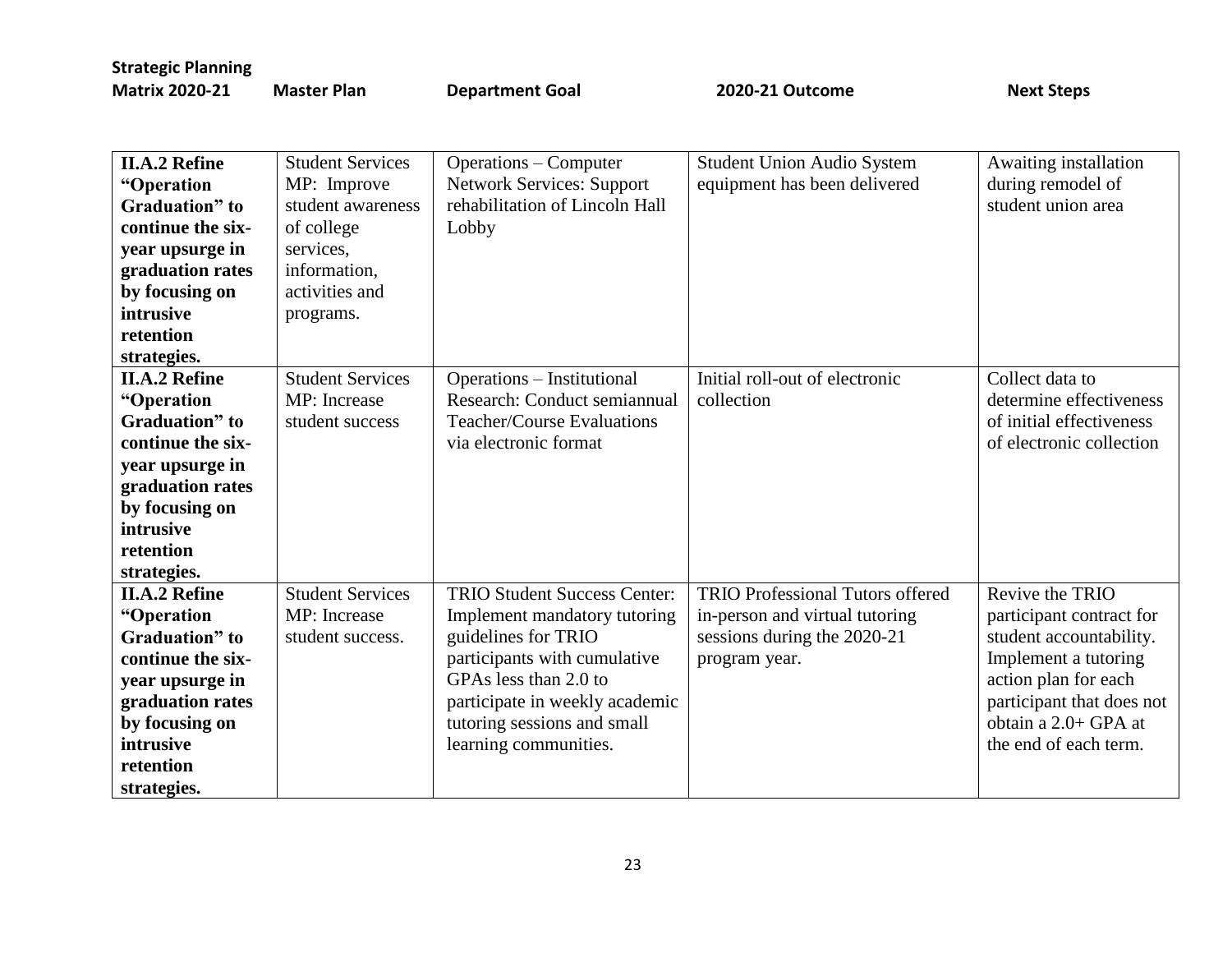| <b>II A. Support</b><br>local industry, job<br>readiness, and<br>workforce<br>development.                                                                                                                                                     | <b>Vermilion County</b><br>Works/Regional<br>and Local WIOA<br>Plans                                                     | WIOA: Meet or exceed all<br>goals established for program<br>year.                                                                                                                                                                                                                                 | All WIOA program goals for<br>Program Years 2020 and 2021 were<br>met or exceeded. Goals<br>concentrated on employment rate<br>after exit, median earnings,<br>credential attainment, and<br>measurable skills gained for under-<br>employed adults, dislocated<br>workers, and youth.                                                                                                                                                                                                                                                        | Continue to fund<br>student tuition, fees,<br>books, and supportive<br>services to remove<br>barriers that prevent<br>completion.                                                                                         |
|------------------------------------------------------------------------------------------------------------------------------------------------------------------------------------------------------------------------------------------------|--------------------------------------------------------------------------------------------------------------------------|----------------------------------------------------------------------------------------------------------------------------------------------------------------------------------------------------------------------------------------------------------------------------------------------------|-----------------------------------------------------------------------------------------------------------------------------------------------------------------------------------------------------------------------------------------------------------------------------------------------------------------------------------------------------------------------------------------------------------------------------------------------------------------------------------------------------------------------------------------------|---------------------------------------------------------------------------------------------------------------------------------------------------------------------------------------------------------------------------|
| <b>II.A.3 Expand</b><br>support for "at<br>risk" cohorts,<br>including<br>underrepresented<br>groups and<br>veterans.<br><b>II.A.3 Expand</b><br>support for "at<br>risk" cohorts,<br>including<br>underrepresented<br>groups and<br>veterans. | <b>Student Services</b><br>MP: Increase<br>student success<br><b>Student Services</b><br>MP: Increase<br>student success | Academic Affairs -<br>Hoopeston: Improve<br>completion rate for Certified<br><b>Nursing Assistant students</b><br>Academic Affairs -<br>Hoopeston: Help increase high<br>school graduation rate by<br>partnering with the HAHS &<br>Middle College to offer credit<br>recovery access in Hoopeston | 8 of 13 College express students<br>from 2019/2020 class finished the<br>class and passed the state exam.<br>Spring 2020 Adult Class: 3 of 7<br>finished the class and passed the<br>state exam. Express class. No adult<br>class has been held in 2020/2021<br>For 2019/20 DACC Hoopeston has<br>provided E2020 access for Middle<br>College students when they are<br>unable to get to Danville Campus or<br>need extra time. In 2020 Hoopeston<br>High School purchased Edgenuity<br>licenses so students can do credit<br>recovery there. | COVID impacted<br>success rate. Will<br>monitor 2020/2021<br>College<br>With COVID there has<br>been no demand for<br>DACC Hoopeston to<br>continue to offer to<br>Middle College<br>Students. Will revisit if<br>needed. |
| <b>II.A.3 Expand</b><br>support for "at<br>risk" cohorts,<br>including<br>underrepresented                                                                                                                                                     | <b>Student Services</b><br>MP: Increase<br>student success                                                               | Academic Affairs -<br>Hoopeston: Explore<br>enhancement to services,<br>usage and purpose of the<br>Center. Review and evaluate<br>current use of services in                                                                                                                                      | <b>TRIO SSS Continued to have TRIO</b><br>present at AIO days. We always<br>recommend new and continuing<br>students who qualify to TRIO.<br><b>Testing Available:</b>                                                                                                                                                                                                                                                                                                                                                                        | Most on hold due to<br>COVID. Will resume<br>when possible.                                                                                                                                                               |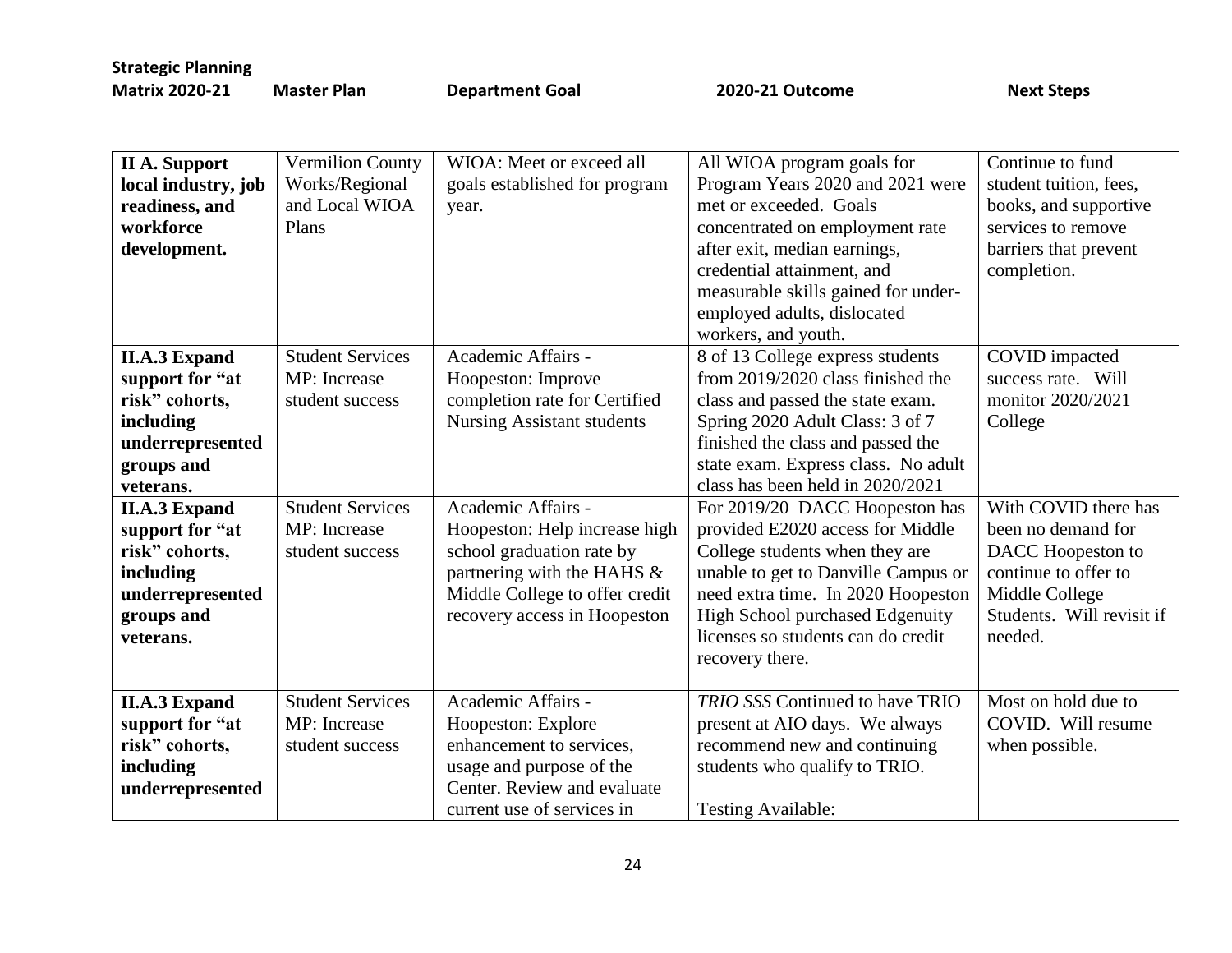**Pan CEE ATTE:** Department Goal **2020-21 Outcome** Next Steps

| groups and           |                         | Hoopeston and work to            | Accuplacer, ALEKS, TEAS,                     |                        |
|----------------------|-------------------------|----------------------------------|----------------------------------------------|------------------------|
| veterans.            |                         | increase utilization. Pursue     | ServSafe, State of Illinois Nurse            |                        |
|                      |                         | adding TRIO SSS access for       | Aid Competency Exam, HiSET                   |                        |
|                      |                         | Hoopeston. Continue to           | paper tests, exams for DACC                  |                        |
|                      |                         | identify needs of students       | online students.                             |                        |
|                      |                         | coming into the Center and       |                                              |                        |
|                      |                         | connect them with appropriate    | Career Services still offered.               |                        |
|                      |                         | service resources on campus      | Advising appointments increased.             |                        |
|                      |                         |                                  | VCW started holding office hours             |                        |
|                      |                         |                                  | in Hoopeston the 4 <sup>th</sup> Thursday of |                        |
|                      |                         |                                  | each month.                                  |                        |
| <b>II.A.3 Expand</b> | <b>Student Services</b> | Academic Affairs -               | Classes suspended for 2020/2021              | Plan to resume         |
|                      |                         |                                  |                                              |                        |
| support for "at      | MP: Increase            | Hoopeston: Provide Adult         | due to COVID.                                | 2021/2022              |
| risk" cohorts,       | student success         | Education instruction in         |                                              |                        |
| including            |                         | GED/HSE in Hoopeston             |                                              |                        |
| underrepresented     |                         |                                  |                                              |                        |
| groups and           |                         |                                  |                                              |                        |
| veterans.            |                         |                                  |                                              |                        |
| <b>II.A.3 Expand</b> | <b>Student Services</b> | <b>Student Services: Employ</b>  | After investing several years of             | More closely align     |
| support for "at      | MP: Increase            | strategies to attract and retain | time and expense into adopting               | benefits through the   |
| risk" cohorts,       | student success         | veterans.                        | programs to recruit and support the          | American Job Center to |
| including            |                         |                                  | educational success of veterans—             | address veterans'      |
| underrepresented     |                         |                                  | which includes the establishing of a         |                        |
| groups and           |                         |                                  | Veterans' Freedom Center as an               |                        |
| veterans.            |                         |                                  | exclusive lounge where service               |                        |
|                      |                         |                                  | veterans can relax, study, and               |                        |
|                      |                         |                                  | socialize among other veterans-              |                        |
|                      |                         |                                  | the College has earned national              |                        |
|                      |                         |                                  | recognition as a "Military                   |                        |
|                      |                         |                                  |                                              |                        |
|                      |                         |                                  | Friendly" institution.                       |                        |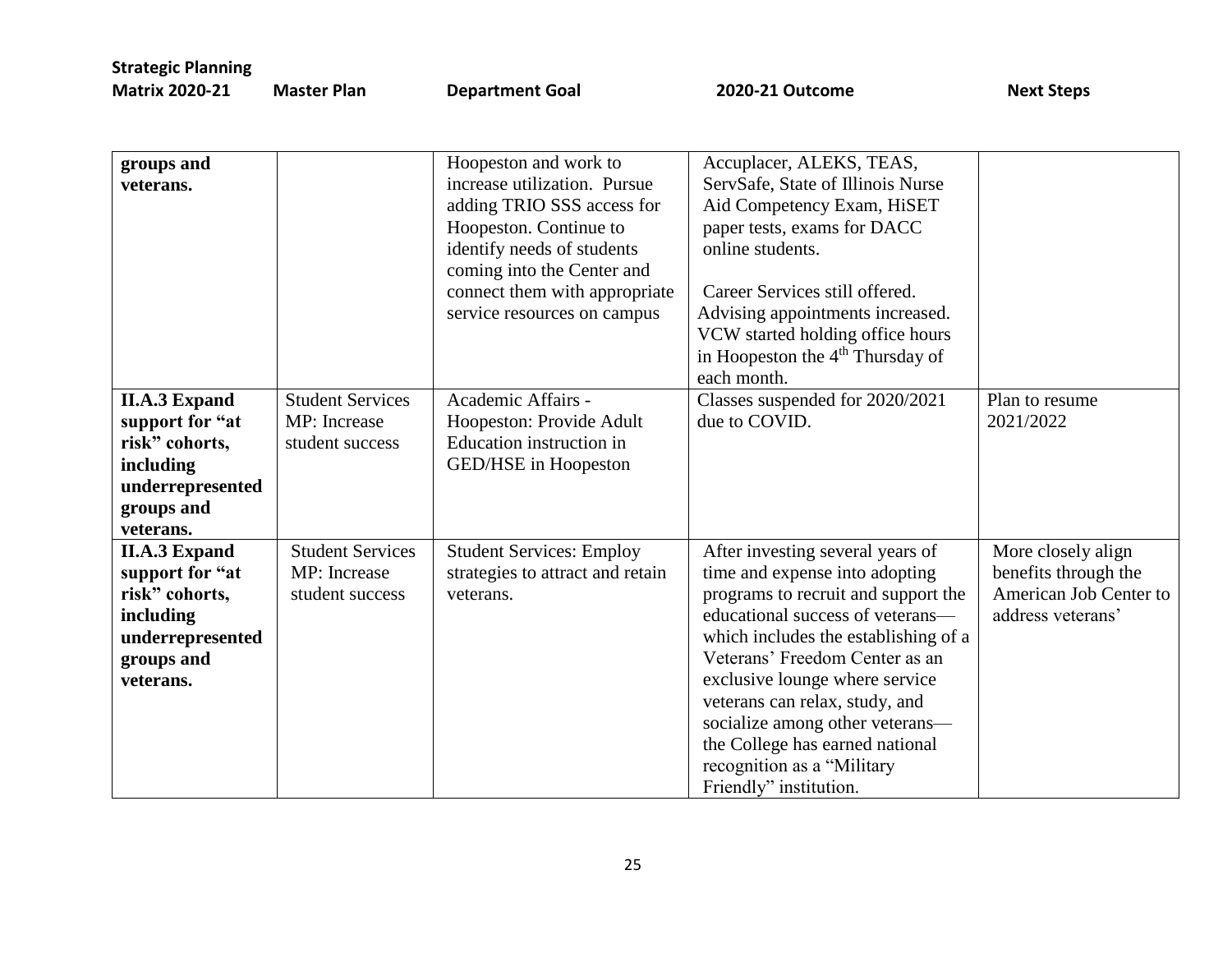| <b>II.A.3 Expand</b>      | <b>Student Services</b> | <b>TRIO Student Success Center:</b>  | TRIO/Toolbox partnership was          | Work with the Toolbox    |
|---------------------------|-------------------------|--------------------------------------|---------------------------------------|--------------------------|
| support for "at           | MP: Increase            | Enhance partnership with             | established. The Chief Diversity      | Coordinator and to       |
| risk" cohorts,            | student success         | Toolbox to include weekly            | Officer assisted the development of   | continue the             |
| including                 |                         | small learning communities and       | the partnership.                      | partnership.             |
| underrepresented          |                         | academic tutoring support for        |                                       |                          |
| groups and                |                         | all TRIO-eligible participants.      |                                       |                          |
| veterans.                 |                         |                                      |                                       |                          |
| <b>II.A.3 Expand</b>      | <b>Student Services</b> | <b>TRIO Student Success Center:</b>  | Worked with the Chief Diversity       | Continue to work with    |
| support for "at           | MP: Increase            | Increase campus                      | Officer to build a partnership with   | Adult Education and      |
| risk" cohorts,            | student success         | partnerships/outreach support        | the Adult Education department's      | Career & Veteran         |
| including                 |                         | with 100% of Middle College          | GED and Middle College students.      | Services staff to build  |
| underrepresented          |                         | program graduates and Career         | Also created a pathway with student   | pathways to the TRIO     |
| groups and                |                         | & Veteran Services participants      | veterans to enter TRIO and receive    | program and services.    |
| veterans.                 |                         | to build pathways to TRIO            | services.                             |                          |
|                           |                         | services.                            |                                       |                          |
| <b>II.A.4 Evaluate</b>    | <b>Student Services</b> | <b>Student Services: Offer</b>       | College increased "Bonus Class"       | Will have a more         |
| and reengineer            | MP: Increase            | students an opportunity to stay      | participation by 14 percent by        | accurate analysis of the |
| the "bonus class"         | student success;        | on track for on-time graduation      | changing the plan to a flat \$500     | efficacy of this program |
| program to                | <b>Student Services</b> | by offering a price incentive        | credit for students who enroll in any | after the pandemic.      |
| increase student          | MP: Increase            | bonus for those who enroll for       | class beyond 12 credits. Also, rather |                          |
| participation.            | Enrollment              | 15 or more credits.                  | than restricting bonus classes to a   |                          |
|                           |                         |                                      | set list, all classes are eligible.   |                          |
| <b>II.B.1. Enhance</b>    | <b>Student Services</b> | <b>Student Services: Refocus the</b> | Coordinator of mentors                | Pilot the student-       |
| mentoring                 | MP: Increase            | mentoring program for all            | emphasized contacts through text-     | navigator best practice  |
| program.                  | student success         | students and assess the              | messaging in order to increase        | for mentoring.           |
|                           |                         | outcomes.                            | communications with full-time         |                          |
|                           |                         |                                      | students.                             |                          |
| <b>II.B.2. Review</b>     | <b>Student Services</b> | Increase student retention,          | Completed preliminary assessment      | Complete a formal audit  |
| and revise                | MP: Increase            | engagement, and success.             | of onboarding practices and           | of student onboarding    |
| orientation and           | student success.        | Improve student awareness of         | communication timelines.              | practices (INST 101,     |
| <b>Success in College</b> |                         |                                      | Identified various holes and gaps in  | orientations). Identify  |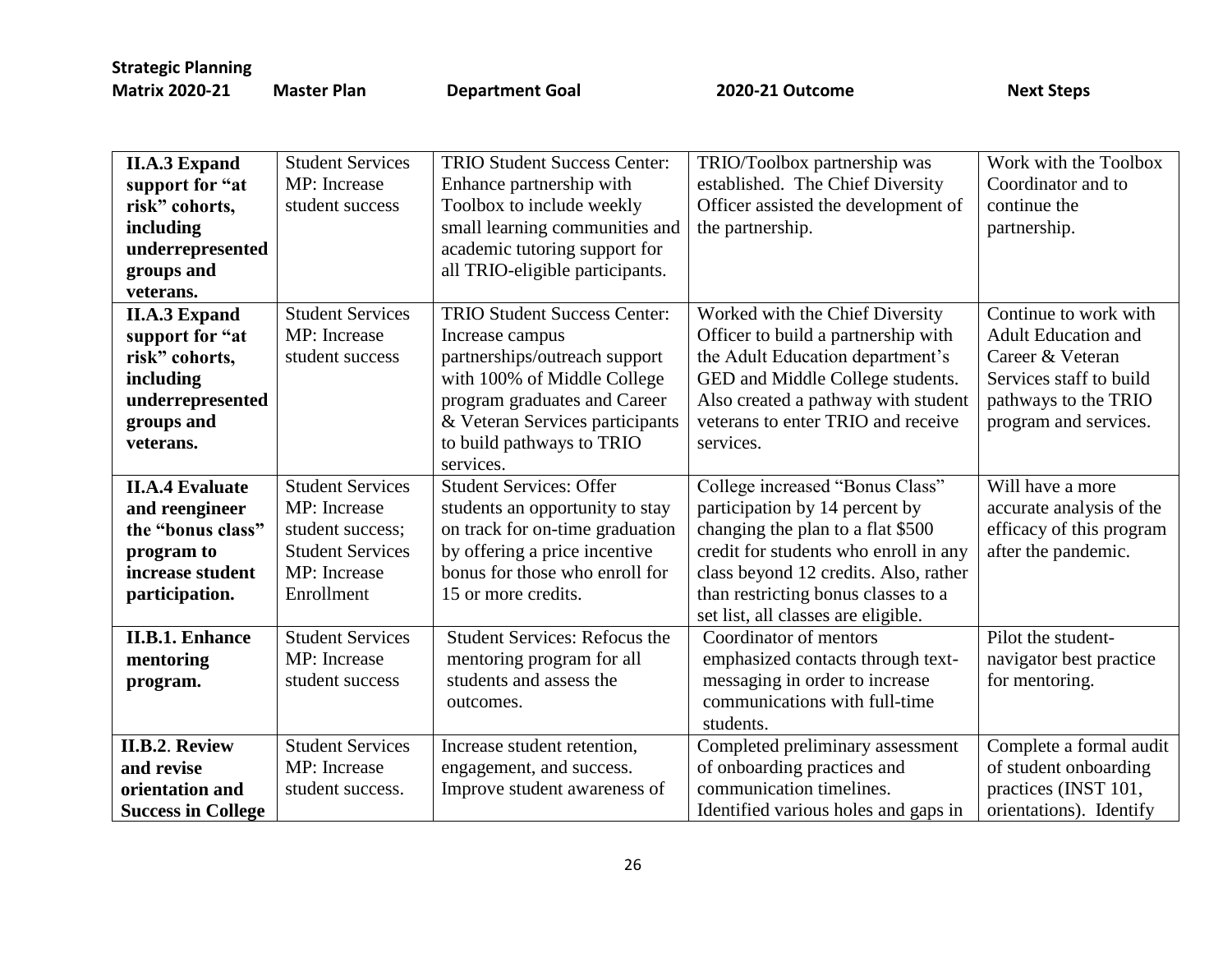| to include                |                         | college services and             | success skill-sets and timeliness and | strengths and            |
|---------------------------|-------------------------|----------------------------------|---------------------------------------|--------------------------|
| financial literacy        |                         | information.                     | methods of communications.            | weaknesses and develop   |
| and Blackboard.           |                         |                                  | Information delivered and methods     | a plan of action to      |
|                           |                         |                                  | utilized do not meet the needs of all | incorporate new          |
|                           |                         |                                  | student groups, especially            | findings. Assess again   |
|                           |                         |                                  | underserved populations.              | after changes have been  |
|                           |                         |                                  |                                       | implemented.             |
| <b>II.B.2. Review</b>     | <b>Student Services</b> | <b>Student Services: Prepare</b> | Financial Aid department has          | College will track       |
| and revise                | MP: Improve             | students for success by offering | adopted an online financial-literacy  | participation and        |
| orientation and           | student awareness       | grant-funded financial literacy. | tutorial and began encouraging        | investigate a possible   |
| <b>Success in College</b> | of college              |                                  | students to avail themselves of it as | incentive program to     |
| to include                | services.               |                                  | part of the application process for   | encourage student        |
| financial literacy        | information,            |                                  | financial aid.                        | access to the financial- |
| and Blackboard.           | activities and          |                                  |                                       | literacy program.        |
|                           | programs.               |                                  |                                       |                          |
| <b>II.B.3. Reduce</b>     | Academic MP:            | Academic Affairs: Improve        | In response to the pandemic, the      | Establish future goals   |
| costs by                  | Reduce student          | affordability by increasing the  | College populated more than half of   | for OER courses that     |
| increasing Open           | textbook costs.         | opportunities for students to    | the 765 online course shells in       | are both online and      |
| <b>Educational</b>        |                         | receive free resource materials  | Blackboard, with more than 70         | face-to-face.            |
| <b>Resources.</b>         |                         | for courses.                     | percent of these courses requiring    |                          |
|                           |                         |                                  | no additional textbook or software    |                          |
|                           |                         |                                  | expense.                              |                          |
| <b>II.B.3. Reduce</b>     | President's             | Finance: Evaluate process of     | Process was changed back to           | Operational              |
| costs by                  | Institutional           | charging students for Follett    | current charges for Follett Access    |                          |
| increasing Open           | Vision: Revenue,        | Access course materials          | course materials. Section builders    |                          |
| <b>Educational</b>        | Relationships, and      |                                  | are building courses with updated     |                          |
| Resources.                | Reputation              |                                  | prices that are provided.             |                          |
| <b>II.B.3. Reduce</b>     | Academic MP:            | Finance: Bookstore Partnership   | New. 3 year amendment to contract     | Begin internal           |
| costs by                  | Reduce student          | & Operations                     | with Follett expires 6/30/22          | discussions in 1/2022    |
| increasing Open           | textbook costs.         |                                  |                                       | for reducing student     |
|                           |                         |                                  |                                       | costs.                   |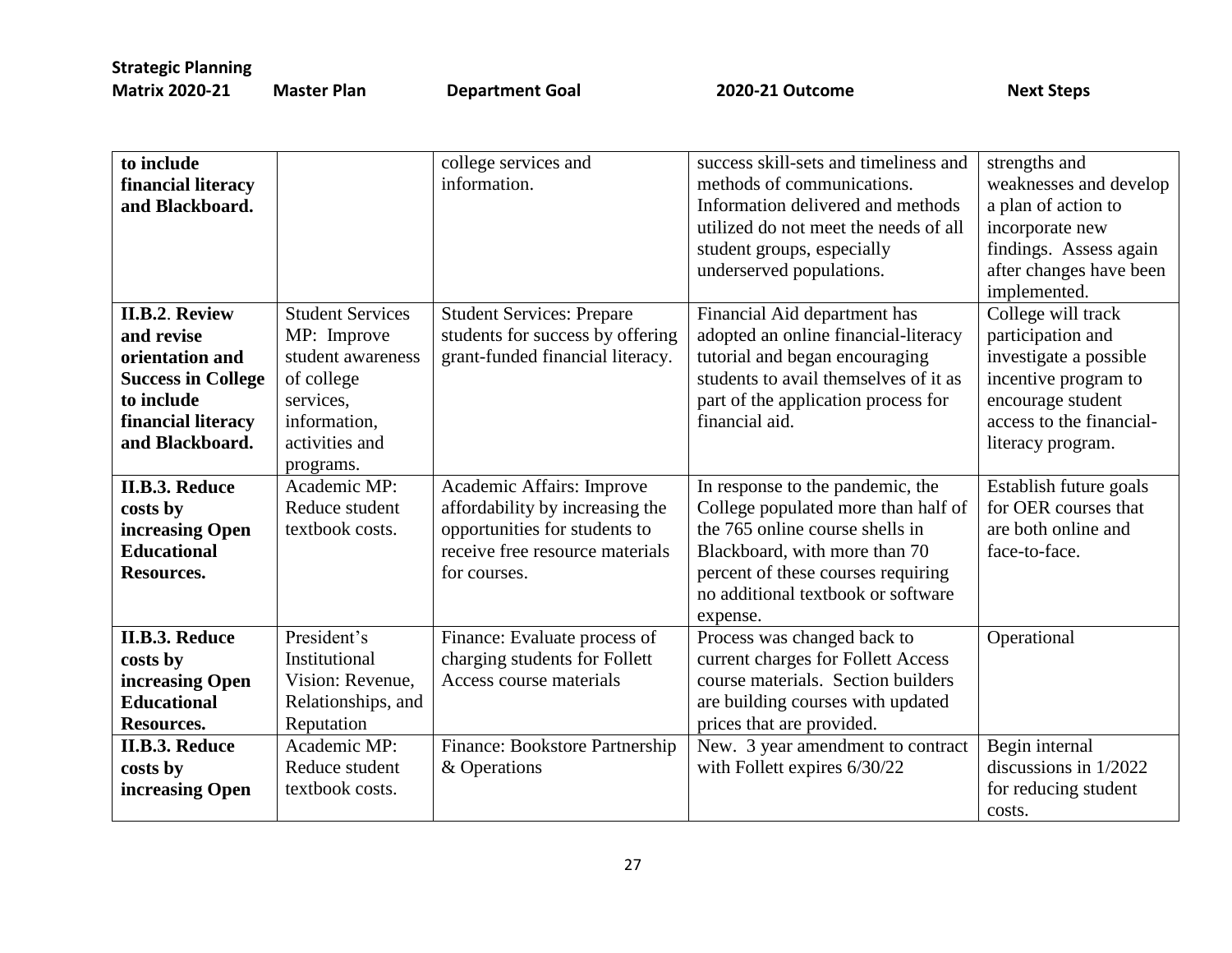|  | <b>Matrix 2020-21</b> | М |
|--|-----------------------|---|
|--|-----------------------|---|

**Mater Plan Coal 2020-21 Outcome** Next Steps

| <b>Educational</b><br><b>Resources.</b>                                                                       |                                                                                                                                                                       |                                                                                                                                                                                     |                                                                                                                                                                                                                                                                                                                           |                                                                                                                                                                                                                                       |
|---------------------------------------------------------------------------------------------------------------|-----------------------------------------------------------------------------------------------------------------------------------------------------------------------|-------------------------------------------------------------------------------------------------------------------------------------------------------------------------------------|---------------------------------------------------------------------------------------------------------------------------------------------------------------------------------------------------------------------------------------------------------------------------------------------------------------------------|---------------------------------------------------------------------------------------------------------------------------------------------------------------------------------------------------------------------------------------|
| <b>II.B.4. Implement</b><br>mobile app.                                                                       | <b>Student Services</b><br>MP: Improve<br>student awareness<br>of college<br>services,<br>information,<br>activities and<br>programs.                                 | <b>Student Services: Improve</b><br>student communications and<br>engagement through a mobile<br>app.                                                                               | After several months of fruitless<br>efforts due to the vendor's inability<br>to provide a mobile app that fully<br>integrates with the College's<br>Colleague management-<br>information system, DACC has<br>fired the vendor and contracted<br>with the Colleague provider,<br>Ellucian, without additional<br>expense. | With the execution of a<br>renewed 3-year<br>contract with Ellucian,<br>effective July 1, 2021,<br>the College will be able<br>to adopt the Ellucian<br>version of the mobile<br>app through a far more<br>seamless migration.        |
| <b>II.C.1. Maintain a</b><br>"safe" summer<br>and fall campus<br>through online<br>and social-<br>distancing. | Academic MP:<br>Advance student<br>success with<br>classes that are<br>scheduled<br>conveniently                                                                      | Academic Affairs: In response<br>to the pandemic, the College<br>developed Fall and Spring<br>schedules to accommodate all<br>health and safety protocols.                          | Spring face-to-face classes began as<br>synchronous online classes and then<br>the vast majority of them returned<br>to campus in mid-March, thanks to<br>the availability of vaccinations for<br>DACC faculty and staff beginning<br>in early February.                                                                  | Summer 2021 classes<br>will ease back toward<br>face-to-face, with<br>regular scheduling of<br>face-to-face classes<br>resuming in Fall 2021                                                                                          |
| <b>II.C.1. Maintain a</b><br>"safe" summer<br>and fall campus<br>through online<br>and social-<br>distancing. | <b>Student Services</b><br>MP: Increase<br>student access,<br>engagement,<br>retention and<br>success through<br>more integrated<br>and<br>comprehensive<br>services. | Student Services: Help ease the<br>difficult transition that students<br>had to make during the throes<br>of the pandemic, DACC<br>supported student access to<br>online education. | Using federal CARES funds,<br>DACC created a technology loaner<br>program, distributing nearly 100<br>laptops and 200 mobile hotspots<br>and other equipment to ensure that<br>the College's neediest students<br>were able to participate in online<br>education.                                                        | The TELP (Technology<br><b>Equipment Lending</b><br>Program) will continue<br>during the Fall 2021<br>semester, managed by<br>the Student Services<br>division. Institutional<br>funds requested to<br>maintain program in<br>future. |
| <b>II.C.1. Maintain a</b><br>"safe" summer                                                                    | <b>Student Services</b><br>MP: Increase                                                                                                                               | Advisement & Counseling:<br>Utilize social media platforms                                                                                                                          | Utilized Advisement's Twitter<br>platform to inform students of                                                                                                                                                                                                                                                           | Continue to use Twitter<br>and other social media                                                                                                                                                                                     |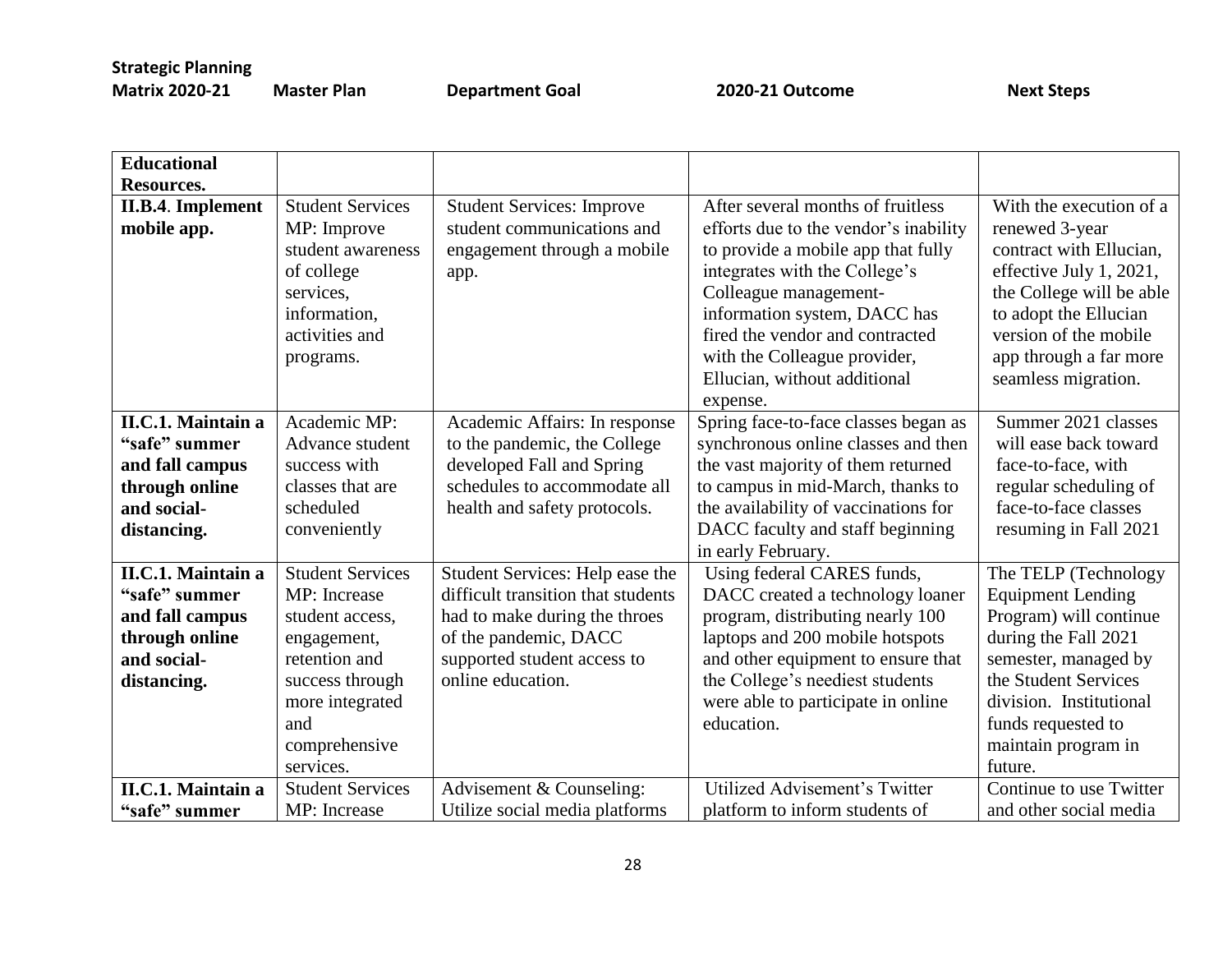| and fall campus<br>through online<br>and social-<br>distancing.                                                                             | student access,<br>engagement,<br>retention, and<br>success through<br>ore integrated and<br>comprehensive<br>services.                                                       | to capture Generation Z<br>students' attention and increase<br>engagement.                                                                                                                        | registration events and other<br>important dates/deadlines. Shared<br>posts with College Relations to<br>post on digital boards and other<br>social media outlets.                                                                                                                   | platforms to engage and<br>inform students. Find<br>funding for a Twitter ad<br>to direct students to the<br>Advisement webpage<br>and online scheduling<br>link. Find funding for<br>Canva-Pro to improve<br>signage, informational<br>posters, and graphics for<br>social media posts. |
|---------------------------------------------------------------------------------------------------------------------------------------------|-------------------------------------------------------------------------------------------------------------------------------------------------------------------------------|---------------------------------------------------------------------------------------------------------------------------------------------------------------------------------------------------|--------------------------------------------------------------------------------------------------------------------------------------------------------------------------------------------------------------------------------------------------------------------------------------|------------------------------------------------------------------------------------------------------------------------------------------------------------------------------------------------------------------------------------------------------------------------------------------|
| <b>II.C.2. Increase</b><br>student use of<br>eSports studio<br>and TV studio as<br>a "maker space"<br>for<br>extracurricular<br>activities. | <b>Student Services</b><br>MP: Increase<br>student access,<br>engagement,<br>retention and<br>success through<br>more integrated<br>and<br>comprehensive<br>student services. | Operations – Video Production:<br>Enhance the facilities and<br>equipment for eSports and the<br>broadcast studio to encourage<br>greater student participation in<br>extracurricular activities. | Community Education and Liberal<br>Arts upgraded the television studio<br>thanks to a donation from<br>Champaign TV WCIA and the<br>College invested \$10,000 to<br>enhance the eSports lab.                                                                                         | With the assistance of<br>DACC's in-house<br>maintenance staff, the<br>College is planning to<br>expand the eSports and<br>television studio space<br>into an unused section<br>of the Library's lower<br>level.                                                                         |
| II.C.3. Develop a<br>plan based on<br>student input to<br>increase student<br>engagement in the<br>library.                                 | <b>Student Services</b><br>MP: Increase<br>Student access,<br>engagement,<br>retention and<br>success through<br>more integrated<br>and<br>comprehensive<br>student services  | Liberal Arts - Library: Increase<br>student engagement and use of<br>the Library.                                                                                                                 | To create a more inviting and<br>social area for students to relax,<br>interact, eat lunch, and use<br>computers, Facilities maintenance<br>staff and the Chief Information<br>Officer remodeled the main level<br>of the library to create open space<br>and tables with computers. | The College is<br>developing a new food-<br>service plan that would<br>provide grab-and-go<br>food service in the<br>Library's main level.                                                                                                                                               |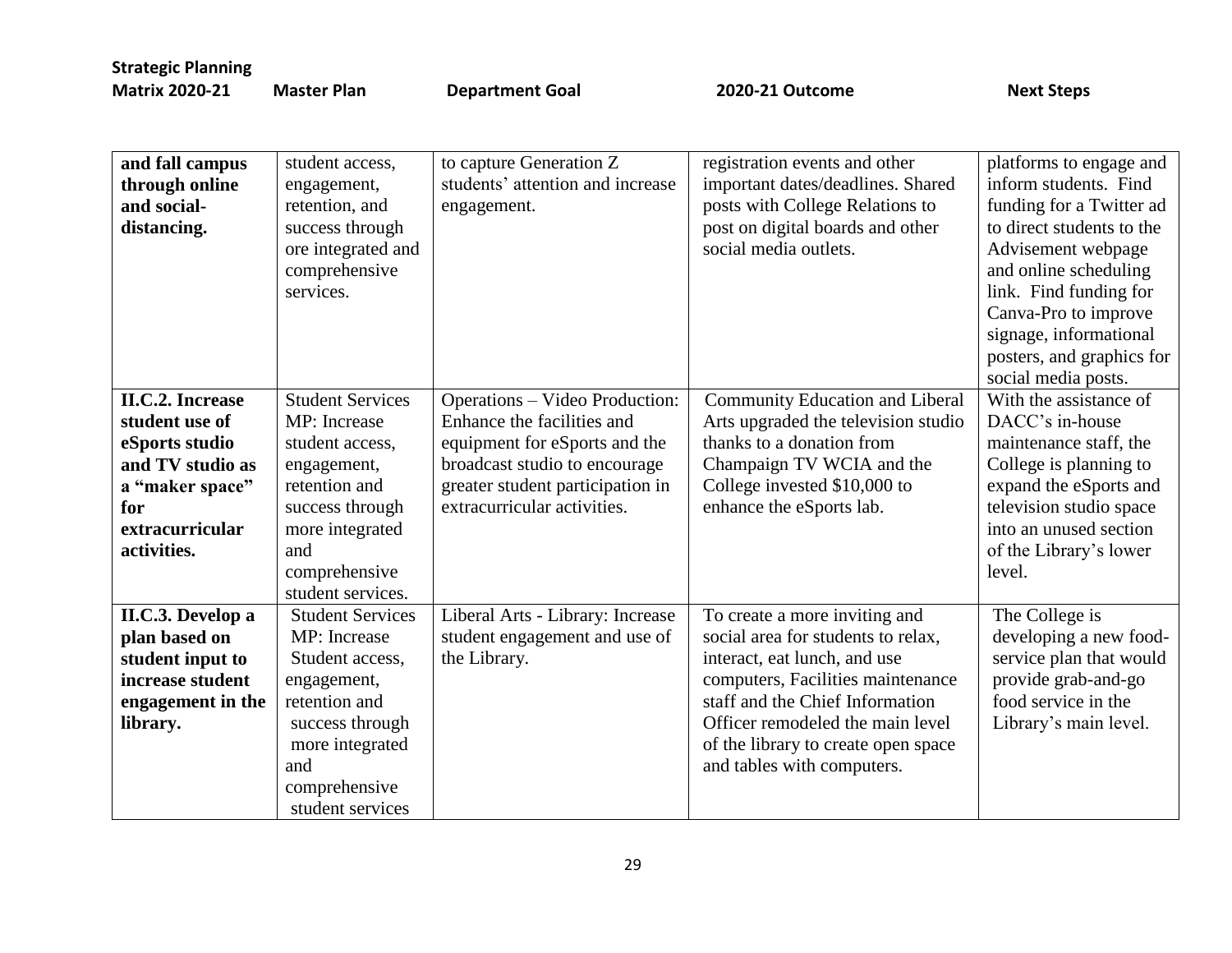| II.C.3. Develop a<br>plan based on<br>student input to<br>increase student<br>engagement in the<br>library. | <b>Student Services</b><br>MP: Increase<br>Student access,<br>engagement,<br>retention and<br>success through<br>more integrated<br>and<br>comprehensive<br>student services | Liberal Arts - Library: Monitor<br>circulation statistics to correlate<br>with facility usage and student<br>success.                                                        | The library lent 418 items to 176<br>DACC patrons, 131 items via<br>OCLC to public libraries and out of<br>state libraries and 111 items via I-<br>Share to Illinois college libraries.<br>DACC library patrons borrowed<br>224 items from other libraries, 171<br>via I-Share and 53 via OCLC. | Library staff members<br>will continue to work<br>with CARLI and sister<br>libraries to develop<br>analytics for Primo VE.                 |
|-------------------------------------------------------------------------------------------------------------|------------------------------------------------------------------------------------------------------------------------------------------------------------------------------|------------------------------------------------------------------------------------------------------------------------------------------------------------------------------|-------------------------------------------------------------------------------------------------------------------------------------------------------------------------------------------------------------------------------------------------------------------------------------------------|--------------------------------------------------------------------------------------------------------------------------------------------|
| <b>III.A.1. Develop</b><br>renovation plans<br>for U.S. Army<br>Reserve.                                    | <b>Student Services</b><br>MP: Maximize<br>resource and<br>improve Student<br>Services'<br>infrastructures to<br>meet<br>stakeholders'<br>needs.                             | Foundation: Support the<br>expansion of the College's<br>nursing, medical imaging, and<br>health-information technology<br>programs                                          | The Hegeler Foundation is donating<br>\$3 million (\$1 million per year over<br>three years) to help fund the \$5.7<br>million renovation of the former<br>U.S. Army Reserve to become the<br>center for DACC's healthcare<br>education.                                                        | Hire an architect and<br>plan project timeline<br>and scope of work for<br>two-phase<br>rehabilitation.                                    |
| III.A.2. Begin<br>renovation of<br><b>Clock Tower and</b><br>Horticulture.                                  | <b>Facilities Master</b><br>Plan, 2016-22                                                                                                                                    | Facilities: Oversee the \$2.5<br>million renovation of the Clock<br><b>Tower and Horticulture Center</b><br>in concert with the Illinois<br><b>Capital Development Board</b> | Facilities personnel and the CDB<br>have hired an architect and have<br>developed a scope of work for<br>Clock Tower.                                                                                                                                                                           | Horticulture's scope of<br>work will be completed<br>in the summer 2021,<br>and rehabilitation work<br>will be scheduled for<br>Fall 2021. |
| <b>III.A.3.</b><br>Implement<br><b>SharePoint as a</b>                                                      | Academic MP:<br>Ensure HLC<br>compliance                                                                                                                                     | Academic Affairs and<br><b>Computer Network Services:</b><br><b>Implement the SharePoint</b><br>system as an employee intranet                                               | Director of Online Education and<br>Chief Information Officer installed<br>and customized SharePoint to meet<br>the College's needs for an Intranet.                                                                                                                                            | In advance of the visit<br>by an HLC team for a<br>focused visit on Oct. 4,<br>documents to ensure                                         |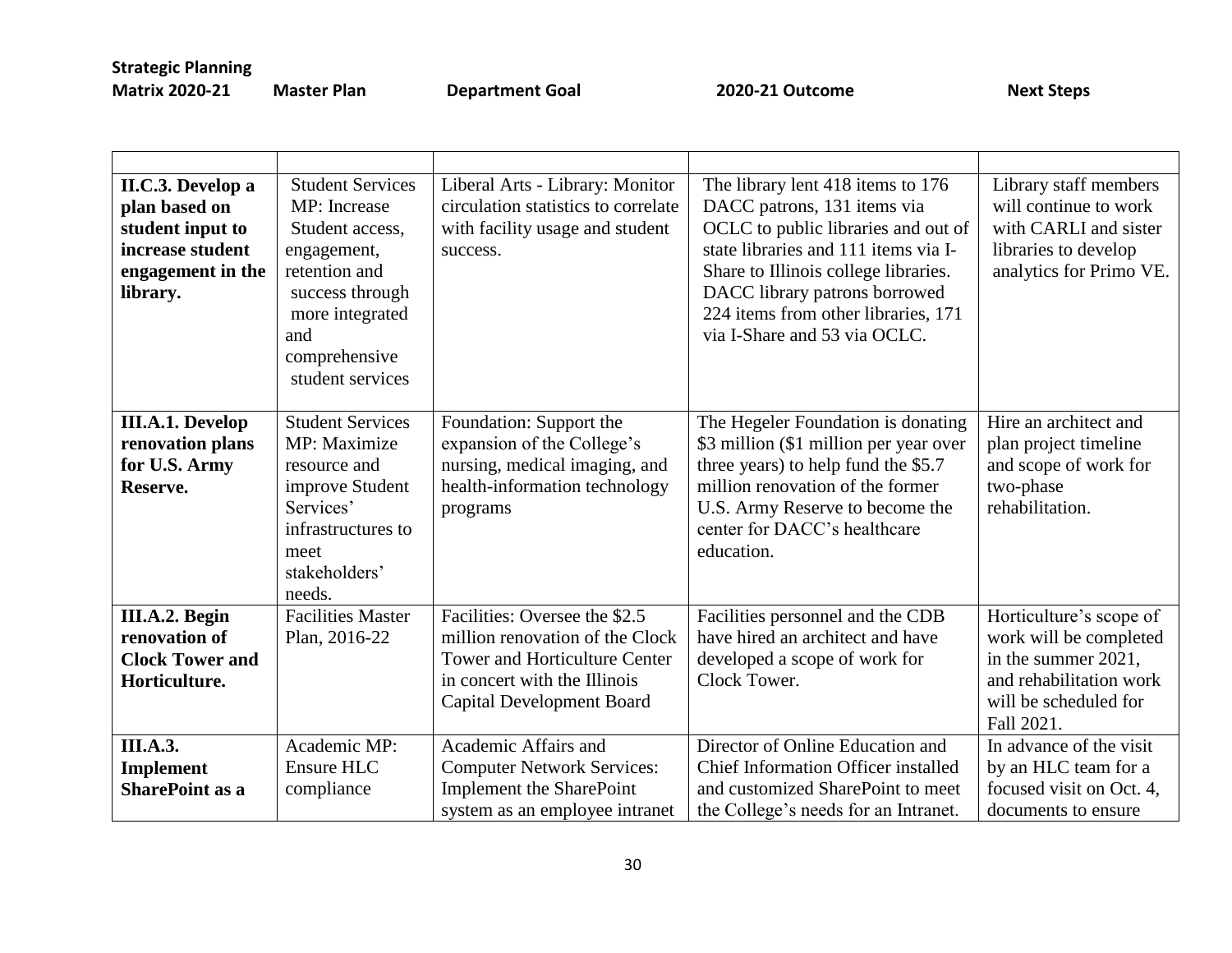| secure repository<br>for sharing data.                                                      |                                                           | for the management and<br>storage of key informational<br>documents.                                                                                        |                                                                                                                                                                                                  | HLC compliance will<br>be uploaded into<br>SharePoint.                                                            |
|---------------------------------------------------------------------------------------------|-----------------------------------------------------------|-------------------------------------------------------------------------------------------------------------------------------------------------------------|--------------------------------------------------------------------------------------------------------------------------------------------------------------------------------------------------|-------------------------------------------------------------------------------------------------------------------|
| <b>III.A.4. Explore</b><br>funding and<br>feasibility of on-<br>campus athletics<br>field.  | <b>Facilities Master</b><br>Plan, 2016-22                 | Athletics: Investigate on-<br>campus fields for both softball<br>and baseball in order to<br>increase recruitment and<br>campus-engagement in<br>athletics. | The East Main Street field proposal<br>remains on the Resource Allocation<br>Master Plan but was deferred on the<br>Foundation plan.                                                             | Proposal to the City of<br>Danville awaits a<br>response.                                                         |
| <b>III.A.5.</b><br><b>Implement</b><br>improvements to<br><b>College</b><br>infrastructure. | <b>Facilities Master</b><br>Plan, 2016-22                 | Facilities: Complete Jacobs<br>Hall renovation on time and<br>within budget in order to<br>achieve beneficial use in the<br>spring.                         | In May 2021, the College<br>completed the \$2 million<br>rehabilitation of Jacobs Hall to<br>serve as the College's new center<br>for students studying visual,<br>performing, and musical arts. | <b>Additional Foundation</b><br>donor contributions will<br>foot the bill for \$30,000<br>in furniture purchases. |
| <b>III.A.5.</b><br>Implement<br>improvements to<br><b>College</b><br>infrastructure.        | <b>Facilities Master</b><br>Plan, 2016-22                 | Finance: Issue \$1.5M bonds to<br>fund deferred maintenance                                                                                                 | In Progress. Estimated closing date<br>on bonds is August 2021.                                                                                                                                  | Continue process<br>working with Stifel and<br>Chapman & Cutler                                                   |
| <b>III.A.5.</b><br><b>Implement</b><br>improvements to<br><b>College</b><br>infrastructure  | Information<br>Technology<br>Strategic Plan,<br>2018-2024 | Operations - Computer<br><b>Network Services: Telephone</b><br>system Support, Improvement.                                                                 | Planning Process to have<br>engineering group develop an RFP<br>to go out for Bid                                                                                                                | Seek funding source<br>through reserves.                                                                          |
| <b>III.A.5.</b><br><b>Implement</b><br>improvements to<br><b>College</b><br>infrastructure. | Facilities Master<br>Plan, 2016-22                        | Facilities: Renovate buildings<br>to support academic programs<br>and good repair.                                                                          | DACC's maintenance staff<br>completed a number of successful<br>projects, including the construction<br>of a room in the Bill Black Center<br>to become the home for the                         | Maintenance staff will<br>assist State contractors<br>as needed in piecework<br>for the Clock Tower and           |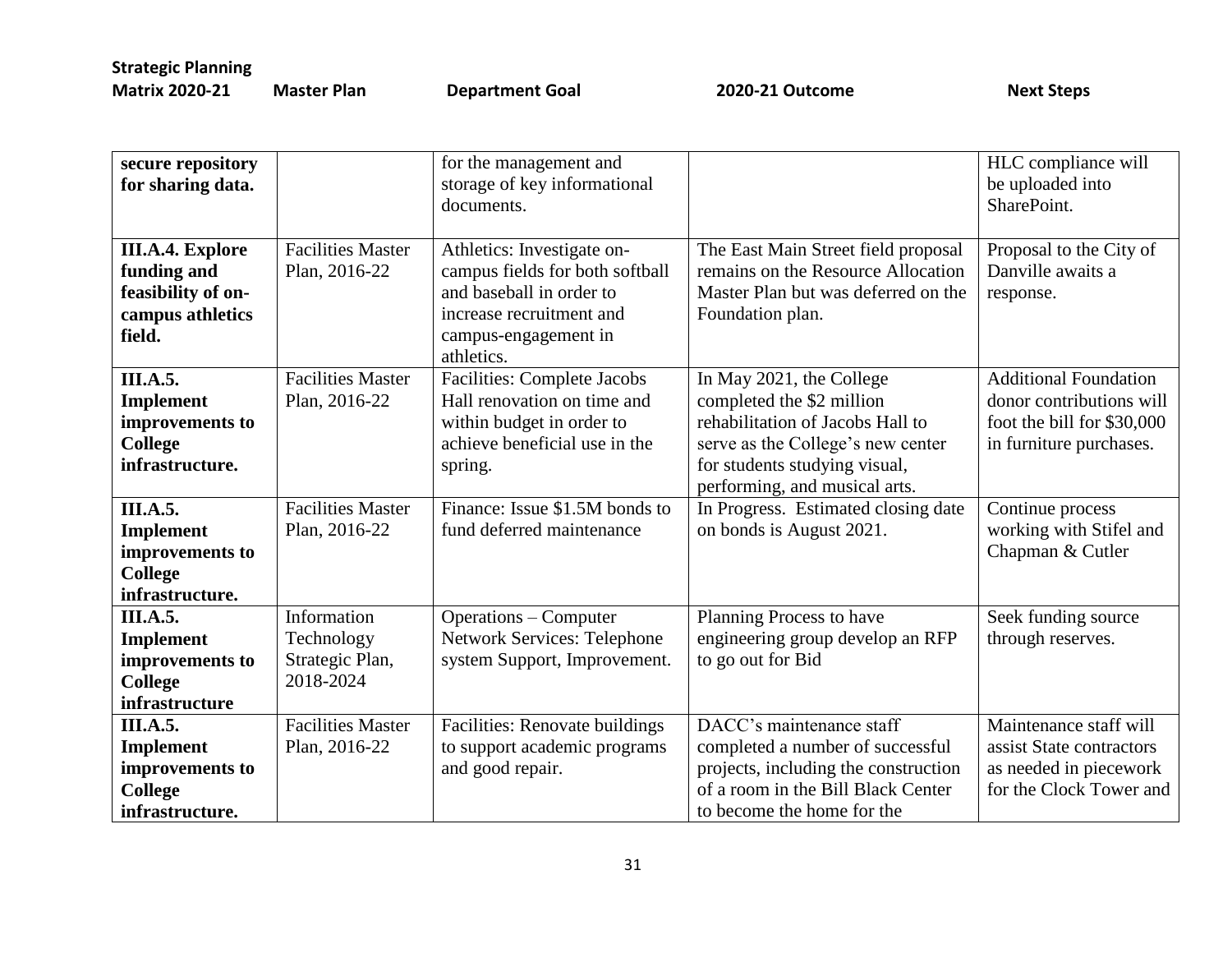|                  |                 |                                 | anatomage table, the renovation of               | horticulture-center          |
|------------------|-----------------|---------------------------------|--------------------------------------------------|------------------------------|
|                  |                 |                                 | renovated the Bremer Theater's                   | renovations.                 |
|                  |                 |                                 | control booth, and the installation of           |                              |
|                  |                 |                                 | a protective wall and other security             |                              |
|                  |                 |                                 | enhancements to the lobby area of                |                              |
|                  |                 |                                 | the Children's Development Center.               |                              |
| III.A.5.         | Information     | Operations and Finance: To      | DACC migrating from an on-                       | The vendor, Ellucian,        |
| <b>Implement</b> | Technology      | safeguard the College network   | campus, server-based system to                   | has scheduled the full       |
| improvements to  | Strategic Plan, | against cyberattacks and to     | cloud-based computing.                           | conversion to the cloud      |
| <b>College</b>   | 2018-2024       | protect its data for essential  |                                                  | by September 2021.           |
| infrastructure.  |                 | business operations.            |                                                  |                              |
| <b>III.A.5.</b>  | Information     | Finance: Research options for   | In-Progress. Would like the ability              | Project implementation       |
| Implement        | Technology      | <b>Electronic Document</b>      | for Request for Pay, Leave                       | taking place. Travel         |
| improvements to  | Strategic Plan, | Workflow                        | Requests, Time sheets and any other              | authorization form will      |
| College          | 2018-2024       |                                 | paper forms to be transmitted                    | be implemented. Time         |
| infrastructure.  |                 |                                 | electronically for approvals (outside            | sheet form was not           |
|                  |                 |                                 | of Colleague)                                    | feasible in SharePoint.      |
| <b>III.A.5.</b>  | Information     | <b>Operations – Computer</b>    | Developing plan and budget items                 | <b>Implement Phase I and</b> |
| <b>Implement</b> | Technology      | Network Services: Expand and    | for Phase I.                                     | develop and budget to        |
| improvements to  | Strategic Plan, | improve switch capacity on      |                                                  | complete in 2023-2024        |
| <b>College</b>   | 2018-2024       | campus                          |                                                  | FY.                          |
| infrastructure.  |                 |                                 |                                                  |                              |
| <b>III.A.5.</b>  | Information     | <b>Operations – Computer</b>    | <b>Upgrading Computers remaining on</b>          | Identify for budgeting       |
| <b>Implement</b> | Technology      | <b>Network Services: Campus</b> | Windows 7 to Windows 10                          | and replacement for          |
| improvements to  | Strategic Plan, | Computer upgrade                |                                                  | next FY                      |
| <b>College</b>   | 2018-2024       |                                 |                                                  |                              |
| infrastructure.  |                 |                                 |                                                  |                              |
| <b>III.A.5.</b>  | Information     | Foundation: Evaluating online   | Online application program was                   | Investigate an               |
| Implement        | Technology      | scholarship programs            | implemented 2018-2019 scholarship                | alternative program that     |
| improvements to  | Strategic Plan, |                                 | year. 2021 marks 4 <sup>th</sup> year for online | will interface with the      |
|                  | 2018-2024       |                                 | applications. We have received 300               | College's Colleague          |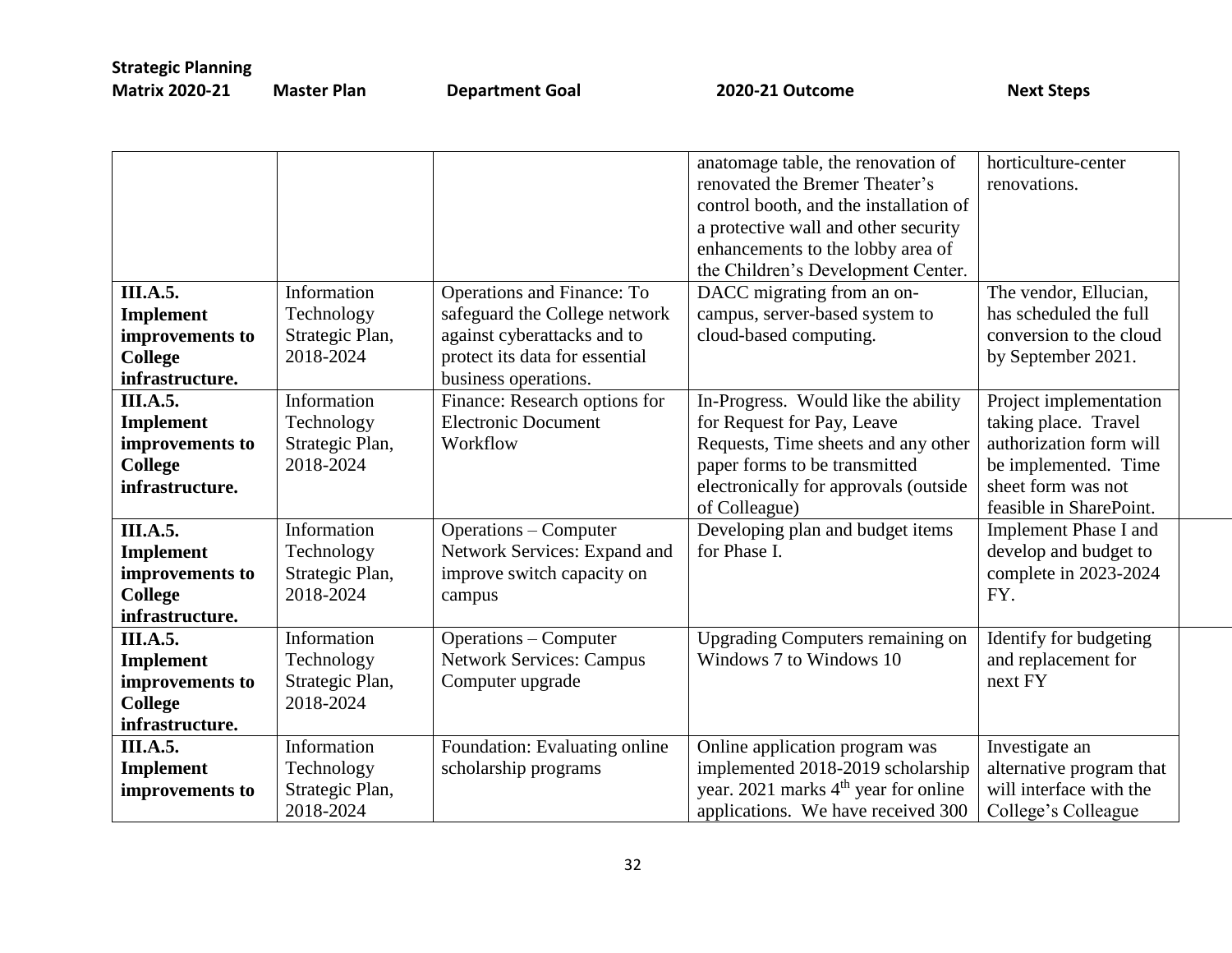| <b>College</b><br>infrastructure.   |                           |                                                                  | for the Fall 2021/Spring 2022. The<br>online app also streamlined reading<br>and allowed scoring process.<br>Continuing to work with NexGen to<br>be more streamline and work out<br>some technical issues with<br>colleague. | Management<br>Information System. |
|-------------------------------------|---------------------------|------------------------------------------------------------------|-------------------------------------------------------------------------------------------------------------------------------------------------------------------------------------------------------------------------------|-----------------------------------|
| III.A.5.                            | Information<br>Technology | <b>Operations – Computer</b><br><b>Network Services: Improve</b> | Planning to replace current firewall                                                                                                                                                                                          | Budget for 2021-2022              |
| <b>Implement</b><br>improvements to | Strategic Plan,           | <b>Firewall Capabilities</b>                                     |                                                                                                                                                                                                                               | capital                           |
| <b>College</b>                      | 2018-2024                 |                                                                  |                                                                                                                                                                                                                               |                                   |
| infrastructure.                     |                           |                                                                  |                                                                                                                                                                                                                               |                                   |
| <b>III.A.5.</b>                     | Information               | <b>Operations – Computer</b>                                     | Mixer has been relocated and phone                                                                                                                                                                                            | <b>Replace Crown AMP</b>          |
| <b>Implement</b>                    | Technology                | <b>Network Services:</b>                                         | module has been installed.                                                                                                                                                                                                    | with new JVC AMP                  |
| improvements to                     | Strategic Plan,           | Boardroom's Sound Upgrade                                        |                                                                                                                                                                                                                               |                                   |
| <b>College</b>                      | 2018-2024                 |                                                                  |                                                                                                                                                                                                                               |                                   |
| infrastructure.<br><b>III.A.5.</b>  | <b>Student Services</b>   | <b>Student Services: Improve</b>                                 | Secured institutional funds to                                                                                                                                                                                                | Complete graphics and             |
| <b>Implement</b>                    | MP: Maximize              | wayfinding in central student                                    | revitalize common student areas and                                                                                                                                                                                           | wayfinding phase of the           |
| improvements to                     | recourses and             | service areas. Improve student                                   | service areas in Lincoln Hall.                                                                                                                                                                                                | revitalization.                   |
| <b>College</b>                      | improve Student           | engagement with social                                           |                                                                                                                                                                                                                               |                                   |
| infrastructure.                     | Services'                 | common areas by incorporating                                    | Developed a plan to update                                                                                                                                                                                                    | Continue plans to                 |
|                                     | infrastructures to        | technology, design, and                                          | infrastructure and incorporate much                                                                                                                                                                                           | revitalize additional             |
|                                     | meet                      | comfort.                                                         | needed wayfinding to assist                                                                                                                                                                                                   | common areas in                   |
|                                     | stakeholders'             |                                                                  | students.                                                                                                                                                                                                                     | Vermilion Hall and                |
|                                     | needs.                    |                                                                  |                                                                                                                                                                                                                               | Cannon Hall.                      |
|                                     |                           |                                                                  | Bidding process completed and                                                                                                                                                                                                 |                                   |
| <b>III.A.5.</b>                     | <b>Student Services</b>   | Advisement & Counseling:                                         | company selected to start remodel.<br>Explored and obtained a Smart                                                                                                                                                           | Continue trainings                |
| <b>Implement</b>                    | MP: Maximize              | Increase student satisfaction                                    | Board for trainings and webinars in                                                                                                                                                                                           | based on student survey           |
| improvements to                     | recourses and             | rates with services provided.                                    | the Advisement & Counseling                                                                                                                                                                                                   | feedback, national best           |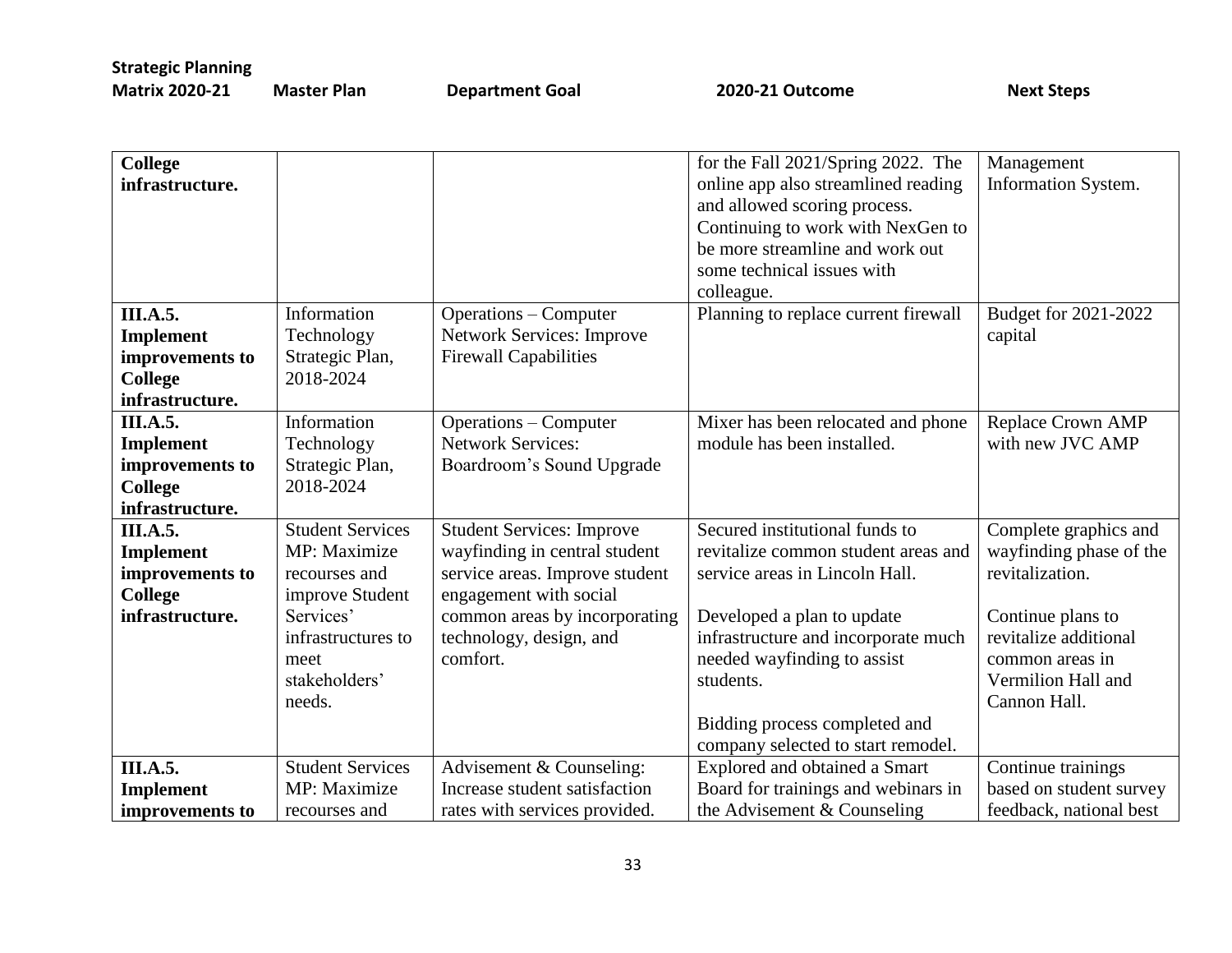| <b>Matrix 2020-21</b> | <b>Mas</b> |
|-----------------------|------------|
|-----------------------|------------|

**Man Ariel 2020-21 Outcome** Computer Plan **Next Steps** 

| <b>College</b><br>infrastructure.                                                           | improve Student<br>Services'<br>infrastructures to<br>meet<br>stakeholders'<br>needs.                                                                                                            |                                                                                                                                                                                   | conference room. Six trainings<br>completed utilizing technology.                                                                                                                                                             | practices, and serving<br>underrepresented and/or<br>underserved<br>populations.                                                                                                                                          |
|---------------------------------------------------------------------------------------------|--------------------------------------------------------------------------------------------------------------------------------------------------------------------------------------------------|-----------------------------------------------------------------------------------------------------------------------------------------------------------------------------------|-------------------------------------------------------------------------------------------------------------------------------------------------------------------------------------------------------------------------------|---------------------------------------------------------------------------------------------------------------------------------------------------------------------------------------------------------------------------|
| <b>III.A.5.</b><br><b>Implement</b><br>improvements to<br><b>College</b><br>infrastructure. | <b>Student Services</b><br>MP: Increase<br>student access,<br>engagement,<br>retention, and<br>success through<br>ore integrated and<br>comprehensive<br>services.                               | Advisement & Counseling:<br>Develop additional training<br>points and methods for students<br>on how-to use the Self Service<br><b>Student Planner and other</b><br>technologies. | Implemented the online<br>appointment scheduling system for<br>Advisors and Counselors. Created<br>"how to" videos on using Calendly.<br>Created an online Degree Audit<br>Request form for students to access<br>off campus. | <b>Purchase Calendly-Pro</b><br>to expand services and<br>options. Create<br>additional training<br>videos and publications<br>for students to access<br>off campus. Topics will<br>include Self Service<br>applications. |
| <b>III.A.5.</b><br>Implement<br>improvements to<br><b>College</b><br>infrastructure.        | <b>Vermilion County</b><br><b>Works: Support</b><br>local industry, job<br>readiness, and<br>workforce<br>development<br>through<br>Institutional<br><b>Excellence</b> and<br>outreach capacity. | Vermilion County Works:<br>Create VCW website for<br>outreach of services of the<br>VCW program and partners.                                                                     | Website will be up and running no<br>later than $7/1/21$ .                                                                                                                                                                    | Continue to work with<br>website vendor to<br>update content and<br>design. Track data<br>analytics to assess<br>website effectiveness.                                                                                   |
| III.A.6. Project-<br>manage a Web<br>site upgrade.                                          | Information<br>Technology<br>Strategic Plan,<br>2018-2024                                                                                                                                        | <b>College Relations: Overhaul</b><br>the architecture of the DACC<br>Web site to keep in step with<br>new and emerging student and<br>community needs.                           | The College's development and<br>implementation of the SharePoint<br>intranet system has become a far<br>greater priority than a Web site<br>upgrade, addressing much of what                                                 | Over the next two years,<br>as SharePoint<br>increasingly supports<br>institutional<br>communication needs,<br>DACC needs to rethink                                                                                      |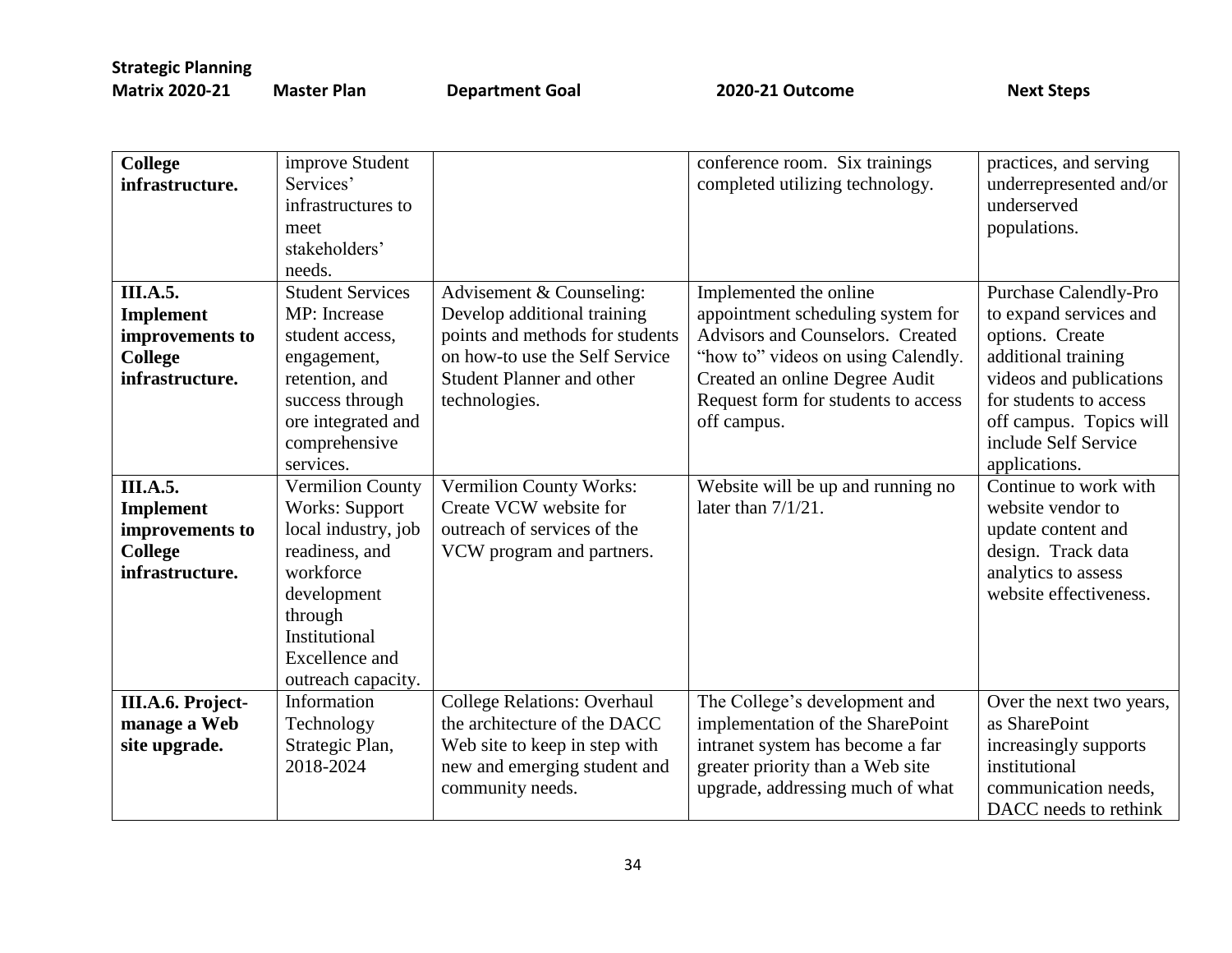|                         |                         |                                   | the Web site had been                  | its expectations for the |
|-------------------------|-------------------------|-----------------------------------|----------------------------------------|--------------------------|
|                         |                         |                                   | accomplishing.                         | Web site and determine   |
|                         |                         |                                   |                                        | a future action on an    |
|                         |                         |                                   |                                        | upgrade.                 |
| III.A.7. Improve        | Academic MP:            | Liberal Arts: To improve the      | DACC has partnered with the            | The system is located in |
| educational             | Improve students'       | learning experience for           | Danville Police Department to          | the Copper Penny room    |
| technology.             | job readiness           | criminal-justice students.        | purchase and install the MILO          | and will be in regular   |
|                         | through career          |                                   | Range Classic simulator.               | use, post-pandemic       |
|                         | and technical           |                                   |                                        | during Fall 2021.        |
|                         | programs                |                                   |                                        |                          |
| III.A.7. Improve        | Information             | Academic Affairs - Online         | <b>Institutional Zoom license was</b>  | Continue to monitor      |
| educational             | Technology              | <b>Support Service: Implement</b> | purchased. A Blackboard/Zoom           | adoption and provide     |
| technology.             | Strategic Plan,         | technological improvements to     | LTI integration was implemented to     | support.                 |
|                         | 2018-2024               | College infrastructure.           | support faculty & students for         |                          |
|                         |                         |                                   | remote learning.                       |                          |
| III.A.7. Improve        | Information             | Academic Affairs - Adult          | 1. Secured ICCB grant to purchase      | 1. Log computers         |
| educational             | Technology              | Ed/Middle College: Develop        | 50 Chromebooks and 20 Kajeet           | 2. Develop loan contract |
| technology.             | Strategic Plan,         | dedicated Tech Loan program       | hotspots                               | 3. Train students on     |
|                         | 2018-2024               | for AE and MC students            |                                        | equipment                |
| <b>III.A.7. Improve</b> | <b>Student Services</b> | Athletics: Increase participation | DACC's golf coaches for the men's      | Besides attracting more  |
| educational             | MP: Increase            | of student athletes.              | and women's teams raised \$25,000      | prospective students to  |
| technology.             | Enrollment              |                                   | in donations to purchase a golf        | the golf team, this      |
|                         |                         |                                   | simulator for use in the drill room in | equipment may raise      |
|                         |                         |                                   | the former Army Reserve.               | revenue by renting use   |
|                         |                         |                                   |                                        | of the simulator to the  |
|                         |                         |                                   |                                        | public and for           |
|                         |                         |                                   |                                        | community-education-     |
|                         |                         |                                   |                                        | led golf lessons.        |
| <b>III.A.7. Improve</b> | President's             | Finance: Integrate student        | Integration is not currently possible  | Team still needs to be   |
| educational             | Institutional           | balance and transaction activity  | with NextGen. Scholarships are         | reactivated to discuss   |
| technology.             | Vision: Revenue,        |                                   |                                        | alternatives. Possible   |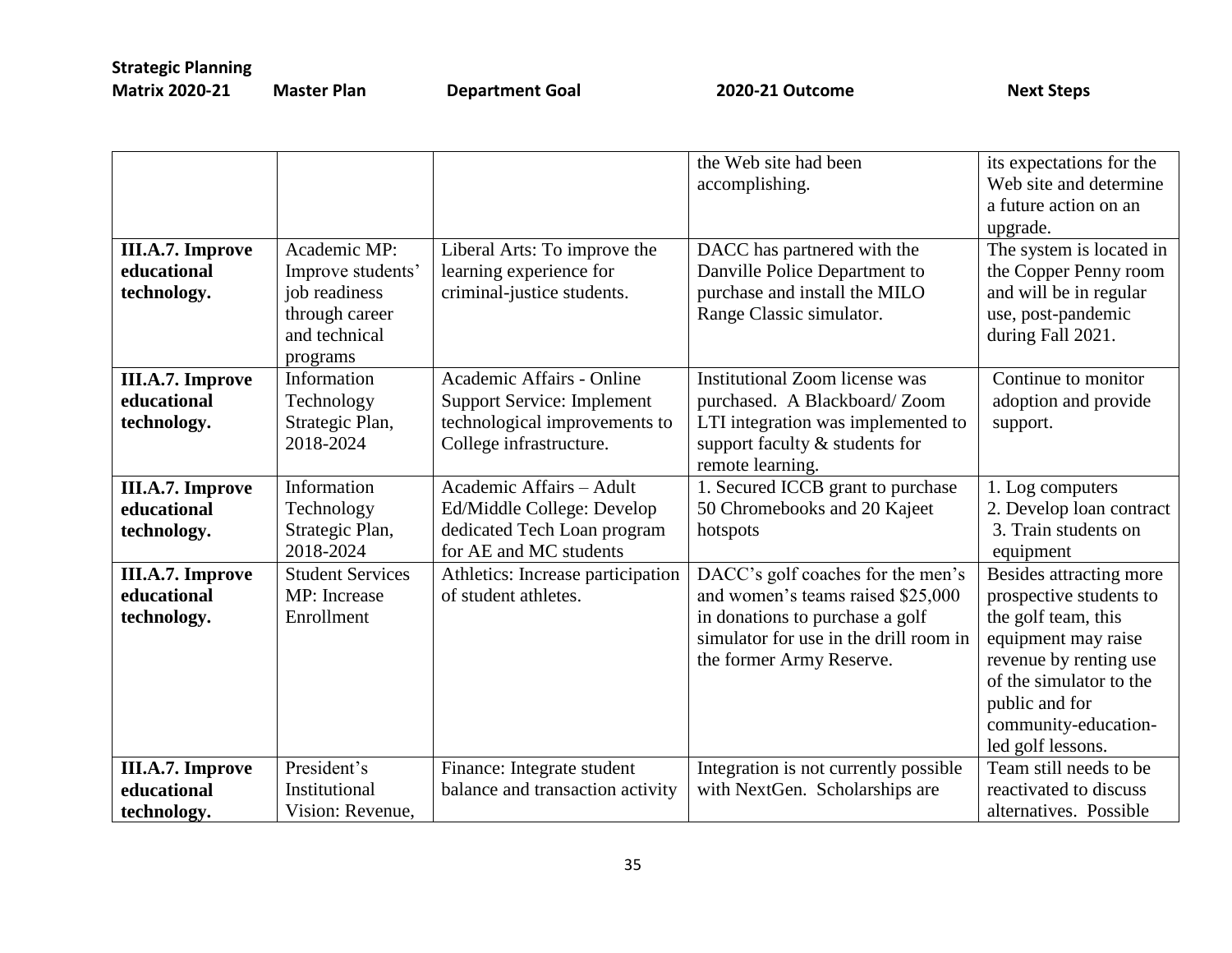**Master Plan Coal 2020-21 Outcome** Next Steps

|                                                       | Relationships, and<br>Reputation                                                                  | with NextGen Foundation On-<br>Line scholarship software                                                                                                              | entered by 3 different departments,<br>3 different times.                                                                                                                                                   | functionality with Ethos<br>after migrating to the<br>Ellucian Cloud.                                                                                                                                                                                     |
|-------------------------------------------------------|---------------------------------------------------------------------------------------------------|-----------------------------------------------------------------------------------------------------------------------------------------------------------------------|-------------------------------------------------------------------------------------------------------------------------------------------------------------------------------------------------------------|-----------------------------------------------------------------------------------------------------------------------------------------------------------------------------------------------------------------------------------------------------------|
| <b>III.A.7. Improve</b><br>educational<br>technology. | Academic MP:<br>Improve students'<br>job readiness<br>through career<br>and technical<br>programs | Liberal Ats - Library: Convert<br>library collection from Dewey<br>to Library of Congress<br>classification                                                           | Library staff began the long process<br>of converting the library collection<br>from the Dewey Decimal<br>Classification system to the Library<br>of Congress classification system in<br>December of 2017. | This conversion was on<br>target to be completed<br>by the end of spring<br>semester 2020. With the<br>unexpected closing of<br>the College due to<br>COVID the project was<br>delayed but only briefly.<br>The conversion was<br>completed in July 2020. |
| III.A.7. Improve<br>educational<br>technology.        | Academic MP:<br><b>Improve Access</b><br>and Affordability                                        | Academic Affairs - Online<br><b>Support Service: Improve</b><br>online-class technology with a<br>proctoring feature.                                                 | Respondus Lockdown Browser &<br>Monitor was integrated with<br>Blackboard to provide faculty &<br>students with a remote proctoring<br>solution.                                                            | Continue to monitor<br>adoption and provide<br>support.                                                                                                                                                                                                   |
| <b>III.A.7. Improve</b><br>educational<br>technology. | Academic MP:<br><b>Improve Access</b><br>and Affordability                                        | Foundation: Review integration<br>opportunities between donor<br>and accounting systems to<br>reduce duplication of entries<br>and increased access to<br>information | In progress, working with Financial<br>Aid                                                                                                                                                                  | <b>Ensure that Ellucian</b><br>addresses this in its<br>new three-year<br>contract.                                                                                                                                                                       |
| III.A.7. Improve<br>educational<br>technology.        | Academic MP:<br><b>Improve Access</b><br>and Affordability                                        | Academic Affairs - Online<br><b>Support Service: Implement</b><br>and launch training for<br><b>Blackboard Collaborate.</b>                                           | Bb Collaborate (web-conferencing<br>tool) was launched and initial<br>training was provided to faculty in<br>2020SP.                                                                                        | Continue to monitor<br>adoption and provide<br>support.                                                                                                                                                                                                   |
| III.A.7. Improve<br>educational<br>technology.        | Academic MP:<br><b>Improve Access</b><br>and Affordability                                        | Academic Affairs - Online<br><b>Support Service: Implement</b><br>and launch a grades exchange                                                                        | This solution was originally<br>provisioned under the current<br>Blackboard license. As of 2021SP,                                                                                                          | DACC team will<br>partner with Ellucian.                                                                                                                                                                                                                  |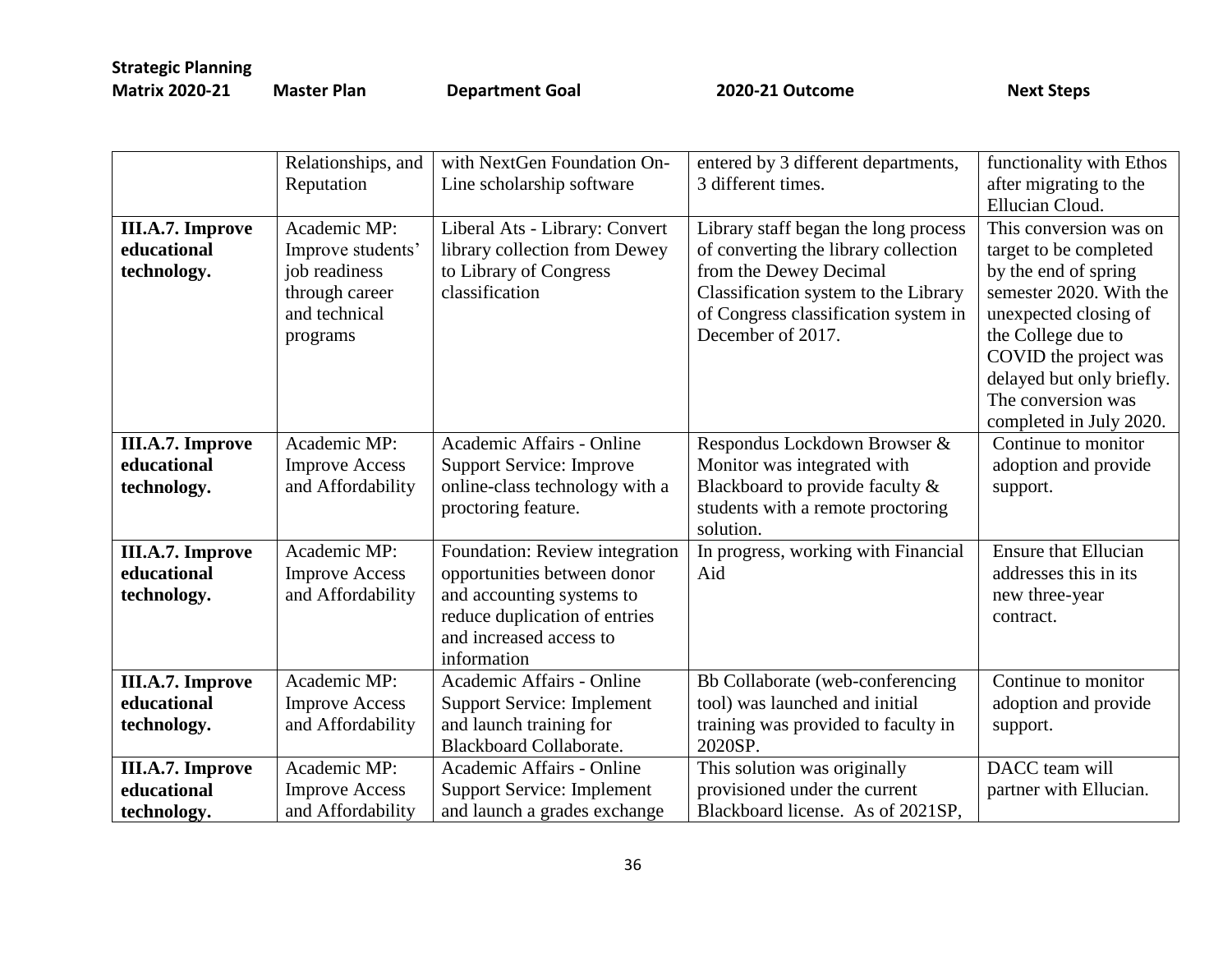| <b>Matrix 2020-21</b> | Ma |
|-----------------------|----|
|                       |    |

**Mater Plan Coal 2020-21 Outcome** Next Steps

|                                                       |                                                                                                   | solution between Blackboard<br>and Colleague.                                                                                  | has been decided that DACC's<br>Ellucian Cloud migration will<br>provision this integration instead.                                                                                                                                                                                                                                                                                                                          | Anticipated go-live is<br>summer/fall.                                                                                                   |
|-------------------------------------------------------|---------------------------------------------------------------------------------------------------|--------------------------------------------------------------------------------------------------------------------------------|-------------------------------------------------------------------------------------------------------------------------------------------------------------------------------------------------------------------------------------------------------------------------------------------------------------------------------------------------------------------------------------------------------------------------------|------------------------------------------------------------------------------------------------------------------------------------------|
| <b>III.A.7. Improve</b><br>educational<br>technology. | Academic MP:<br>Improve students'<br>job readiness<br>through career<br>and technical<br>programs | Foundation: Raise funds to<br>support DACC's educational<br>programs.                                                          | Donations to the DACC Foundation<br>helped improve the educational<br>quality of several programs: the<br>purchase of a transponder that<br>helped improve the clarity of the<br>images appearing on<br>echocardiography screens; new<br>robotics software has funded an<br>overhaul of the robotics program;<br>the purchase of an anatomage table<br>has become a key teaching tool for<br>anatomy and physiology students. | Donations to the<br>Foundation in May will<br>assist with the purchase<br>of furniture for the<br>recently rehabilitated<br>Jacobs Hall. |
| <b>III.A.7. Improve</b><br>educational<br>technology. | President's<br>Institutional<br>Vision: Revenue,<br>Relationships, and<br>Reputation              | Finance: Implement electronic<br>processes for AP                                                                              | New - Save resources and increase<br>efficiencies by using electronic<br>means for invoices and AP<br>processes                                                                                                                                                                                                                                                                                                               | Operational                                                                                                                              |
| <b>III.A.7. Improve</b><br>educational<br>technology. | Information<br>Technology<br>Strategic Plan,<br>2018-2024                                         | <b>Operations - Video Production:</b><br>Classroom will be used by<br>students in the video and music<br>production classes.   | New lab/classroom has been<br>identified.                                                                                                                                                                                                                                                                                                                                                                                     | Investigate iRacing as a<br>new program to<br>develop.                                                                                   |
| <b>III.A.7. Improve</b><br>educational<br>technology. | Information<br>Technology<br>Strategic Plan,<br>2018-2024                                         | <b>Operations - Video Production:</b><br>Update production technology<br>so students are able to use up-<br>to-date equipment. | TV studio and control room have<br>been updated with three new<br>production sets, studio cameras,<br>switching unit, and audio sources.                                                                                                                                                                                                                                                                                      | Need to purchase<br>another teleprompter for<br>second studio camera<br>and zoom/focus controls<br>for tripod.                           |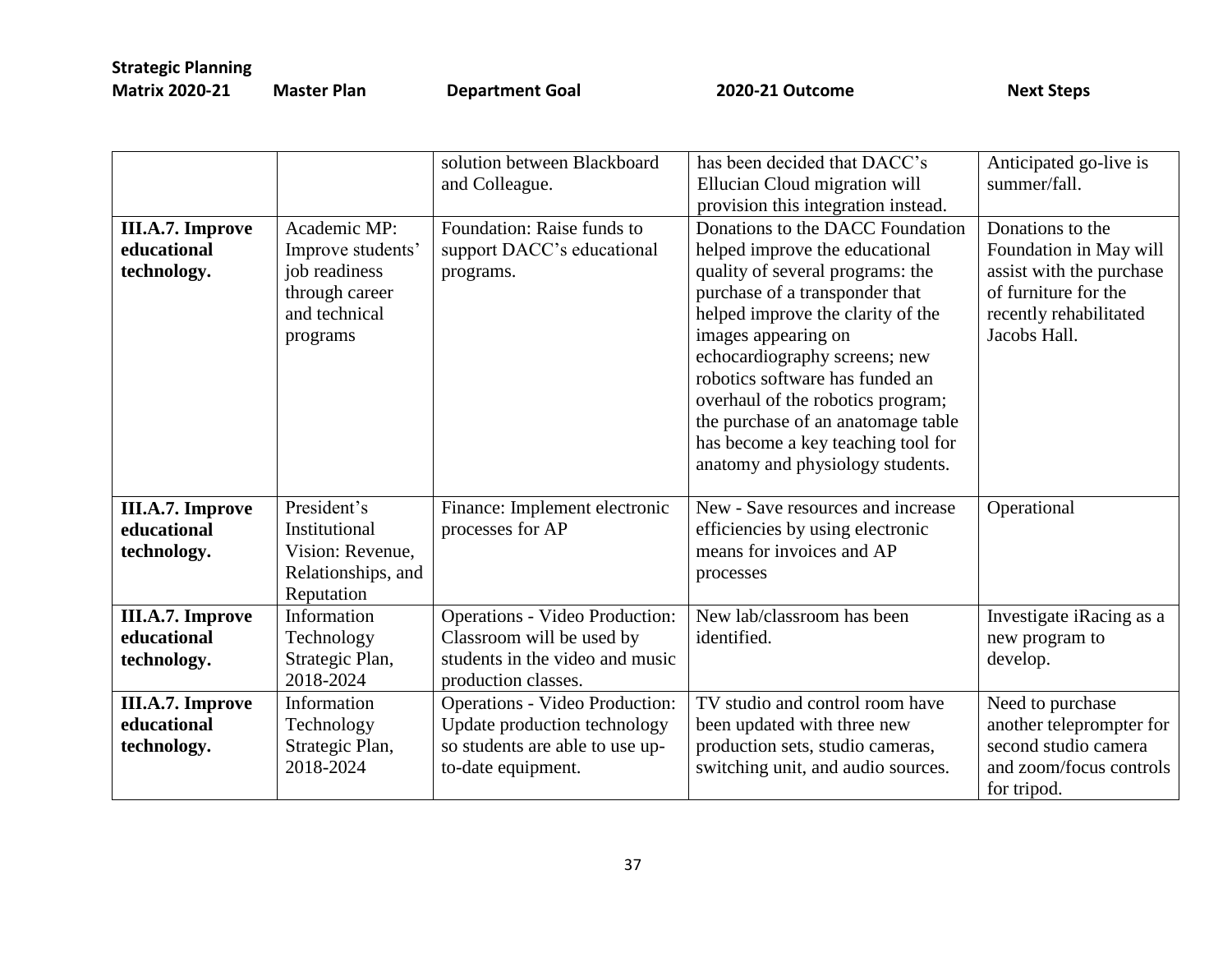**Master Plan Coal 2020-21 Outcome** Next Steps

| <b>III.A.8. Address</b> | Academic MP:       | Academic Affairs: Evaluate the   | After two years, the farm on Daisy      | Returning to farmland        |
|-------------------------|--------------------|----------------------------------|-----------------------------------------|------------------------------|
| viability of the        | Promote            | off-campus sustainability lab.   | Lane has failed to sustain its initial  | on 14 DACC-controlled        |
| greenhouse and          | experiential       |                                  | promise as a learning lab for           | acres due south of the       |
| sustainability          | learning           |                                  | agriculture students. As a result, the  | campus has created a         |
| farm.                   |                    |                                  | College transitioned from Daisy         | synergy between              |
|                         |                    |                                  | Lane farm to a campus-based             | agriculture and              |
|                         |                    |                                  | precision-agriculture program with      | wind/solar technology        |
|                         |                    |                                  | enhanced technology including           | to provide sustainable       |
|                         |                    |                                  | aquaponics, drones, GPS, and a          | energy to power              |
|                         |                    |                                  | Farm Bot.                               | precision-ag equipment.      |
| <b>III.B.1. Protect</b> | President's        | Human Resources: Cultivate a     | Thanks to the close working             | DACC is on schedule to       |
| finances                | Institutional      | close working relationship with  | relationship between DACC and the       | reopen classrooms fully      |
| negatively              | Vision: Revenue,   | State and local health           | Vermilion County Health                 | in Fall 2021.                |
| impacted by             | Relationships, and | authorities to maximize          | Department, DACC became the             |                              |
| COVID-19                | Reputation         | employee and student safety.     | first college in the State to have      |                              |
| pandemic.               |                    |                                  | access to COVID-19 vaccinations         |                              |
|                         |                    |                                  | for all full- and part-time staff. This |                              |
|                         |                    |                                  | enabled DACC to begin returning to      |                              |
|                         |                    |                                  | on-campus classes in early March        |                              |
|                         |                    |                                  | 2021—well ahead of other colleges       |                              |
|                         |                    |                                  | and more to the benefit of students     |                              |
|                         |                    |                                  | who registered for face-to-face         |                              |
|                         |                    |                                  | classes.                                |                              |
| <b>III.B.1. Protect</b> | President's        | <b>Finance: Campus Services-</b> | New & Complete. Inventories were        | <b>Operational - Monitor</b> |
| finances                | Institutional      | reduce on hand inventory         | reviewed and required levels            | inventory to identify        |
| negatively              | Vision: Revenue,   | levels.                          | assigned. Reduction is ongoing.         | obsolescence or              |
| impacted by             | Relationships, and |                                  |                                         | changing consumption.        |
| COVID-19                | Reputation         |                                  |                                         |                              |
| pandemic.               |                    |                                  |                                         |                              |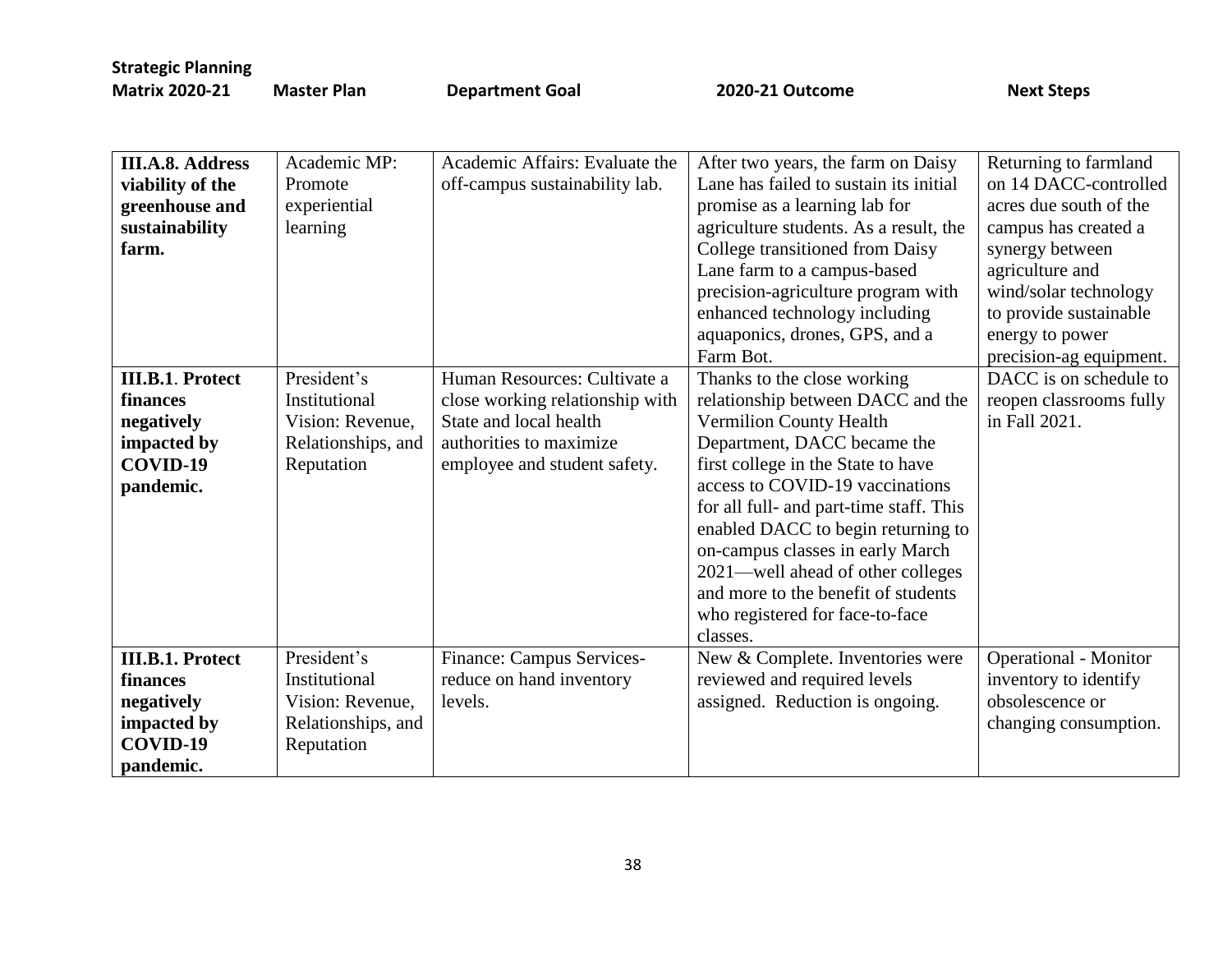| <b>III.B.1. Protect</b> | President's        | Finance: Campus Services -     | New & Complete. Essential data        | <b>Operational - Assess</b>    |
|-------------------------|--------------------|--------------------------------|---------------------------------------|--------------------------------|
| finances                | Institutional      | Implement vehicle usage        | was determined and a new log form     | data to determine if the       |
| negatively              | Vision: Revenue,   | record-keeping.                | created to track units for usage and  | information collected is       |
| impacted by             | Relationships, and |                                | maintenance.                          | sufficient or requires         |
| COVID-19                | Reputation         |                                |                                       | changes.                       |
| pandemic.               |                    |                                |                                       |                                |
| <b>III.B.1. Protect</b> | President's        | Finance: Graphics – reduce on  | New & Complete. Inventories were      | <b>Operational - Monitor</b>   |
| finances                | Institutional      | hand inventory levels.         | reviewed and required levels          | inventory to identify          |
| negatively              | Vision: Revenue,   |                                | assigned. Reduction is ongoing.       | obsolescence or                |
| impacted by             | Relationships, and |                                |                                       | changing consumption.          |
| COVID-19                | Reputation         |                                |                                       |                                |
| pandemic.               |                    |                                |                                       |                                |
| <b>III.B.1. Protect</b> | President's        | Finance: Graphics - Create     | New & Complete. A production log      | <b>Operational - Review as</b> |
| finances                | Institutional      | production log for evaluation  | was created and edits to provide      | needed to determine is         |
| negatively              | Vision: Revenue,   | and business office report     | information for management and        | data is still relevant to      |
| impacted by             | Relationships, and | improvement.                   | business office reporting.            | the business office.           |
| COVID-19                | Reputation         |                                |                                       |                                |
| pandemic.               |                    |                                |                                       |                                |
| <b>III.B.1. Protect</b> | President's        | Finance: Transition of         | Complete. Updated job                 | Complete.                      |
| finances                | Institutional      | Procurement, contracts, and    | descriptions; requested list of tasks |                                |
| negatively              | Vision: Revenue,   | insurance to Finance Division  | from Mike; trained prior to Mike's    |                                |
| impacted by             | Relationships, and |                                | retirement                            |                                |
| COVID-19                | Reputation         |                                |                                       |                                |
| pandemic.               |                    |                                |                                       |                                |
| <b>III.B.1. Protect</b> | President's        | Finance: Purchasing - research | $New - no progress to date.$          | Schedule a consult             |
| finances                | Institutional      | feasibility of implementing    |                                       | webinar with Ellucian          |
| negatively              | Vision: Revenue,   | electronic purchase            |                                       |                                |
| impacted by             | Relationships, and | requisitioning utilizing       |                                       |                                |
| COVID-19                | Reputation         | Colleague                      |                                       |                                |
| pandemic.               |                    |                                |                                       |                                |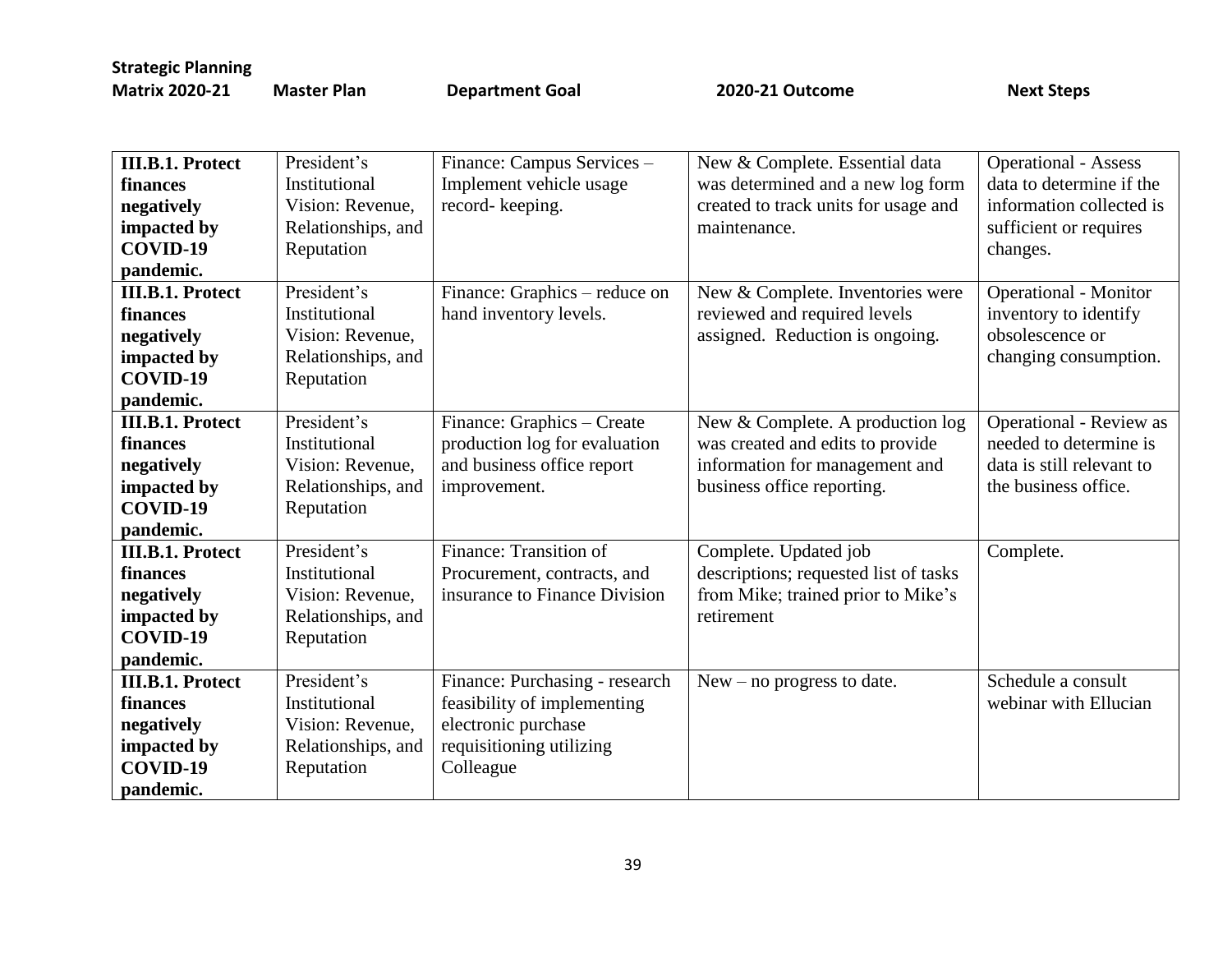| <b>III.B.1. Protect</b> | President's             | Finance: Purchasing - Review        | New & Complete. Policies were          | Operational. Implement   |
|-------------------------|-------------------------|-------------------------------------|----------------------------------------|--------------------------|
| finances                | Institutional           | and update Purchasing Policies      | reviewed and approved by board of      | and educate staff on     |
| negatively              | Vision: Revenue,        | and Forms                           | trustees.                              | changed policies.        |
| impacted by             | Relationships, and      |                                     |                                        | Continue to review to    |
| COVID-19                | Reputation              |                                     |                                        | determine relevance      |
| pandemic.               |                         |                                     |                                        | and/or needed revisions. |
| <b>III.B.1. Protect</b> | President's             | Finance: Purchasing - Adopt         | New. Policy was written and will be    | Implement and educate    |
| finances                | Institutional           | <b>Blanket Purchasing Policy</b>    | submitted to board for review and      | staff on changed         |
| negatively              | Vision: Revenue,        |                                     | approval.                              | policies. Continue to    |
| impacted by             | Relationships, and      |                                     |                                        | review to determine      |
| COVID-19                | Reputation              |                                     |                                        | relevance and/or needed  |
| pandemic.               |                         |                                     |                                        | revisions.               |
| <b>III.B.1. Protect</b> | President's             | Finance: Implement Nelnet           | Complete – Nelnet past due balance     | Operational              |
| finances                | Institutional           | Past Due Balance Payment            | payment plan was implemented and       |                          |
| negatively              | Vision: Revenue,        | Plan                                | operational in December 2019. The      |                          |
| impacted by             | Relationships, and      |                                     | numbers of students enrolled           |                          |
| COVID-19                | Reputation              |                                     | continues to grow. Enrollees           |                          |
| pandemic.               |                         |                                     | number 103 with 61 currently           |                          |
|                         |                         |                                     | active. Collected \$50,510, amount     |                          |
|                         |                         |                                     | owed \$66,244.                         |                          |
| <b>III.B.1. Protect</b> | President's             | <b>Finance: Utilize HEERF Grant</b> | In Progress. Attending webinars        | Continue                 |
| finances                | Institutional           | funds to preserve the College's     | and reading various materials to       |                          |
| negatively              | Vision: Revenue,        | fund balance and protect            | ensure grant funds are utilized to the |                          |
| impacted by             | Relationships, and      | finances negatively impacted        | best interest of the College's         |                          |
| COVID-19                | Reputation              | by the COVID-19 pandemic            | finances.                              |                          |
| pandemic.               |                         |                                     |                                        |                          |
| <b>III.B.1. Protect</b> | <b>Student Services</b> | Child Development Center:           | Applied for and received a Child       | Continue to meet         |
| finances                | MP: Maximize            | Provide outstanding Child           | Care Restoration Plan grant. Grant     | compliance standards     |
| negatively              | resources and           | Development services while          | provided over \$100,000 in FY21 to     | set by ExceleRate        |
| impacted by             | improve Student         | maintaining financial stability.    | support lost revenue and fund          | Illinois. Current Silver |
|                         | Services'               |                                     | equipment to provide a safe            | Circle Quality level     |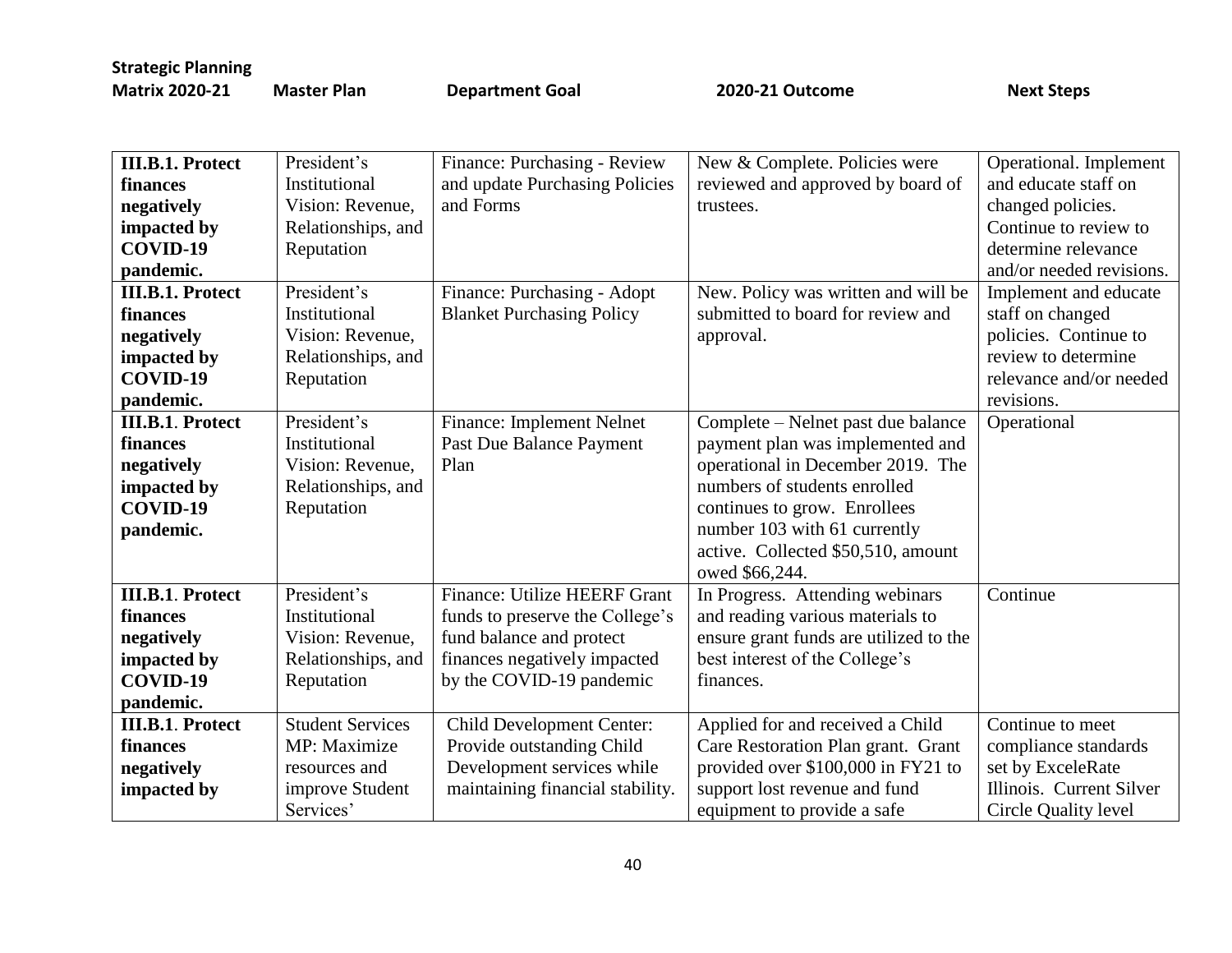| COVID-19<br>pandemic.                                                                                                   | infrastructures to<br>meet<br>stakeholders'<br>needs.    |                                                                                                                                                                                                       | environment under mandated<br>COVID protocol.                                                                                                                                                                                 | allows the Center to<br>apply for additional<br>grant funds.                                                                                                                                                                |
|-------------------------------------------------------------------------------------------------------------------------|----------------------------------------------------------|-------------------------------------------------------------------------------------------------------------------------------------------------------------------------------------------------------|-------------------------------------------------------------------------------------------------------------------------------------------------------------------------------------------------------------------------------|-----------------------------------------------------------------------------------------------------------------------------------------------------------------------------------------------------------------------------|
| <b>III.B.2. Continue</b><br>to review<br>healthcare costs<br>for employees<br>without<br>increasing college<br>expense. | <b>Human Resources</b><br><b>Master Plan:</b><br>2021-23 | Human Resources: Oversee<br>the College-wide Insurance<br>committee to evaluate<br>healthcare options to provide<br>improved benefits to<br>employees without increasing<br>the costs to the College. | After one year of introducing a<br>more affordable family plan, the<br>Insurance Committee and the<br>healthcare provider have decided to<br>continue moving ahead with the<br>current menu of employee options.              | Investigate a way to<br>fairly administer the<br>Health Savings Plan,<br>since employees with a<br>HSA or HRA receive a<br>higher level of benefit.                                                                         |
| <b>III.B.2. Continue</b><br>to review<br>healthcare costs<br>for employees<br>without<br>increasing college<br>expense. | <b>Human Resources</b><br><b>Master Plan:</b><br>2021-23 | Finance: Continue to review<br>healthcare costs for employees<br>without increasing college<br>expense                                                                                                | In Progress. Each year this is<br>reviewed by the insurance<br>committee and with ONI Risk<br>Partners                                                                                                                        | Will evaluate in Fall<br>2021 with assistance<br>from ONI Risk Partners                                                                                                                                                     |
| <b>III.B.2. Continue</b><br>to review<br>healthcare costs<br>for employees<br>without<br>increasing college<br>expense. | <b>Human Resources</b><br><b>Master Plan:</b><br>2021-23 | Human Resources: Continue<br>to work with employees and<br>insurance companies to<br>maximize benefits and<br>maintain costs through<br>promoting wellness programs<br>to employees.                  | In 2019 major changes were made<br>with health insurance to reduce<br>costs to the College and employee.<br>During the fall 2020 enrollment for<br>January 1, 2021, insurance<br>premiums increased just slightly to<br>1.4%. | Continue to review<br>group insurance plans to<br>reduce/maintain costs<br>and provide quality<br>health insurance to the<br>College and employees.<br>Continue with wellness<br>programs to support<br>healthy lifestyles. |
| <b>III.B.3.</b> Strive to<br>preserve the<br><b>College's fund</b><br>balance.                                          | President's<br>Institutional<br>Vision: Revenue,         | Finance: Manage finances in<br>the midst of a pandemic-related<br>enrollment drop.                                                                                                                    | The College will rely on HEERF<br>funds for lost revenue, which will<br>help preserve fund balances. The<br>College also helped allay much of                                                                                 | Revise the five-year<br>budget plan to reflect a<br>priority of rebuilding<br>the fund balance.                                                                                                                             |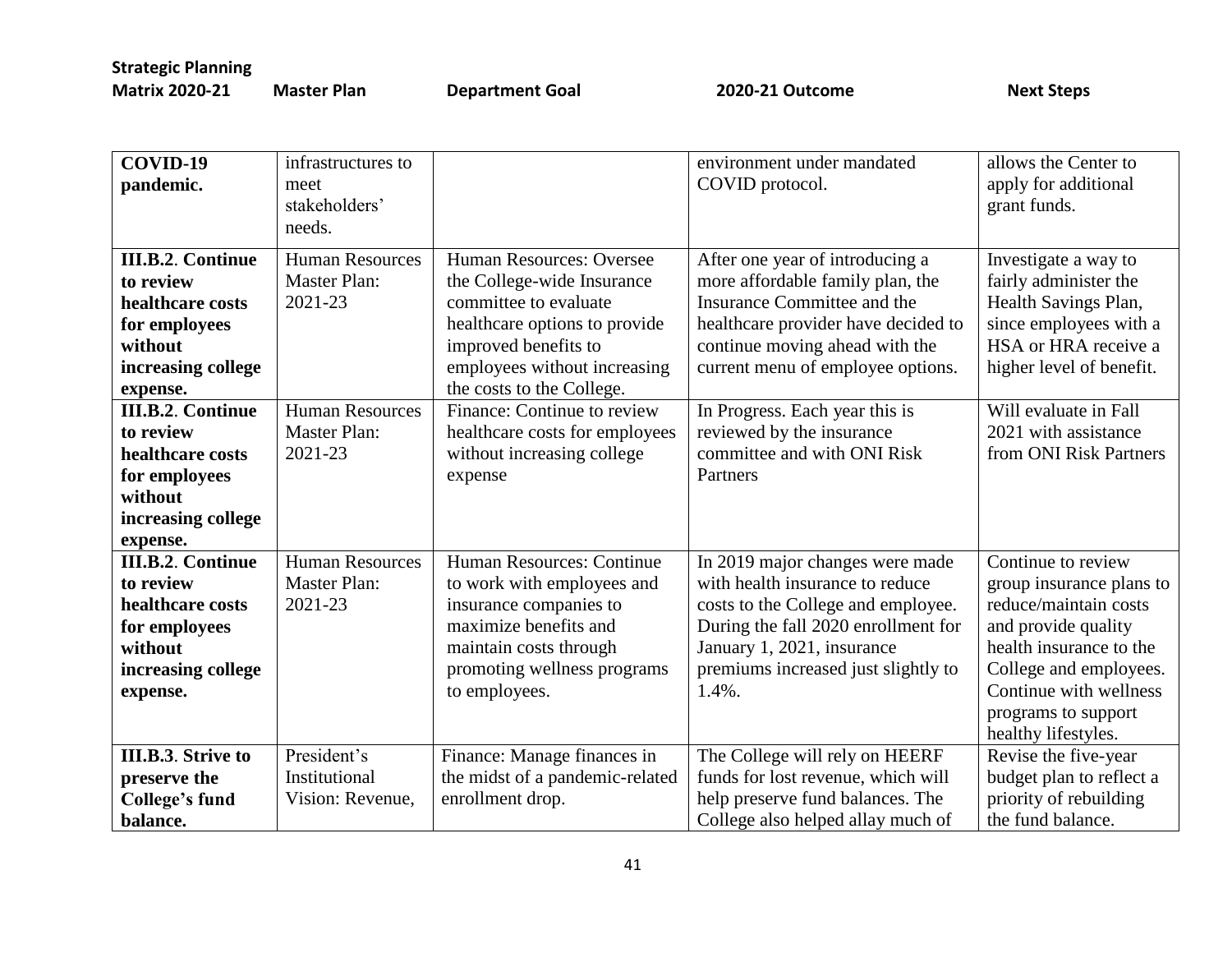|                           | Relationships, and      |                                  | the financial damages and to keep      |                            |
|---------------------------|-------------------------|----------------------------------|----------------------------------------|----------------------------|
|                           | Reputation              |                                  | the fund balance intact by reducing    |                            |
|                           |                         |                                  | overall expenses.                      |                            |
| <b>III.B.3. Strive to</b> | President's             | Human Resources: Classified      | May 2020 a 4 year collective           | Continue to find           |
| preserve the              | Institutional           | Staff union negotiations.        | bargaining agreement with the          | additional resources to    |
| <b>College's fund</b>     | Vision: Revenue,        |                                  | Classified Staff was completed.        | expand our recruiting      |
| balance.                  | Relationships, and      |                                  | This labor contract includes an        | efforts from               |
|                           | Reputation              |                                  | incentive to reduce sick leave taken   | underrepresented           |
|                           |                         |                                  | and prevent late call ins that disrupt | groups.                    |
|                           |                         |                                  | campus services.                       |                            |
| <b>III.B.3.</b> Strive to | President's             | Finance: Research feasibility of | No progress to date. Will research     | Implementing               |
| preserve the              | Institutional           | implementing Assignment          | after Cloud implementation.            | <b>Assignment Contract</b> |
| <b>College's fund</b>     | Vision: Revenue,        | Contract in Colleague            |                                        | would eliminate the        |
| balance.                  | Relationships, and      |                                  |                                        | need for the Faculty       |
|                           | Reputation              |                                  |                                        | <b>Payment Access</b>      |
|                           |                         |                                  |                                        | Database for Overload.     |
|                           |                         |                                  |                                        | Stipends, PT Faculty,      |
|                           |                         |                                  |                                        | etc. and would             |
|                           |                         |                                  |                                        | streamline all             |
|                           |                         |                                  |                                        | processing to              |
|                           |                         |                                  |                                        | Colleague.                 |
| <b>III.C.1</b> .          | Human                   | Human Resources: Hire a vice     | After conducting a nation-wide         | The recent resignation     |
| <b>Implement</b> the      | <b>Resources Master</b> | president of academic affairs to | search and attracting more than 70     | of the Dean of Adult       |
| <b>Human Resources</b>    | Plan: 2021-23           | lead the faculty and guide       | qualified candidates, the College      | Education/Middle           |
|                           |                         |                                  | hired Dr. Natalie Page as the new      |                            |
| master plan and           |                         | academic programs and success    |                                        | College will require       |
| succession plans,         |                         | outcomes.                        | chief academic office/vice president   | another in-depth search    |
| including hiring a        |                         |                                  | of academic affairs.                   | that Dr. Page will         |
| VP AA.                    |                         |                                  |                                        | oversee.                   |
| <b>III.C.1</b> .          | Human                   | <b>Chief Diversity Officer:</b>  | Planning a Diversity Audit.            | Identify framework to      |
| <b>Implement</b> the      | <b>Resources Master</b> | <b>Research Diversity</b>        |                                        | use.                       |
| <b>Human Resources</b>    | Plan: 2021-23           | <b>Transformation Frameworks</b> |                                        |                            |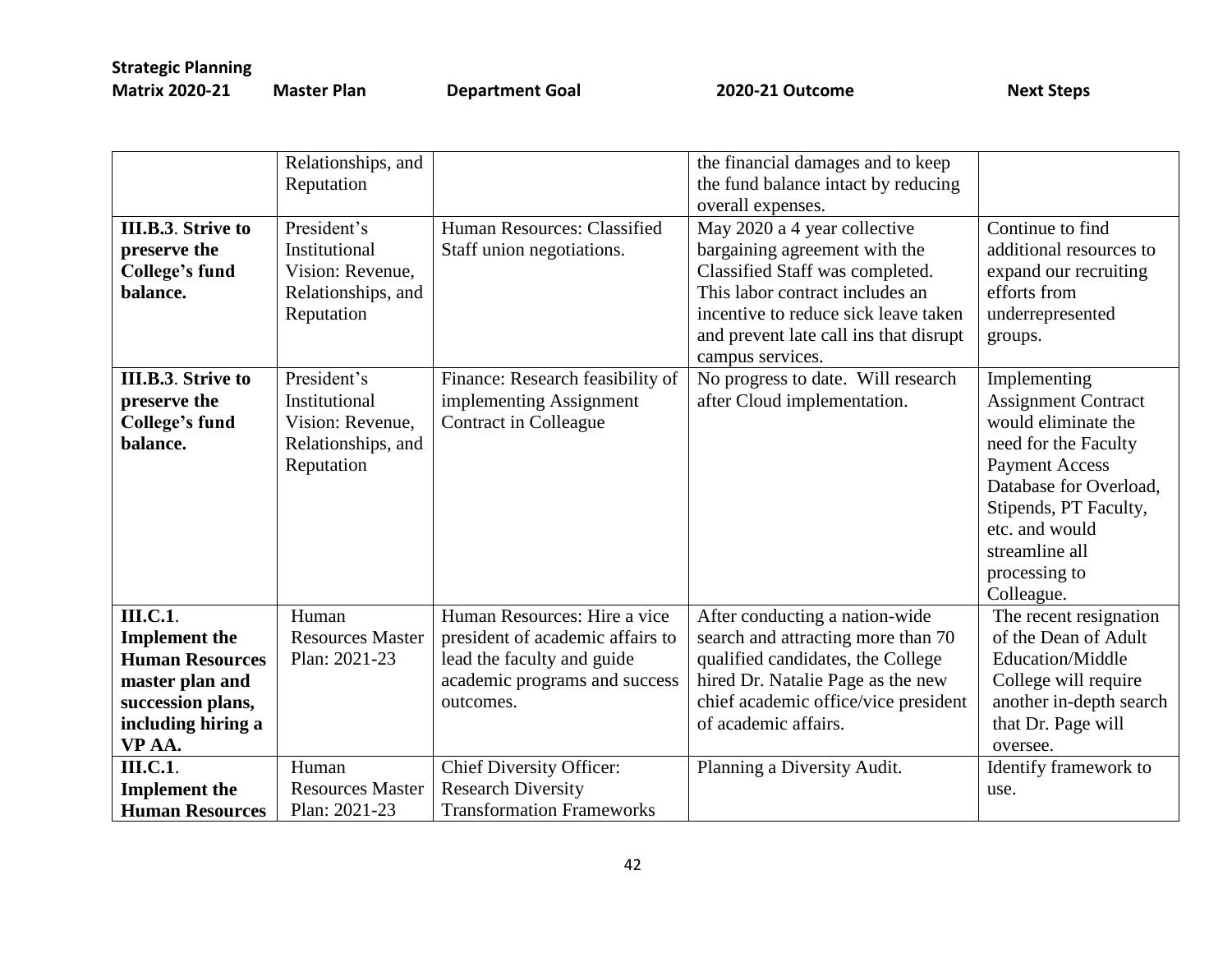| master plan and<br>succession plans,<br>including hiring a<br>VP AA.<br><b>III.C.1</b> .<br><b>Implement the</b><br><b>Human Resources</b><br>master plan and<br>succession plans,<br>including hiring a | Human<br><b>Resources Master</b><br>Plan: 2021-23 | Conduct information gathering,<br>institutional self-assessment<br>Analyze data and Develop<br>strategy recommendations<br>Finance: Campus Services -<br>implement employee training<br>program and update training<br>manual. | New & Complete. Training<br>program was reviewed and updated.<br>New training manual was developed<br>to address all job tasks performed<br>by student workers or full time<br>staff.                                                                                                                                                                                                                                    | Conduct the self-<br>assessment<br>Gather and analyze data<br>Develop and<br>implement strategies<br>Operational - Review<br>and test/update as<br>needed. |
|----------------------------------------------------------------------------------------------------------------------------------------------------------------------------------------------------------|---------------------------------------------------|--------------------------------------------------------------------------------------------------------------------------------------------------------------------------------------------------------------------------------|--------------------------------------------------------------------------------------------------------------------------------------------------------------------------------------------------------------------------------------------------------------------------------------------------------------------------------------------------------------------------------------------------------------------------|------------------------------------------------------------------------------------------------------------------------------------------------------------|
| VP AA.<br><b>III.C.1</b> .<br><b>Implement the</b><br><b>Human Resources</b><br>master plan and<br>succession plans,<br>including hiring a<br>VP AA.                                                     | Human<br><b>Resources Master</b><br>Plan: 2021-23 | <b>Operations - Small Business:</b><br>Develop a succession plan for<br>the Illinois SBDC at DACC.                                                                                                                             | Carol Nichols retired at the end of<br>2020. Earle Steiner was hired as the<br>new Director of the SBDC. An<br>additional reporting level has also<br>been added for the SBDC<br>department. The SBDC director<br>now reports to the Senior Director<br>of Corporate Education. This<br>partnership between Corporate Ed<br>and SBDC will allow for even<br>greater opportunities for the<br>College's local businesses. | Completed; however,<br>the partnership<br>between Corporate<br><b>Education and SBDC</b><br>will continue to grow.                                         |
| <b>III.C.1</b> .<br><b>Implement</b> the<br><b>Human Resources</b><br>master plan and<br>succession plans,<br>including hiring a<br>VP AA.                                                               | Human<br><b>Resources Master</b><br>Plan: 2021-23 | Human Resources: Update a<br>two-decades-old employee<br>compensation system to ensure<br>that employees' salary and<br>benefits are competitive and<br>relevant in today's market.                                            | After a two-month process of<br>assessment and development, the<br>College and the Compease company<br>implemented a system to analyze<br>and implement equitable and<br>accurate compensation ranges for                                                                                                                                                                                                                | DACC's HR<br>department will use<br>Compease as the tool<br>for all requests to<br>evaluate current and<br>future positions at the<br>College.             |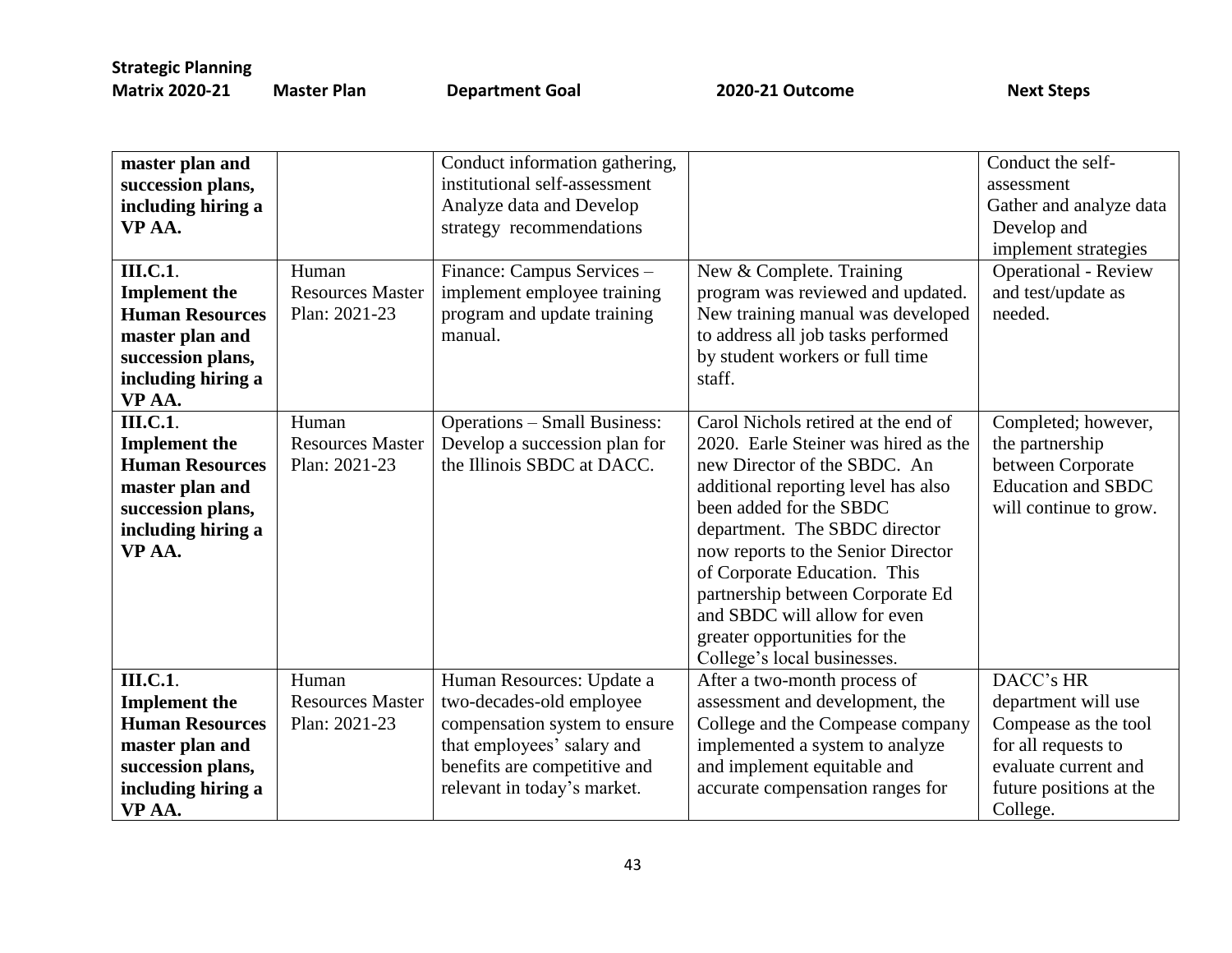|                        |                         |                                   | all of DACC's staff and              |                                   |
|------------------------|-------------------------|-----------------------------------|--------------------------------------|-----------------------------------|
|                        |                         |                                   | administrative positions.            |                                   |
| <b>III.C.1</b> .       | Human                   | Finance: Transition of            | New AVP hired to take on Campus      | Continue to evaluate              |
| <b>Implement</b> the   | <b>Resources Master</b> | supervision of Campus             | Services, Graphics, and VCW. This    | hierarchy change.                 |
| <b>Human Resources</b> | Plan: 2021-23           | Services and Graphics to the      | is also part of succession planning. |                                   |
| master plan and        |                         | Controller                        |                                      |                                   |
| succession plans,      |                         |                                   |                                      |                                   |
| including hiring a     |                         |                                   |                                      |                                   |
| VP AA.                 |                         |                                   |                                      |                                   |
| <b>III.C.1</b> .       | Human                   | <b>Finance: Implemented Cross</b> | Cross training started and 3 staff   | Each essential function           |
| <b>Implement the</b>   | <b>Resources Master</b> | Training Project in the           | levels were increased to abide by    | will be covered for $\frac{1}{2}$ |
| <b>Human Resources</b> | Plan: 2021-23           | Business Office. All essential    | union contract. Training is          | day periodically by               |
| master plan and        |                         | functions will be covered in the  | continuing. Will also aid in         | each department to                |
| succession plans,      |                         | event of staff absence.           | succession planning.                 | refresh what was                  |
| including hiring a     |                         |                                   |                                      | learned. P/R will be              |
| VP AA.                 |                         |                                   |                                      | run by cross trained              |
|                        |                         |                                   |                                      | individual.                       |
| <b>III.C.1</b> .       | Human                   | Finance: Evaluate Colleague       | $New - no progress to date.$         | Schedule a consult                |
| <b>Implement</b> the   | <b>Resources Master</b> | Time Entry.                       |                                      | webinar with Ellucian             |
| <b>Human Resources</b> | Plan: 2021-23           |                                   |                                      |                                   |
| master plan and        |                         |                                   |                                      |                                   |
| succession plans,      |                         |                                   |                                      |                                   |
| including hiring a     |                         |                                   |                                      |                                   |
| VP AA.                 |                         |                                   |                                      |                                   |
| <b>III.C.1</b> .       | Human                   | Finance: Implemented SURS         | New & Complete - Board               | <b>Operation - Enroll</b>         |
| <b>Implement</b> the   | <b>Resources Master</b> | DCP (Deferred Comp Plan)          | resolution and signed contract with  | employees as                      |
| <b>Human Resources</b> | Plan: 2021-23           |                                   | SURS with an effective date of 4-1-  | applicable.                       |
| master plan and        |                         |                                   | 21. Making system and reporting      |                                   |
| succession plans,      |                         |                                   | changes to accommodate.              |                                   |
| including hiring a     |                         |                                   |                                      |                                   |
| VP AA.                 |                         |                                   |                                      |                                   |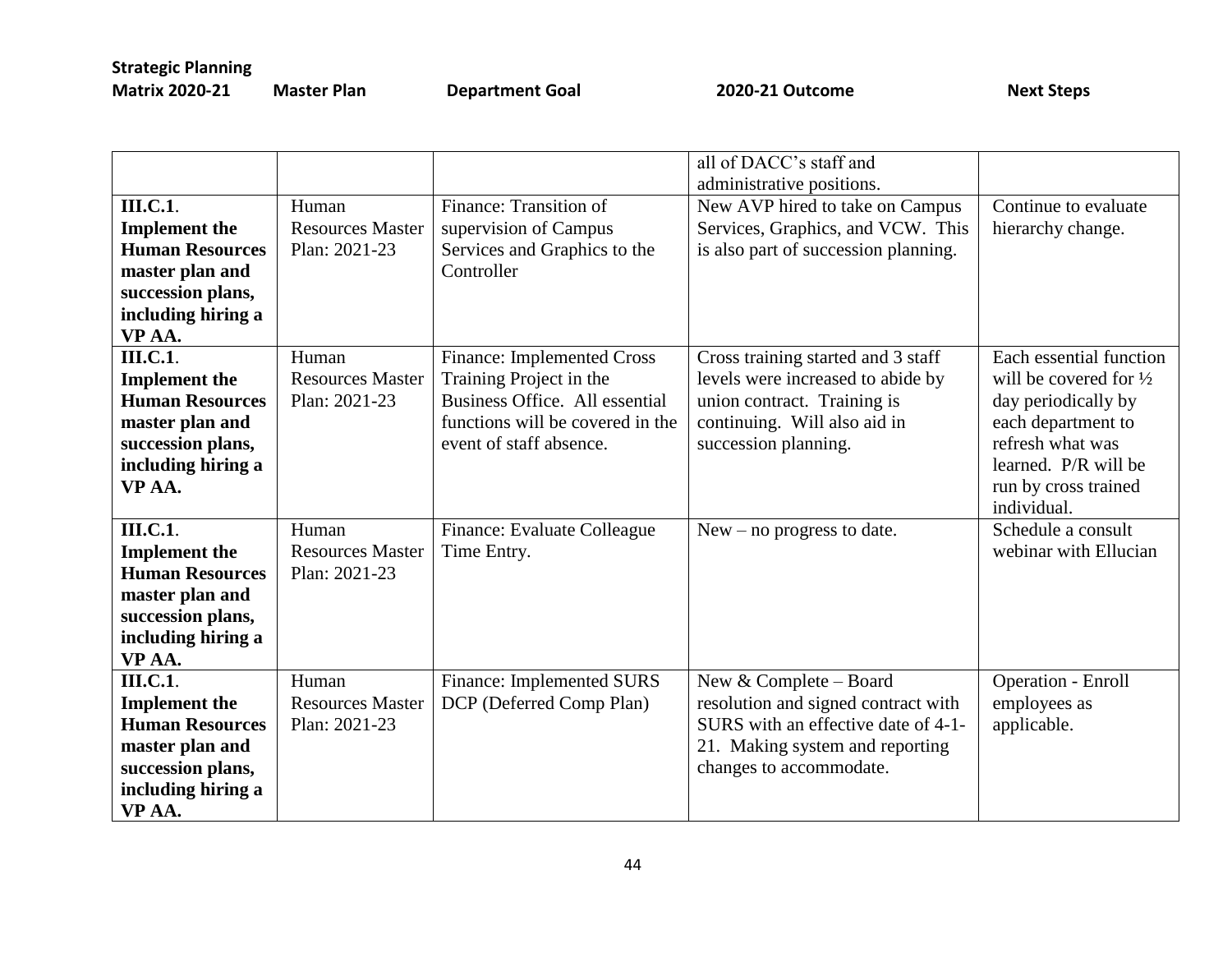| <b>III.C.1</b> .       | Human                   | Academic Affairs - Hoopeston:    | With resignation of office assistant, | With retirement of       |
|------------------------|-------------------------|----------------------------------|---------------------------------------|--------------------------|
|                        | <b>Resources Master</b> | Fill the Office Assistant vacant |                                       |                          |
| <b>Implement the</b>   |                         |                                  | the need for hiring well for long     | director 2 years away,   |
| <b>Human Resources</b> | Plan: 2021-23           | position.                        | term stability in that position is    | there is a need for      |
| master plan and        |                         |                                  | critical.                             | succession planning for  |
| succession plans,      |                         | Implement strategy for           |                                       | the position to ensure   |
| including hiring a     |                         | succession planning for          |                                       | long term viability and  |
| VP AA.                 |                         | retirement of Director, August   |                                       | success of the           |
|                        |                         | 2023.                            |                                       | Hoopeston Center.        |
| <b>III.C.1</b> .       | Human                   | Finance: Implemented             | New & Complete - Sent email to        | Operational              |
| <b>Implement</b> the   | <b>Resources Master</b> | additional tax choices for       | Indiana employees regarding new       |                          |
| <b>Human Resources</b> | Plan: 2021-23           | Indiana employees                | choices.                              |                          |
| master plan and        |                         |                                  |                                       |                          |
| succession plans,      |                         |                                  |                                       |                          |
| including hiring a     |                         |                                  |                                       |                          |
| VP AA.                 |                         |                                  |                                       |                          |
| <b>III.C.1</b> .       | Human                   | Finance: Transition of           | Complete. Updated job                 | Review and evaluate as   |
| <b>Implement the</b>   | <b>Resources Master</b> | Procurement, contracts, and      | descriptions; Hired AVP to oversee    | needed.                  |
| <b>Human Resources</b> | Plan: 2021-23           | insurance to Finance Division    | Purchasing, Campus Services and       |                          |
| master plan and        |                         |                                  | Graphics; Insurance, Contracts and    |                          |
| succession plans,      |                         |                                  | Risk Management transitioned to       |                          |
| including hiring a     |                         |                                  | <b>CFO</b>                            |                          |
| VP AA.                 |                         |                                  |                                       |                          |
| III.C.2. Revise the    | Human                   | Human Resources: Adopt a         | Throughout the early months of the    | <b>CART</b> would evolve |
| emergency plan         | <b>Resources Master</b> | collegial approach to crisis     | pandemic, Human Resources led         | into weekly meetings of  |
| based on table-top     | Plan: 2021-23           | management.                      | the COVID Advisory Response           | the leadership team and  |
| drills and             |                         |                                  | Team (CART) that included             | monthly updates with     |
| COVID-19.              |                         |                                  | members of the faculty and            | the two bargaining       |
|                        |                         |                                  | classified-staff associations as well | units-and will           |
|                        |                         |                                  | as key administrators.                | continue as such         |
|                        |                         |                                  |                                       | through the conclusion   |
|                        |                         |                                  |                                       | of the pandemic.         |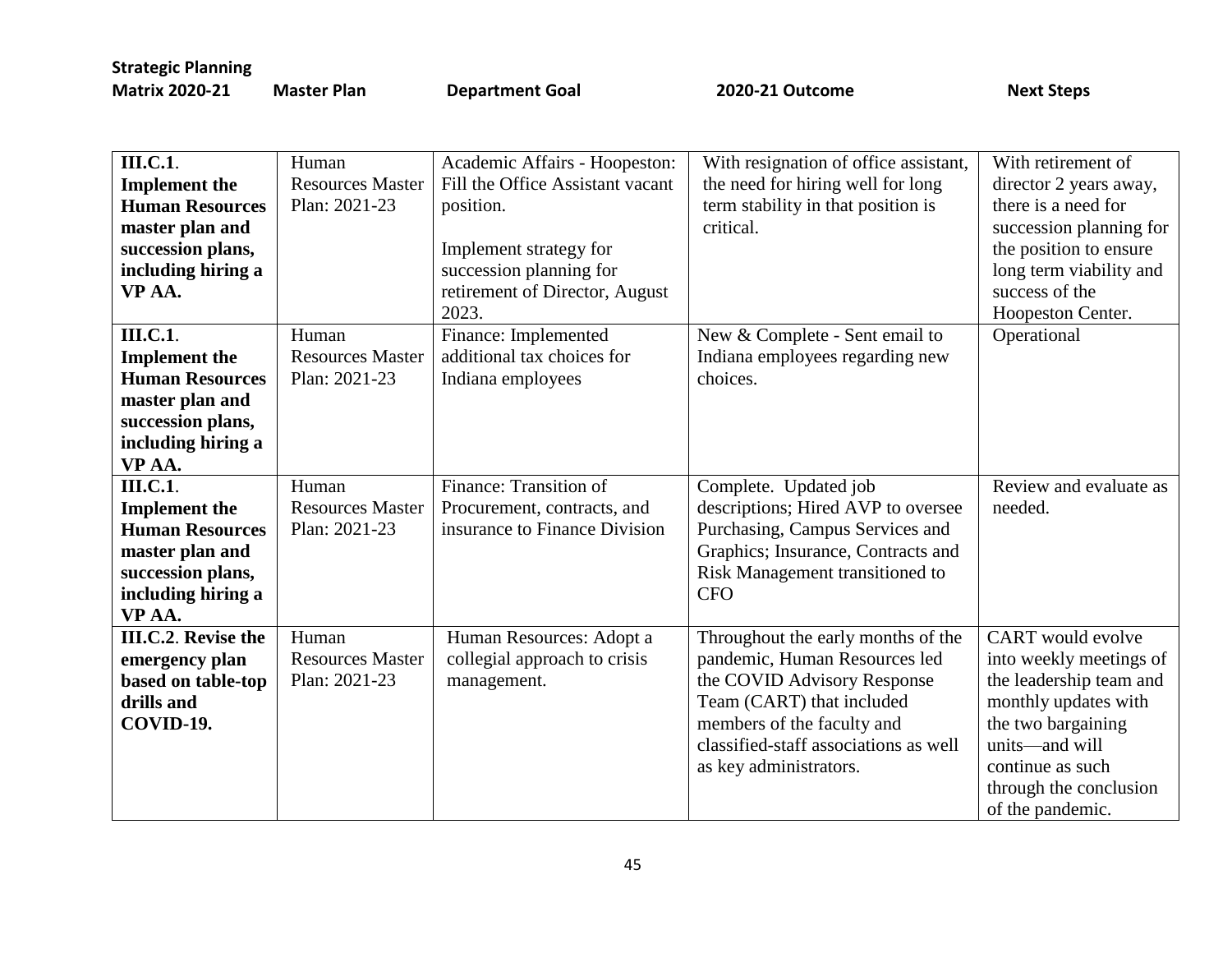| III.C.2. Revise the<br>emergency plan<br>based on table-top<br>drills and<br>COVID-19. | <b>Student Services</b><br>MP: Maximize<br>resources and<br>improve Student<br>Services'<br>infrastructures to<br>meet<br>stakeholders'<br>needs. | Campus Safety & Security:<br>Review, evaluate, and modify<br>the Emergency Operations<br>Plan. | Table Top exercises and COVID-19<br>pandemic highlighted the need for<br>revisions to the College's<br><b>Emergency Operations Plan.</b> | Update the EOP and<br>share with staff through<br><b>SharePoint</b><br>communication tool. |
|----------------------------------------------------------------------------------------|---------------------------------------------------------------------------------------------------------------------------------------------------|------------------------------------------------------------------------------------------------|------------------------------------------------------------------------------------------------------------------------------------------|--------------------------------------------------------------------------------------------|
| III.C.3. Plan and                                                                      | Human                                                                                                                                             | Human Resources: Increase the                                                                  | In a collaborative effort that has                                                                                                       | Continue to emphasize                                                                      |
| implement                                                                              | <b>Resources Master</b>                                                                                                                           | number of faculty and staff                                                                    | enabled the College to widen its net                                                                                                     | departmental efforts to                                                                    |
| program on                                                                             | Plan: 2021-23                                                                                                                                     | from underrepresented groups.                                                                  | for recruiting employees for faculty,                                                                                                    | recruit candidates from                                                                    |
| <b>Diversity Hiring.</b>                                                               |                                                                                                                                                   |                                                                                                | staff, and administrative positions,                                                                                                     | underrepresented                                                                           |
|                                                                                        |                                                                                                                                                   |                                                                                                | the College has improved the                                                                                                             | groups.                                                                                    |
|                                                                                        |                                                                                                                                                   |                                                                                                | diversity of its pool of job seekers                                                                                                     |                                                                                            |
|                                                                                        |                                                                                                                                                   |                                                                                                | and the employees hired.                                                                                                                 |                                                                                            |
| <b>III.C.4. Improve</b>                                                                | Academic MP:                                                                                                                                      | Academic Affairs: Increase                                                                     | Although the COVID pandemic                                                                                                              | The lesson learned is                                                                      |
| new-employee                                                                           | Improve                                                                                                                                           | faculty participation in the                                                                   | required in-Service academies to be                                                                                                      | that delivering these                                                                      |
| orientation.                                                                           | pedagogy and                                                                                                                                      | Training Academy for both                                                                      | delivered online, faculty                                                                                                                | training modules both                                                                      |
|                                                                                        | success rate                                                                                                                                      | full- and part-time faculty.                                                                   | participation was at its highest level                                                                                                   | in-person and online                                                                       |
|                                                                                        |                                                                                                                                                   |                                                                                                | in six years.                                                                                                                            | can appreciably increase                                                                   |
|                                                                                        |                                                                                                                                                   |                                                                                                |                                                                                                                                          | faculty participation.                                                                     |
|                                                                                        |                                                                                                                                                   |                                                                                                |                                                                                                                                          | Both synchronous and                                                                       |
|                                                                                        |                                                                                                                                                   |                                                                                                |                                                                                                                                          | asynchronous online                                                                        |
|                                                                                        |                                                                                                                                                   |                                                                                                |                                                                                                                                          | options will continue to                                                                   |
|                                                                                        |                                                                                                                                                   |                                                                                                |                                                                                                                                          | be offered post-                                                                           |
|                                                                                        |                                                                                                                                                   |                                                                                                |                                                                                                                                          | pandemic.                                                                                  |
| <b>III.C.4. Improve</b>                                                                | <b>Human Resources</b>                                                                                                                            | Operations – Institutional                                                                     | Attended webinars discussing broad                                                                                                       | Internal study and work                                                                    |
| new-employee                                                                           | <b>Master Plan:</b>                                                                                                                               | Research: Learn ICCB/IPEDS                                                                     | reporting rules and techniques                                                                                                           | with others on the                                                                         |
| orientation.                                                                           | 2021-23                                                                                                                                           | student level reporting rules                                                                  |                                                                                                                                          | DACC reporting team                                                                        |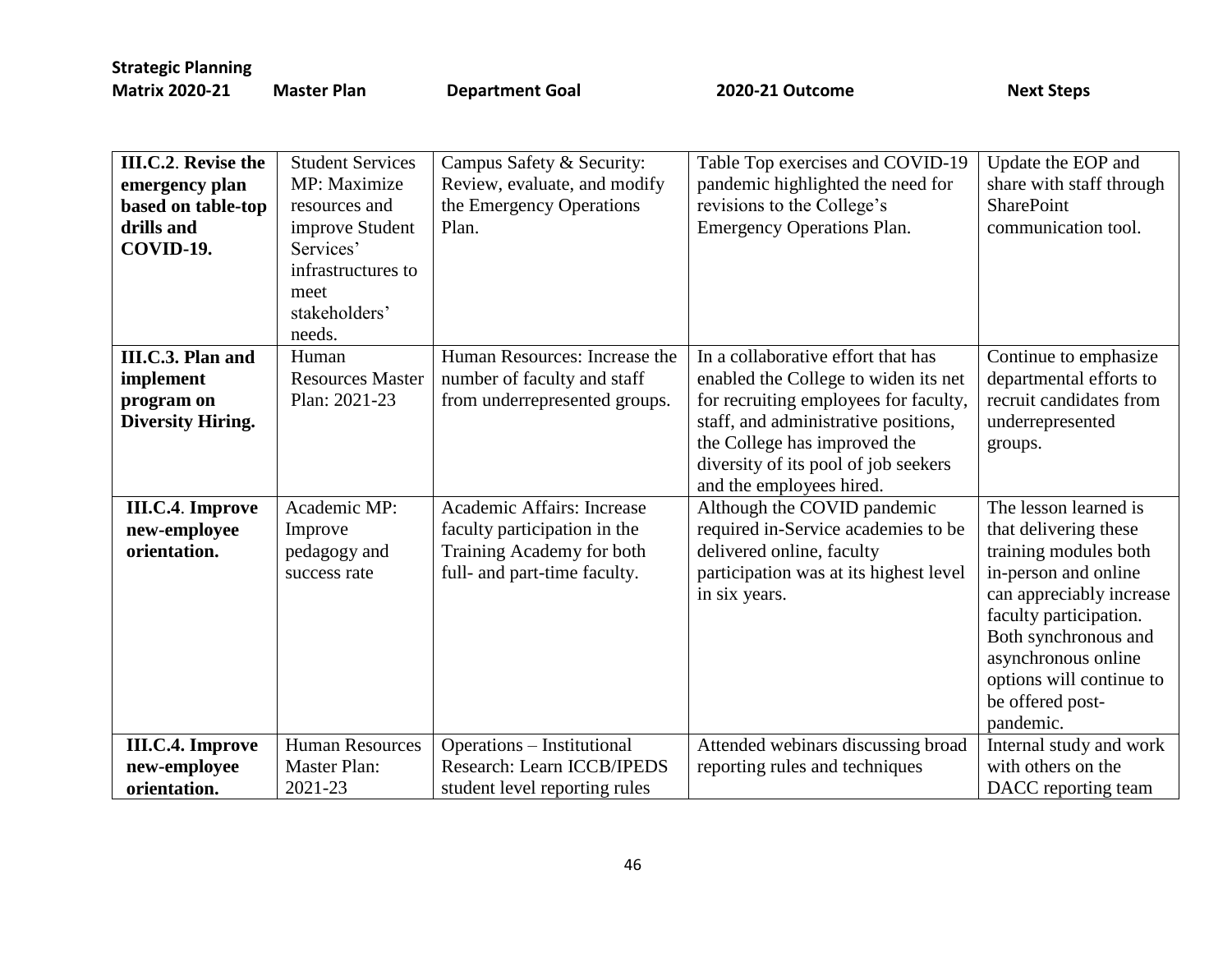**Master Plan Coal 2020-21 Outcome** Next Steps

| <b>III.C.4. Improve</b><br>new-employee<br>orientation.                                                                                              | <b>Human Resources</b><br><b>Master Plan:</b><br>2021-23 | <b>Operations - Small Business:</b><br>Work with faculty to provide<br><b>Starting Your Business</b><br>Workshops for on-campus<br>classes in relevant courses. | This process has continued and<br>expanded with 4 instructors and 4<br>outside experts on the other areas<br>important to businesses.                                                                                | Utilize video<br>conferencing to<br>provide the Starting<br>your Business<br>workshop virtually for<br>online classes as well<br>as in person classes<br>when permitted.                                                                           |
|------------------------------------------------------------------------------------------------------------------------------------------------------|----------------------------------------------------------|-----------------------------------------------------------------------------------------------------------------------------------------------------------------|----------------------------------------------------------------------------------------------------------------------------------------------------------------------------------------------------------------------|----------------------------------------------------------------------------------------------------------------------------------------------------------------------------------------------------------------------------------------------------|
|                                                                                                                                                      |                                                          |                                                                                                                                                                 |                                                                                                                                                                                                                      | Continue utilization of<br>video conferencing to<br>allow access to a greater<br>geographical region.                                                                                                                                              |
| <b>III.C.4. Improve</b><br>new-employee<br>orientation.                                                                                              | <b>Human Resources</b><br><b>Master Plan:</b><br>2021-23 | Operations – Institutional<br>Research: Increase general<br>institutional research and<br>effectiveness skills                                                  | Continuous internal study of IR/IE<br>techniques                                                                                                                                                                     | Send both employees to<br>IR conferences, and<br>attend webinars<br>(assessment, research,<br>etc)                                                                                                                                                 |
| <b>IV.A.1 Preserve</b><br><b>Summer and Fall</b><br>enrollment<br>through creative<br>pricing and<br>promotion to new<br>and underserved<br>markets. | Marketing Plan,<br>2018-22                               | <b>College Relations: Implement</b><br>innovative marketing strategies<br>to forestall an anticipated drop<br>in enrollment due to COVID-<br>19.                | In spite of half-price discounts for<br>Internet classes and the introduction<br>of Saturday "Six Pack" weekend-<br>college courses, the College<br>suffered a major decline in Fall 20<br>and Spring 21 enrollment. | DACC saw a major<br>enrollment spike in the<br>summer—thanks in part<br>to the "Shot in the Arm"<br>program that<br>encouraged local<br>residents to get<br>vaccinated by offering a<br>free summer class to<br>anyone with a<br>vaccination card. |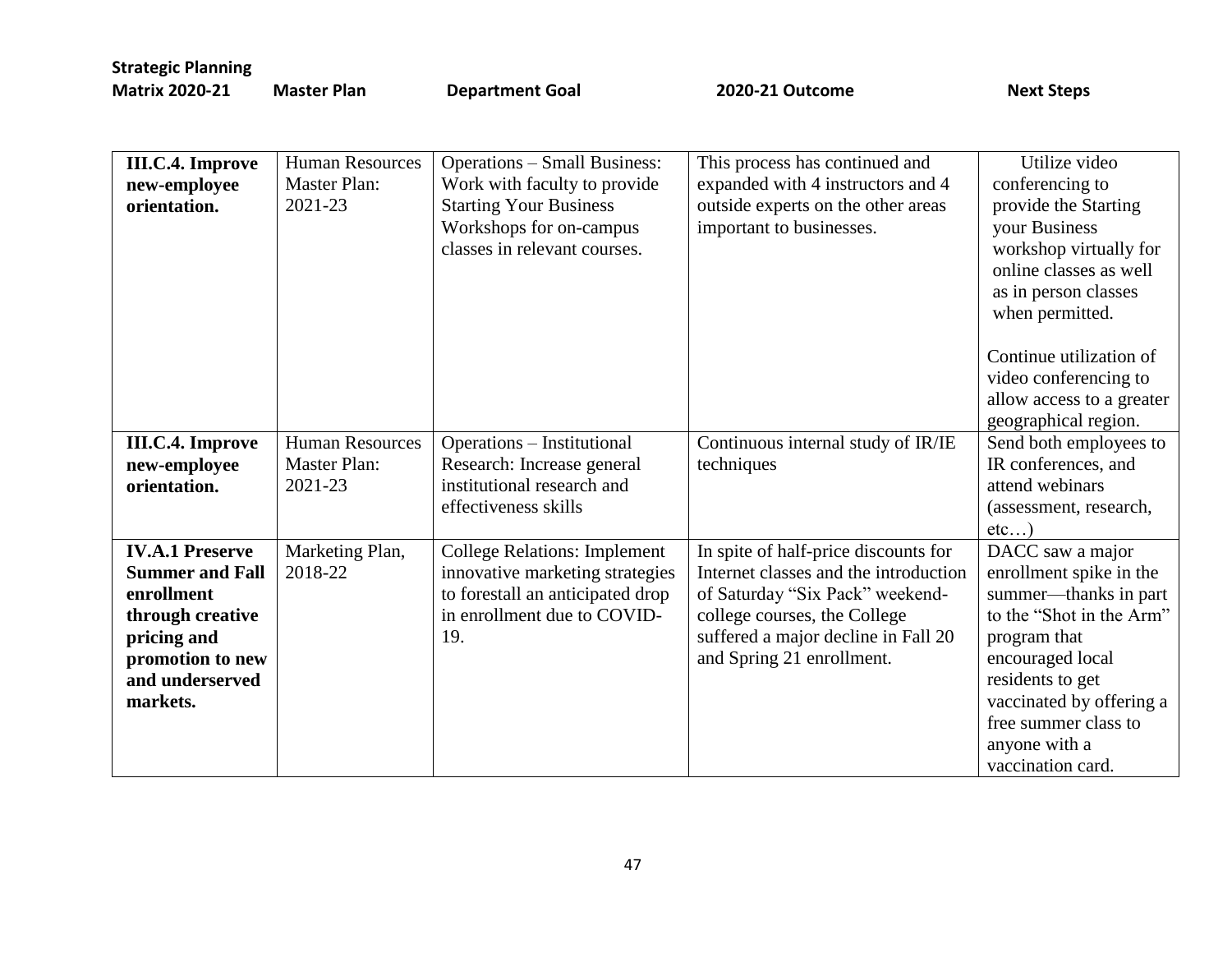| <b>Matrix 2020-21</b> | N |
|-----------------------|---|

**Master Plan COAL Accord Department Goal 2020-21 Outcome Accord Construct Steps** 

| <b>IV.A.1 Preserve</b><br><b>Summer and Fall</b><br>enrollment<br>through creative<br>pricing and<br>promotion to new<br>and underserved<br>markets. | President's<br>Institutional<br>Vision: Revenue,<br>Relationships, and<br>Reputation | Academic Affairs - Hoopeston:<br>Increase enrollment and<br>encourage certificate<br>completion in HS. Develop<br>second year course plan for<br>Health Occ students,<br>Implement and review<br>curriculum offerings for<br>alignment with community | Classes put on hold for 2020/2021<br>due to no enrollment as a result of<br>COVID impact. Offering HLTH-<br>102, BOFF-140 Summer 21 and<br>Fall 21 along with HITT-115 fall<br>and GSCI-105 in spring 22.<br>Created nursing program academic<br>planning guide for dual credit<br>students and shared with counselors | Roll out the programs<br>originally planned, pre-<br>pandemic.                                                                                                                                                     |
|------------------------------------------------------------------------------------------------------------------------------------------------------|--------------------------------------------------------------------------------------|-------------------------------------------------------------------------------------------------------------------------------------------------------------------------------------------------------------------------------------------------------|------------------------------------------------------------------------------------------------------------------------------------------------------------------------------------------------------------------------------------------------------------------------------------------------------------------------|--------------------------------------------------------------------------------------------------------------------------------------------------------------------------------------------------------------------|
|                                                                                                                                                      |                                                                                      | needs.                                                                                                                                                                                                                                                | of Hoopeston, Bismarck, Milford<br>and Armstrong.                                                                                                                                                                                                                                                                      |                                                                                                                                                                                                                    |
| <b>IV.A.1 Preserve</b><br><b>Summer and Fall</b><br>enrollment<br>through creative<br>pricing and<br>promotion to new<br>and underserved<br>markets. | President's<br>Institutional<br>Vision: Revenue,<br>Relationships, and<br>Reputation | Academic Affairs - Hoopeston:<br>Increase enrollment in Center's<br>College for Kids                                                                                                                                                                  | Due to declining enrollment<br>beginning in 2017, we changed our<br>format for C4K 2020 to be day<br>camps to address time and money<br>commitments, but cancelled due to<br>COVID.                                                                                                                                    | For 2021 we were going<br>to try again, but will not<br>hold due to medical<br>leave and staff<br>vacancies. Will try for<br>2022.                                                                                 |
| <b>IV.A.1 Preserve</b><br><b>Summer and Fall</b><br>enrollment<br>through creative<br>pricing and<br>promotion to new<br>and underserved<br>markets. | President's<br>Institutional<br>Vision: Revenue,<br>Relationships, and<br>Reputation | <b>College Relations: Assess</b><br>increased use of in-house video<br>production                                                                                                                                                                     | The teams worked together to create<br>short and long format videos for use<br>on social media and broadcast.<br>College Relations continues to find<br>new ways to utilize the talents of<br>the Video Production team.                                                                                               | Assess the effects of<br>current projects and<br>implement Tik Tok<br>videos as the new focus<br>for FY22.<br>Now that COVID<br>restrictions are being<br>relaxed, we can resume<br>filming the Legends<br>series. |
| <b>IV.A.1 Preserve</b><br><b>Summer and Fall</b>                                                                                                     | President's<br>Institutional                                                         | <b>Community Relations: Assess</b><br>online media to reach non-                                                                                                                                                                                      | College Relations utilized<br>additional marketing funds to reach                                                                                                                                                                                                                                                      | College Relations in<br>concert with Academic                                                                                                                                                                      |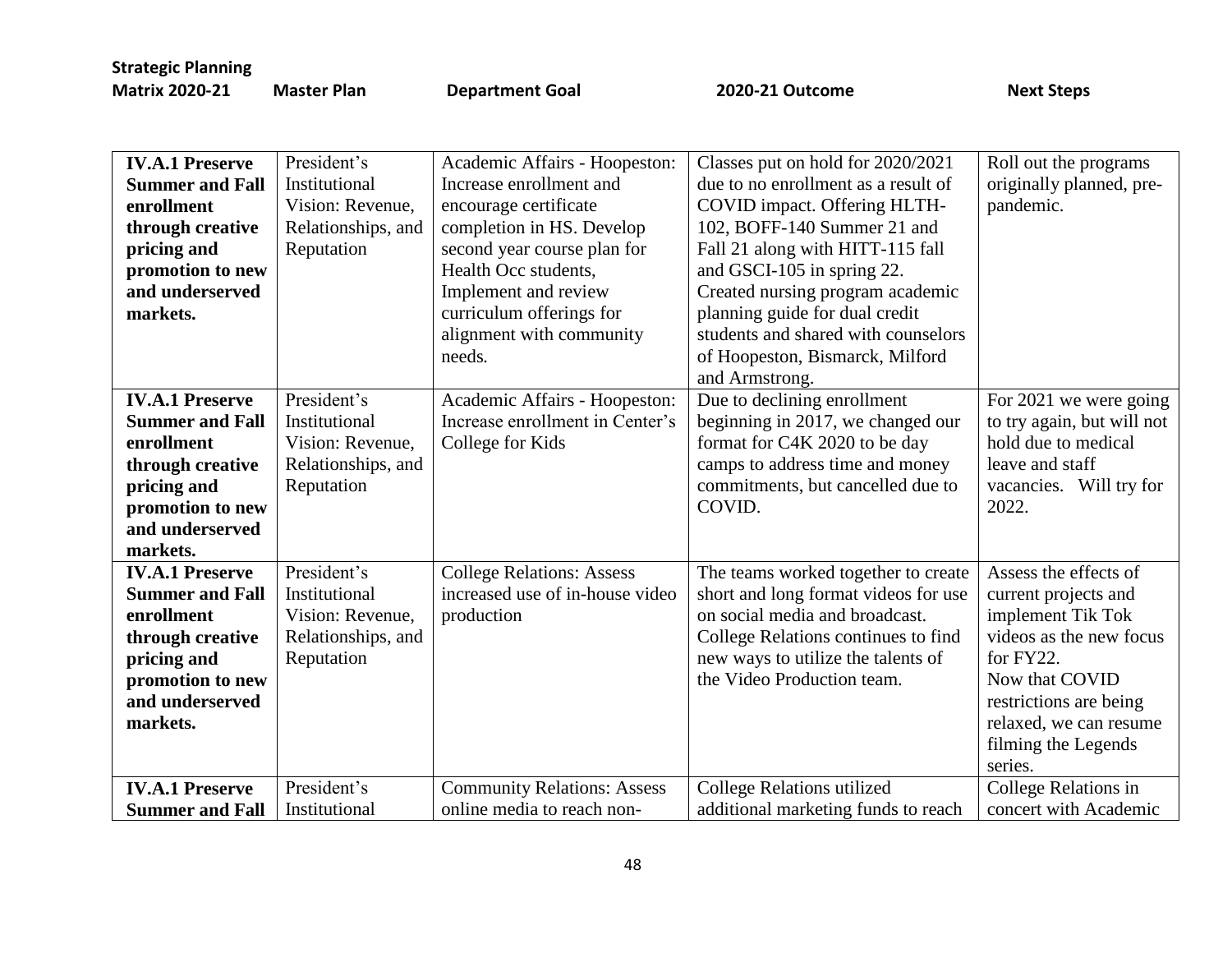| enrollment<br>through creative<br>pricing and<br>promotion to new<br>and underserved<br>markets.                                                     | Vision: Revenue,<br>Relationships, and<br>Reputation                                 | traditional & traditional<br>students, assist with<br>recruitment, and support<br>retention efforts.                           | out via targeted email, website<br>conquering rather than geo-fencing,<br>and Google Adwords. Response<br>was within acceptable parameters<br>and met or exceeded industry<br>benchmarks | <b>Affairs and Student</b><br>Services will partner<br>with Interact<br>Communication to<br>contract market research<br>and marketing plan<br>development services<br>for FY22 & FY 23 |
|------------------------------------------------------------------------------------------------------------------------------------------------------|--------------------------------------------------------------------------------------|--------------------------------------------------------------------------------------------------------------------------------|------------------------------------------------------------------------------------------------------------------------------------------------------------------------------------------|----------------------------------------------------------------------------------------------------------------------------------------------------------------------------------------|
| <b>IV.A.1 Preserve</b><br><b>Summer and Fall</b><br>enrollment<br>through creative<br>pricing and<br>promotion to new<br>and underserved<br>markets. | President's<br>Institutional<br>Vision: Revenue,<br>Relationships, and<br>Reputation | Academic Affairs - Hoopeston:<br>Increase enrollment in<br>Community Ed courses                                                | Enrollment in CE classes continues<br>to decline. For FY20 we only were<br>able to hold Food Service License<br>Classes.                                                                 | There is no interest in<br>any other community<br>education classes and<br>with current COVID<br>environment, we are<br>placing on hold for<br>now.                                    |
| <b>IV.A.1 Preserve</b><br><b>Summer and Fall</b><br>enrollment<br>through creative<br>pricing and<br>promotion to new<br>and underserved<br>markets. | President's<br>Institutional<br>Vision: Revenue,<br>Relationships, and<br>Reputation | <b>Operations – Community</b><br><b>Education: Start a marketing</b><br>campaign of career options in<br>less than six months. | A logo for the marketing concept<br>has been designed.                                                                                                                                   | Use logo on marketing<br>material and list all the<br>offerings the college has<br>to offer where a new<br>career can start after six<br>months of<br>education/training.              |
| <b>IV.A.1 Preserve</b><br><b>Summer and Fall</b><br>enrollment<br>through creative<br>pricing and<br>promotion to new                                | President's<br>Institutional<br>Vision: Revenue,<br>Relationships, and<br>Reputation | <b>Operations - Community</b><br><b>Education: Expand College for</b><br>Kids offerings and<br>scholarships.                   | There have been 13 new summer<br>camps added to the 2021 summer<br>College for Kids offerings.                                                                                           | Market camps.                                                                                                                                                                          |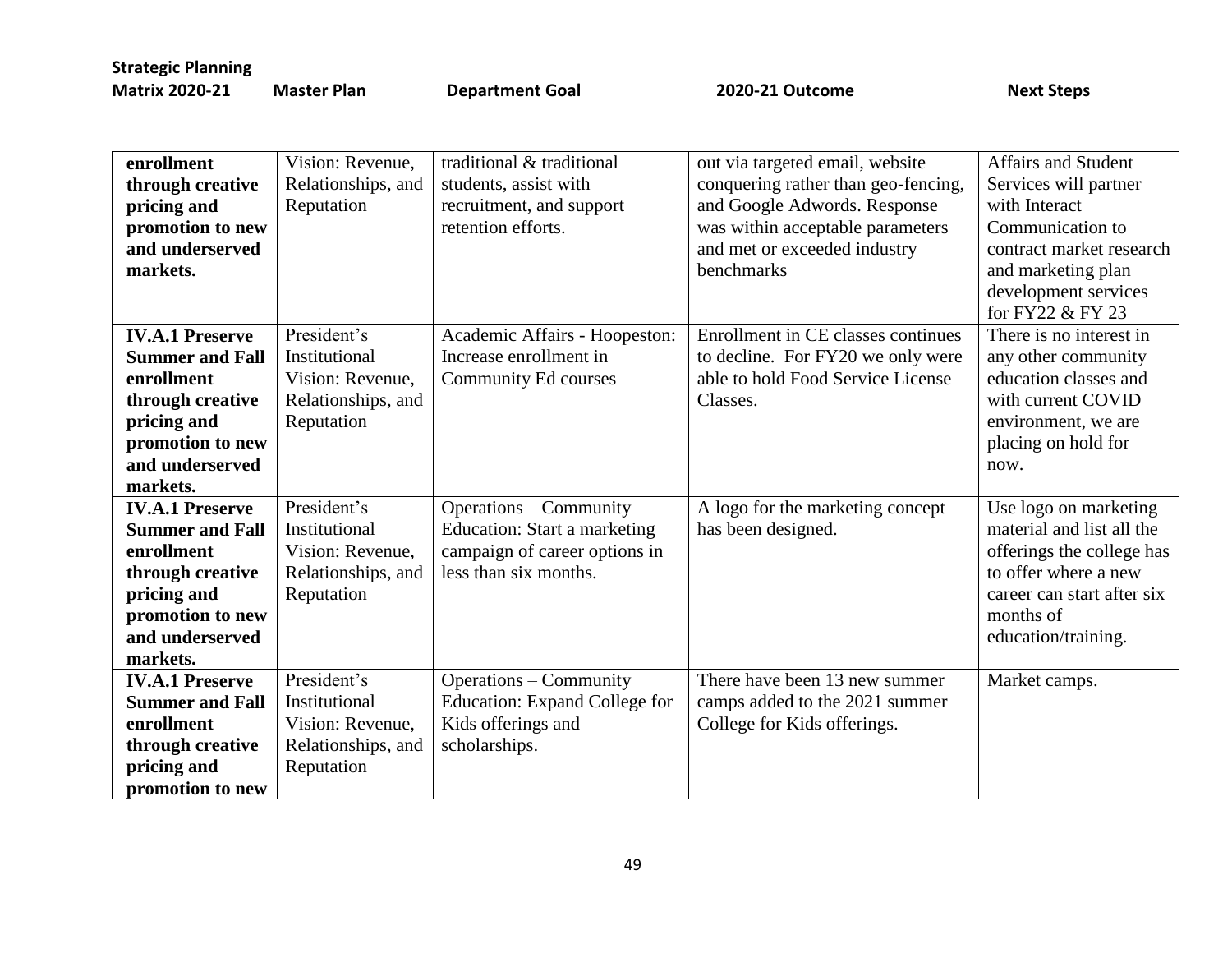**Master Plan Coal 2020-21 Outcome** Next Steps

| and underserved<br>markets.                                                                                                                          |                                                                                      |                                                                                                                           |                                                                                                                                                                                                                                                                                                                                                                                                                           |                                                                                                                                                                                                                               |
|------------------------------------------------------------------------------------------------------------------------------------------------------|--------------------------------------------------------------------------------------|---------------------------------------------------------------------------------------------------------------------------|---------------------------------------------------------------------------------------------------------------------------------------------------------------------------------------------------------------------------------------------------------------------------------------------------------------------------------------------------------------------------------------------------------------------------|-------------------------------------------------------------------------------------------------------------------------------------------------------------------------------------------------------------------------------|
| <b>IV.A.1 Preserve</b><br><b>Summer and Fall</b><br>enrollment<br>through creative<br>pricing and<br>promotion to new<br>and underserved<br>markets. | President's<br>Institutional<br>Vision: Revenue,<br>Relationships, and<br>Reputation | <b>Operations – Community</b><br><b>Education: Explore possibility</b><br>of offering a barber program.                   | Instructor has been established.<br>Working with South Suburban<br>College on finding out their steps<br>for starting a barber program. A<br>location has been secured.<br>Additional equipment will need to<br>be added.                                                                                                                                                                                                 | Start working on<br>curriculum to get<br>approval through ICCB<br>to make both AA and<br>certificate program<br>financial aid eligible.<br>Explore possibility of<br>offering through<br>College Express.                     |
| <b>IV.A.1 Preserve</b><br><b>Summer and Fall</b><br>enrollment<br>through creative<br>pricing and<br>promotion to new<br>and underserved<br>markets. | President's<br>Institutional<br>Vision: Revenue,<br>Relationships, and<br>Reputation | <b>Operations – Community</b><br><b>Education:</b> Expand career<br>offerings                                             | Two online programs have been<br>added: a certified optician program<br>and veterinary assistant program.<br>Both programs are in the process of<br>getting approved through the WIOA<br>program.                                                                                                                                                                                                                         | Market programs.                                                                                                                                                                                                              |
| <b>IV.A.2. Launch</b><br>the Foundation's<br>"Futures"<br>Campaign.                                                                                  | President's<br>Institutional<br>Vision: Revenue,<br>Relationships, and<br>Reputation | Foundation: Fully implement<br>the Futures Campaign with a<br>target of raising more than \$3<br>million over four years. | Although the campaign would never<br>move beyond the "silent" phase due<br>to the COVID-19 crisis, the two<br>years in this initial phase resulted in<br>donations and pledges totaling more<br>than \$4 million—easily surpassing<br>the original campaign target. In<br>2020 alone, the Foundation awarded<br>553 scholarships valued @\$650K at<br>our virtual Honors Program held on<br>September 18, 2020. Seventeen | By virtue of this influx<br>of donations along with<br>successful investment,<br>the Foundation's total<br>endowment surpassed<br>\$21 million—which<br>represents an increase<br>of more than \$9 million<br>in three years. |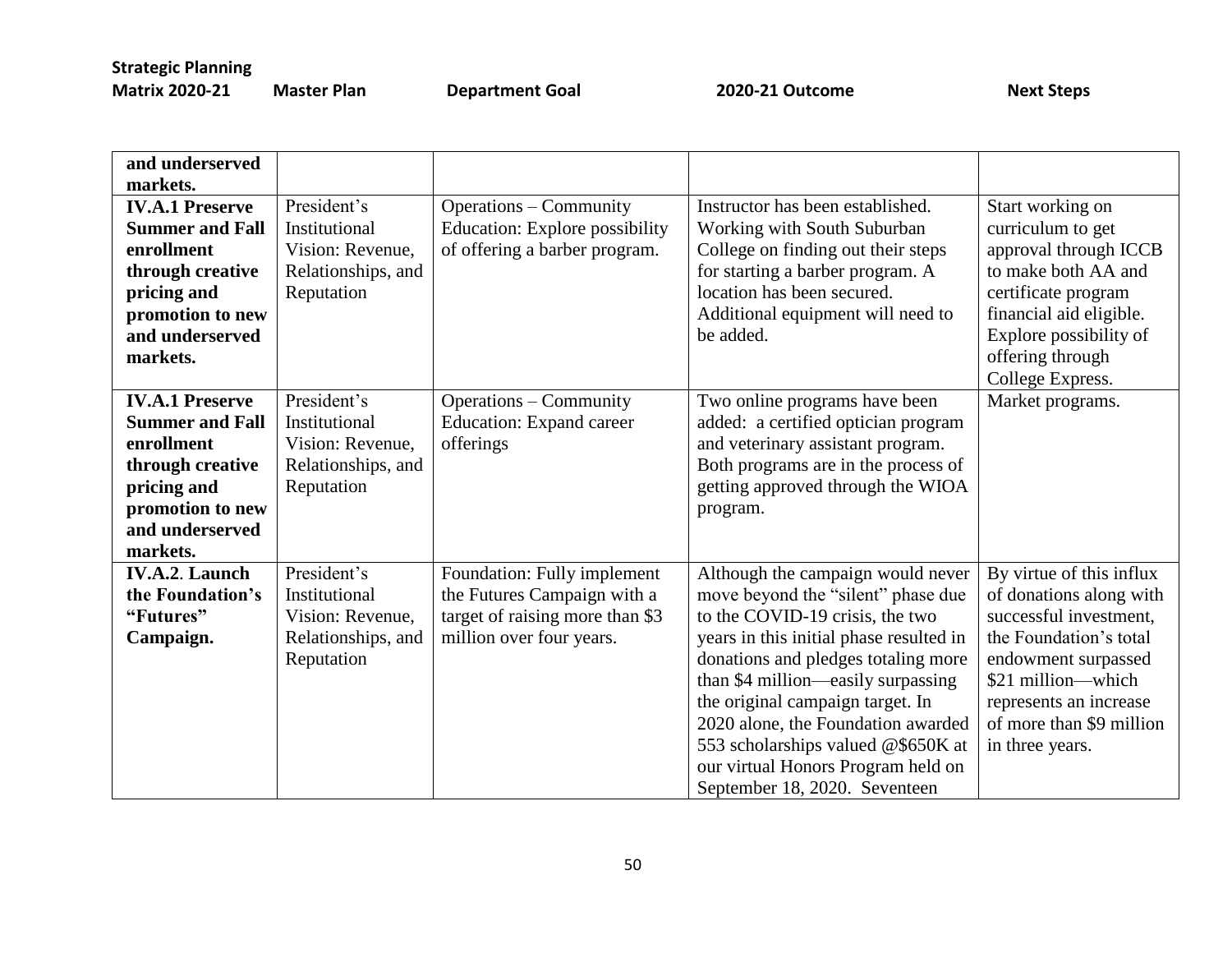|                                                                                                                                                                                                                          |                                                                                      |                                                                                                                            | new scholarships were added FY                                                                                                                                                                                                                                                                                                                                                                                                                                                                                                                                                                                                                        |                                                                                                                                                                                                                                                                                                             |
|--------------------------------------------------------------------------------------------------------------------------------------------------------------------------------------------------------------------------|--------------------------------------------------------------------------------------|----------------------------------------------------------------------------------------------------------------------------|-------------------------------------------------------------------------------------------------------------------------------------------------------------------------------------------------------------------------------------------------------------------------------------------------------------------------------------------------------------------------------------------------------------------------------------------------------------------------------------------------------------------------------------------------------------------------------------------------------------------------------------------------------|-------------------------------------------------------------------------------------------------------------------------------------------------------------------------------------------------------------------------------------------------------------------------------------------------------------|
| <b>IV.A.3. Increase</b><br>enrollment in<br>potential growth<br>markets like<br>Indiana outreach,<br>$3 + 1$ , dual credit,<br>southern county,<br>corporate<br>education, online,<br>and the<br>correctional<br>center. | Academic MP:<br>Provide local<br>access to<br>bachelor's<br>degrees                  | Academic Affairs: Develop<br>new $3 + 1$ agreements.                                                                       | $19-20$<br>The college unveiled a $3 + 1$<br>bachelor's-in-nursing agreement<br>with Aspen University; a new<br>articulation with McKendree<br>university; $a \, 3 + 1$ nursing program<br>Grantham University, offering a<br>pipeline for nursing students to<br>earn an associate degree and<br>complete the bachelor's and<br>master's in nursing; and a transfer<br>program with Indiana Wesleyan<br>University in accounting that<br>enables DACC graduates to earn an<br>associate plus 30 hours at DACC<br>and then transfer to IWU to<br>complete the bachelor's and<br>master's degrees and become<br>eligible to test for the Illinois CPA. | College is exploring 3<br>$+1$ in several programs<br>offered by Southern<br>Illinois University-<br>which could potentially<br>prove more attractive<br>than Franklin<br>University's 30<br>programs, with the<br>final year at SIU also<br>online and the cost of<br>the degree lower than<br>Franklin's. |
| <b>IV.A.3. Increase</b><br>enrollment in<br>potential growth<br>markets like<br>Indiana outreach,<br>$3 + 1$ , dual credit,<br>southern county,<br>corporate<br>education, online,<br>and the                            | President's<br>Institutional<br>Vision: Revenue,<br>Relationships, and<br>Reputation | <b>Foundation: Cultivate</b><br>partnerships with High<br>Schools in the 507 District<br>and local Indiana High<br>Schools | 2020-2021- was unable to present<br>to 507 Dist. High School Juniors<br>and Seniors due to COVID.<br>Produced virtual tutorial on how to<br>apply.                                                                                                                                                                                                                                                                                                                                                                                                                                                                                                    | Plans to visit schools in<br>2022 if restrictions<br>lifted.                                                                                                                                                                                                                                                |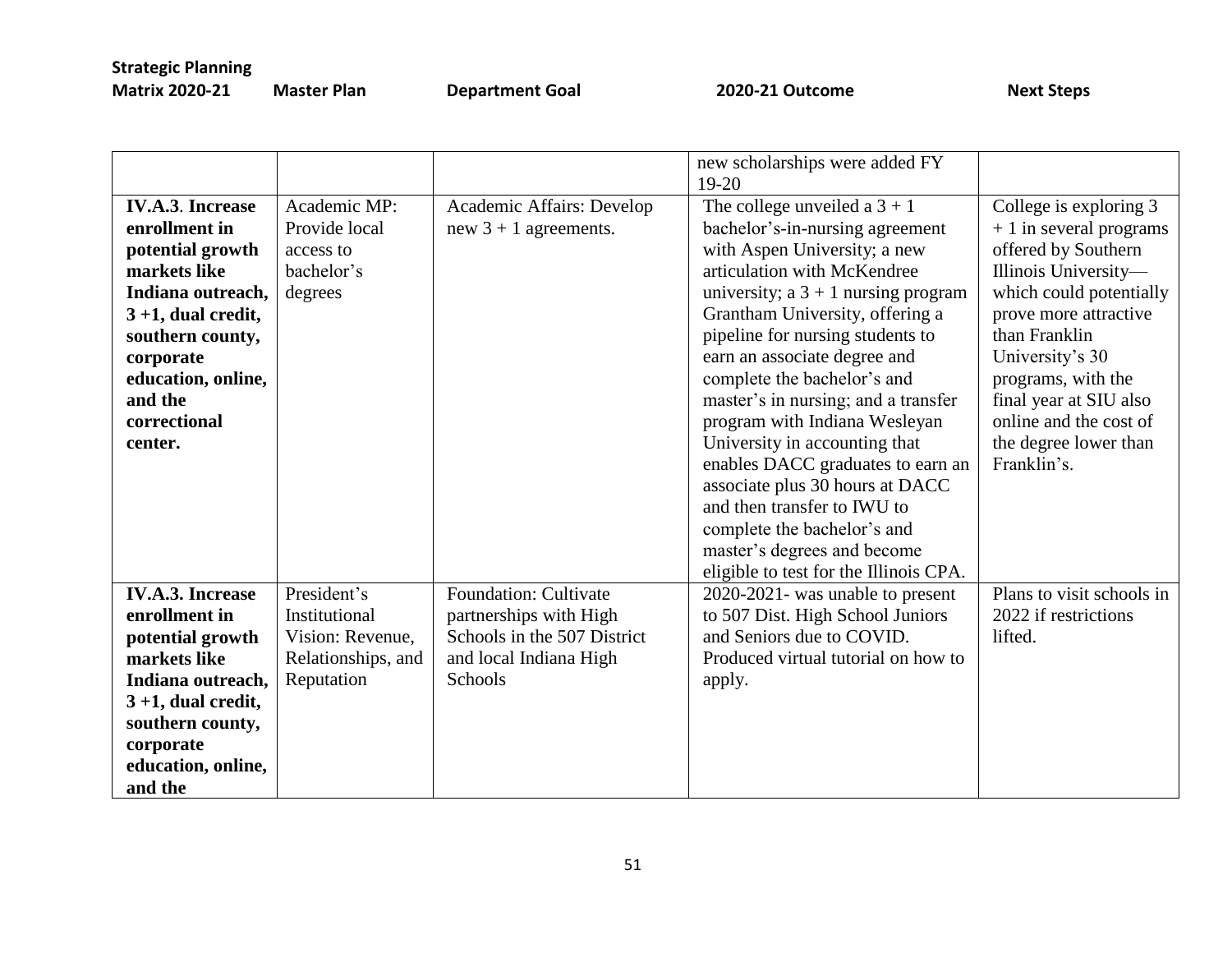| <b>Matrix 2020-21</b> |
|-----------------------|
|-----------------------|

**Mater Plan Coal 2020-21 Outcome** Next Steps

| correctional             |                 |                                     |                                     |                          |
|--------------------------|-----------------|-------------------------------------|-------------------------------------|--------------------------|
| center.                  |                 |                                     |                                     |                          |
| <b>IV.A.3. Increase</b>  | Marketing Plan, | Operations - Video                  | A 3D camera has been rented to      | Get images all over      |
| enrollment in            | 2018-22         | Production: To help future          | take images.                        | campus and edit          |
| potential growth         |                 | students and guests become          |                                     | together for an online   |
| markets like             |                 | familiar with the campus and        |                                     | virtual tour.            |
| Indiana outreach,        |                 | to learn about departments and      |                                     |                          |
| $3 + 1$ , dual credit,   |                 | staff.                              |                                     |                          |
| southern county,         |                 |                                     |                                     |                          |
| corporate                |                 |                                     |                                     |                          |
| education, online,       |                 |                                     |                                     |                          |
| and the                  |                 |                                     |                                     |                          |
| correctional             |                 |                                     |                                     |                          |
| center.                  |                 |                                     |                                     |                          |
| <b>IV.A.3. Increase</b>  | Marketing Plan, | <b>College Relations: Implement</b> | This ongoing effort continues to    | New course/tuition       |
| enrollment in            | 2018-22         | advertising to Indiana              | evolve. New offerings are available | "deals" are being made   |
| potential growth         |                 | residents                           | to Indiana students.                | available to Indiana     |
| markets like             |                 |                                     |                                     | students. With this      |
| Indiana outreach,        |                 |                                     |                                     | evolution, the           |
| $3 + 1$ , dual credit,   |                 |                                     |                                     | marketing effort is also |
| southern county,         |                 |                                     |                                     | changed.                 |
| corporate                |                 |                                     |                                     |                          |
| education, online,       |                 |                                     |                                     |                          |
| and the                  |                 |                                     |                                     |                          |
| correctional             |                 |                                     |                                     |                          |
| center.                  |                 |                                     |                                     |                          |
| <b>IV.A.4.</b> Integrate | Marketing Plan, | <b>Operations – Community</b>       | DACC upgraded the television        | Student-produced         |
| college-wide             | 2018-22         | Education: Increase video           | studio and broadcast technology to  | podcasts of interviews   |
| marketing.               |                 | marketing.                          | enable the College to market        | with DACC faculty and    |
|                          |                 |                                     | services by streaming live          | staff will enjoy even    |
|                          |                 |                                     | programming through the             | greater and more far-    |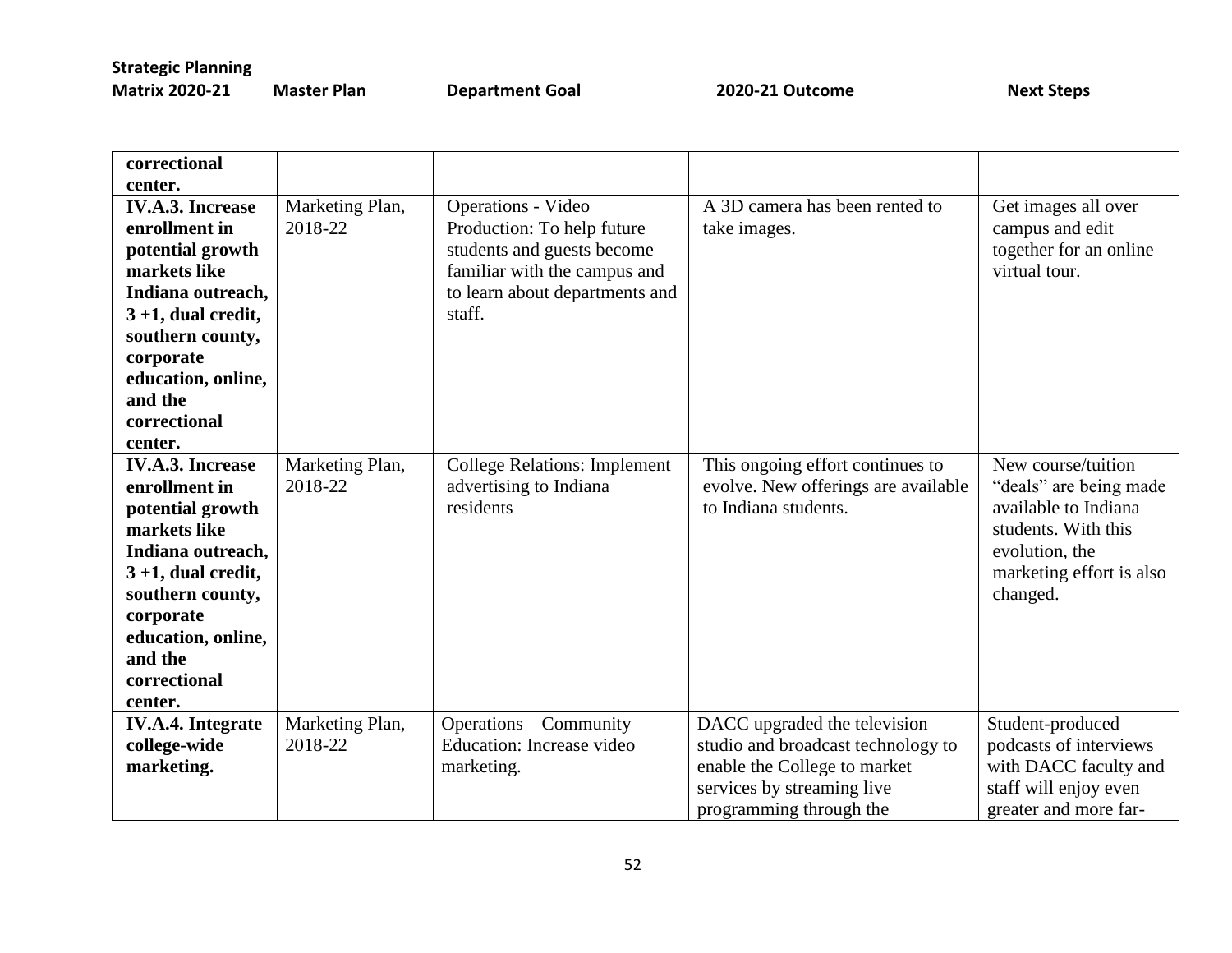| <b>Matrix 2020-21</b> | Mas |
|-----------------------|-----|
|                       |     |

**Man Aries 2020-21 Outcome** Computer Plan Department Goal 2020-21 Outcome Next Steps

|                          |                    |                                    | educational channel, YouTube, and    | reaching distribution in |
|--------------------------|--------------------|------------------------------------|--------------------------------------|--------------------------|
|                          |                    |                                    | the Web site.                        | the coming year.         |
| <b>IV.A.4.</b> Integrate | Marketing Plan,    | <b>Operations:</b> Build a more    | After piloting a grass-roots-level   | This research will       |
| college-wide             | 2018-22            | collaborative system for           | Marketing Users' Group prior to the  | inform what will         |
| marketing.               |                    | integrated, College-wide           | pandemic, the plan post-COVID is     | become an integrated     |
|                          |                    | marketing.                         | to hire a contractor-Interact-to     | marketing plan under     |
|                          |                    |                                    | provide a full environmental scan,   | the direction of the VP  |
|                          |                    |                                    | an identification of target markets, | of Student Services and  |
|                          |                    |                                    | evaluation of student recruitment    | the Executive Director   |
|                          |                    |                                    | and intake practices, and a          | of College Relations.    |
|                          |                    |                                    | communications audit.                |                          |
| <b>IV.A.4.</b> Integrate | Marketing Plan,    | <b>Operations – Computer</b>       | Replaced 5 Screens this year         | Evaluate for next year   |
| college-wide             | 2018-22            | Network Services: LCD TC           |                                      | screens that need        |
| marketing.               |                    | <b>Upgrade for Digital Signage</b> |                                      | replacement              |
| <b>IV.B.1.</b>           | President's        | Finance: Reach out to local        | The College developed and            | Develop a                |
| <b>Strengthen</b>        | Institutional      | businesses from                    | implemented a purchasing program     | comprehensive list of    |
| alliance with            | Vision: Revenue,   | underrepresented groups to         | that ensures that Business           | eligible BEP companies   |
| local businesses,        | Relationships, and | encourage increased                | <b>Enterprise Program companies</b>  | throughout the region.   |
| industry, and            | Reputation         | opportunities for selling goods    | (minority-owned, women-owned,        |                          |
| educational              |                    | and services to the College.       | and disabled-owned businesses) to    |                          |
| institutions,            |                    |                                    | bid on contracts with DACC. The      |                          |
| especially among         |                    |                                    | Board approved this new policy in    |                          |
| underrepresented         |                    |                                    | February 2021.                       |                          |
| community                |                    |                                    |                                      |                          |
| groups.                  |                    |                                    |                                      |                          |
| <b>IV.B.1.</b>           | Vision: Revenue,   | <b>Chief Diversity Officer:</b>    | Implemented                          | Research additional      |
| <b>Strengthen</b>        | Relationships, and | Partnered with Governance          |                                      | programs and activities  |
| alliance with            | Reputation         | Teams and Individual faculty       |                                      |                          |
| local businesses,        |                    | hosting:                           |                                      |                          |
| industry, and            |                    | <b>Mental Health Awareness,</b>    |                                      |                          |
| educational              |                    | Coming Out; Black History;         |                                      |                          |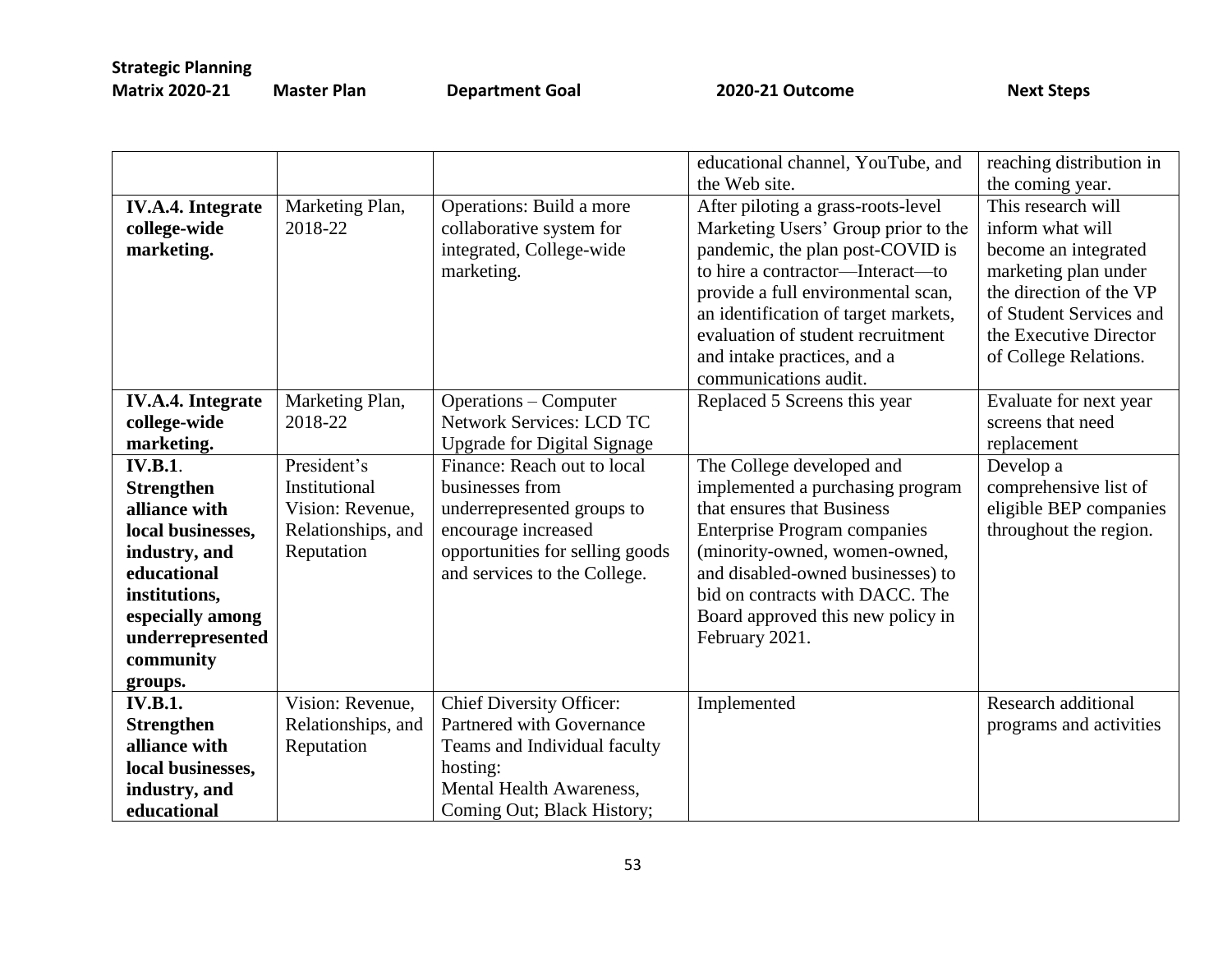| institutions,<br>especially among<br>underrepresented<br>community<br>groups.<br><b>IV.B.1.</b><br><b>Strengthen</b><br>alliance with<br>local businesses,<br>industry, and<br>educational<br>institutions,<br>especially among<br>underrepresented<br>community<br>groups. | President's<br>Institutional<br>Vision: Revenue,<br>Relationships, and<br>Reputation | <b>Operations – Small Business:</b><br>Partner with other area<br>organizations to provide a<br>"business incubator"—a<br>shared workspace<br>opportunities with on-site<br>advisement/training<br>opportunities for small<br>businesses. | Established a new location for the<br>SBDC at Plaza 31 in north<br>Danville, for increased visibility.<br>Co-workspaces continue to be<br>utilized at the Willdon Building in<br>Hoopeston. The new location at<br>Plaza 31 has a large conference<br>room that can be used for<br>workshops with advance notice. | Utilize the existing co-<br>workspaces as a way to<br>nurture minority owned<br>start-ups who may<br>benefit from the low-<br>cost start up option and<br>the mentoring and<br>support of the group<br>environment. SBDC<br>signage being made to<br>help with the large<br>increase with exposure.<br>There will be a pylon<br>sign along with a<br>building sign to |
|-----------------------------------------------------------------------------------------------------------------------------------------------------------------------------------------------------------------------------------------------------------------------------|--------------------------------------------------------------------------------------|-------------------------------------------------------------------------------------------------------------------------------------------------------------------------------------------------------------------------------------------|-------------------------------------------------------------------------------------------------------------------------------------------------------------------------------------------------------------------------------------------------------------------------------------------------------------------|-----------------------------------------------------------------------------------------------------------------------------------------------------------------------------------------------------------------------------------------------------------------------------------------------------------------------------------------------------------------------|
| <b>IV.B.1.</b><br><b>Strengthen</b><br>alliance with<br>local businesses,<br>industry, and<br>educational<br>institutions,<br>especially among<br>underrepresented                                                                                                          | President's<br>Institutional<br>Vision: Revenue,<br>Relationships, and<br>Reputation | Academic Affairs -<br>Hoopeston: Continue to<br>partner with local healthcare<br>facilities and provide training<br>for CNA's on a flexible<br>schedule. Offer both initial<br>certification as well as re-<br>certification programs.    | Adult classes put on hold due to<br>COVID. Will resume during<br>2021/2022. Offering C.N.A. class<br>for high school students Summer<br>2021.                                                                                                                                                                     | promote the center.<br>Amount of applicants/<br>students declining.<br>Partnering with VCW<br>to sponsor students.                                                                                                                                                                                                                                                    |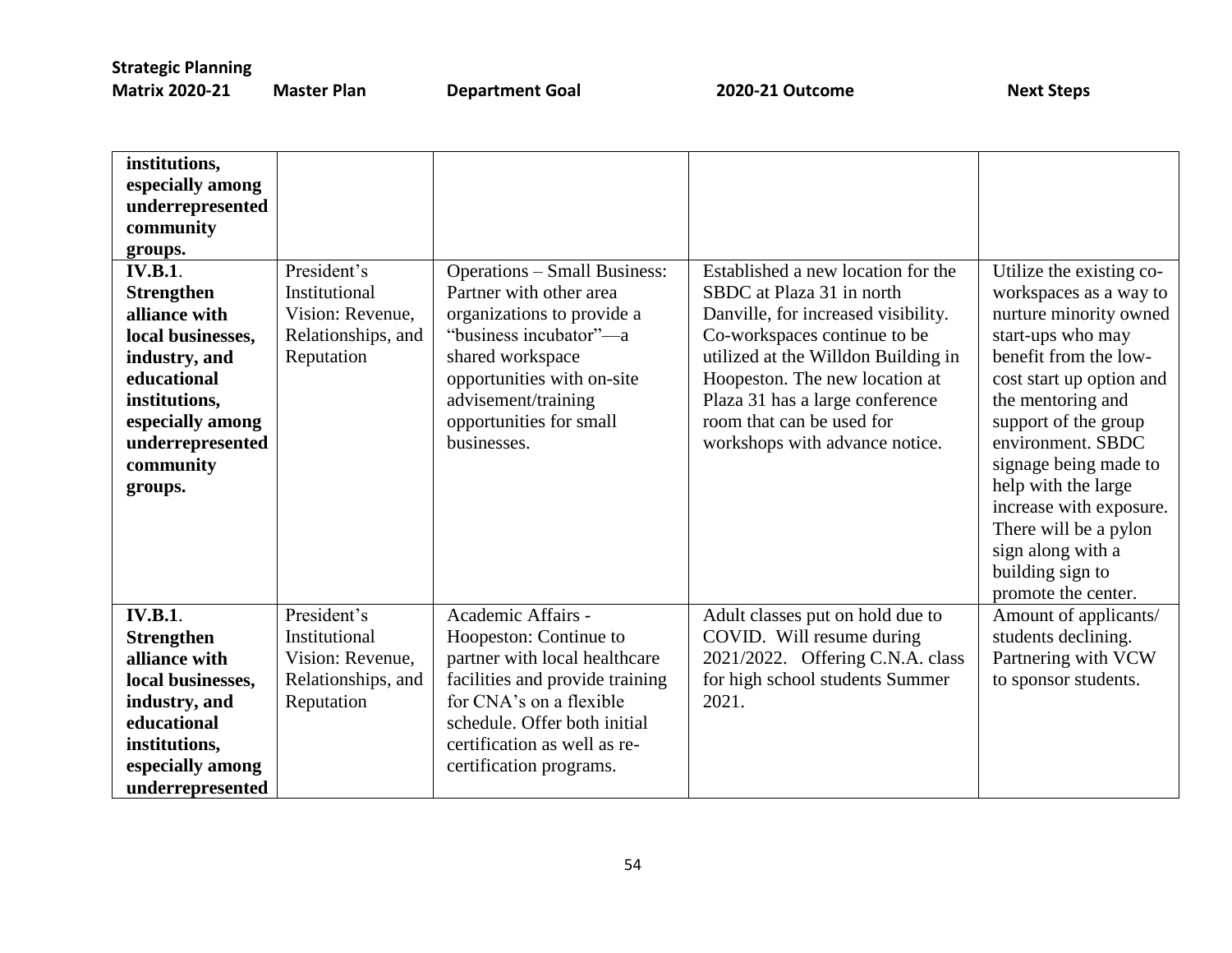| community             |                         |                                     |                                      |                           |
|-----------------------|-------------------------|-------------------------------------|--------------------------------------|---------------------------|
| groups.               |                         |                                     |                                      |                           |
| <b>IV.B.1.</b>        | President's             | Form a community alliance           | Through the Dean of Adult            | Leverage the linkage      |
| <b>Strengthen</b>     | Institutional           | with the neighboring Meade          | Education and Student Services, the  | with Meade Park school    |
| alliance with         | Vision: Revenue,        | Park Elementary School as           | College held a number of outreach    | to work with the City to  |
| local businesses,     |                         | DACC's "sister school."             | events with Meade Park, including    | revitalize Meade Park     |
|                       | Relationships, and      |                                     |                                      |                           |
| industry, and         | Reputation              |                                     | classroom interaction, reading       | as a possible new home    |
| educational           |                         |                                     | sessions, and a mask-sewing          | field for the DACC        |
| institutions,         |                         |                                     | activity.                            | softball team.            |
| especially among      |                         |                                     |                                      |                           |
| underrepresented      |                         |                                     |                                      |                           |
| community             |                         |                                     |                                      |                           |
| groups.               |                         |                                     |                                      |                           |
| <b>IV.B.1.</b>        | President's             | <b>Operations - Small Business:</b> | Utilizing outside resources for      | Continue to offer         |
| <b>Strengthen</b>     | Institutional           | Encourage entrepreneurial           | workshops including First Midwest    | trainings at multiple     |
| alliance with         | Vision: Revenue,        | thinking through special events     | Bank for business succession         | locations.                |
| local businesses,     | Relationships, and      | and training offerings in person    | planning and Constant Contact for    |                           |
| industry, and         | Reputation              | or virtually.                       | email marketing.                     | Develop next steps in-    |
| educational           |                         |                                     |                                      | person seminars.          |
| institutions,         |                         |                                     |                                      |                           |
| especially among      |                         |                                     |                                      | It is paramount for these |
| underrepresented      |                         |                                     |                                      | training to be marketed   |
| community             |                         |                                     |                                      | to the multicultural      |
| groups.               |                         |                                     |                                      | populations that we       |
|                       |                         |                                     |                                      | serve through equity      |
|                       |                         |                                     |                                      | and inclusion.            |
| <b>IV.B.2. Engage</b> | <b>Student Services</b> | College Relations: Recruit and      | DACC established the Board of        | Although COVID            |
| <b>TRIO</b> students  | MP: Increase            | engage a representative group       | Student Scholars with participants   | forced the meetings to    |
| and presidential      | student access,         | of the College's highest            | including TRIO students, Toolbox     | go online for several     |
| scholars in Board     | engagement,             | academic achievers to serve on      | students, and presidential scholars. | months, the in-person     |
|                       | retention and           | a Board of Student Scholars.        |                                      | meetings resumed in       |
|                       |                         |                                     |                                      |                           |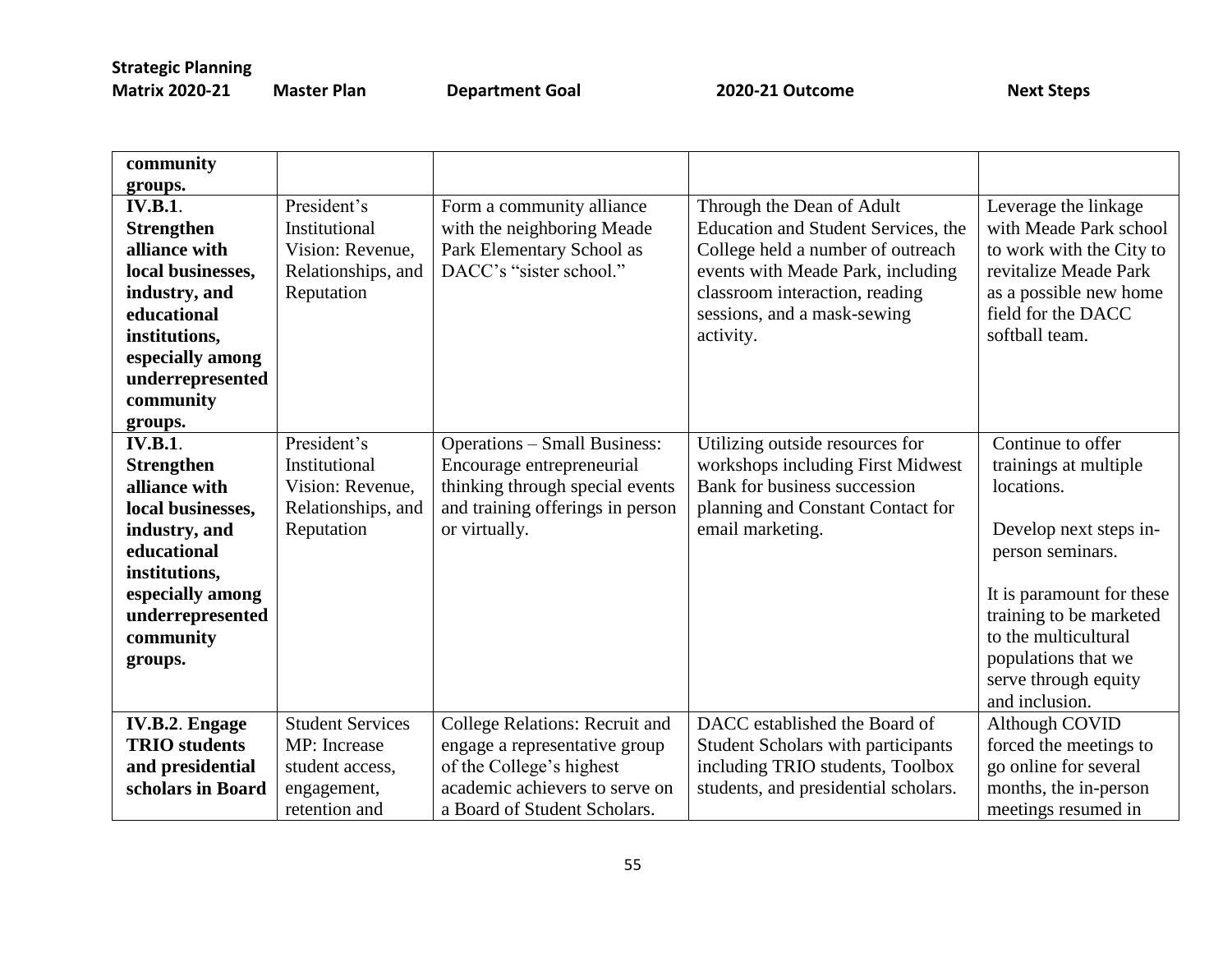| of Student              | success through         |                                       |                                     | May 2021 with a            |
|-------------------------|-------------------------|---------------------------------------|-------------------------------------|----------------------------|
| Scholars.               | more integrated         |                                       |                                     | luncheon. The regular      |
|                         | and                     |                                       |                                     | schedule of meetings       |
|                         | comprehensive           |                                       |                                     | will be held beginning     |
|                         | student services.       |                                       |                                     | with the Fall semester.    |
| <b>IV.B.2. Engage</b>   | <b>Student Services</b> | <b>College Relations: Assess</b>      | BOSS met every other month,         | Engage new set of          |
| <b>TRIO</b> students    | MP: Increase            | effectiveness of Board of             | virtually, with limited attendance. | participants for FY22,     |
| and presidential        | student access,         | <b>Student Scholars (BOSS)</b>        | Those students who did participate  | expand the pool of those   |
| scholars in Board       | engagement,             |                                       | were active with hallway banner     | invited to participate,    |
| of Student              | retention and           |                                       | and #MyDACCStory campaigns.         | plan activities to benefit |
| Scholars.               | success through         |                                       | The program has been successful     | their "resumes," and       |
|                         | more integrated         |                                       | for those students who chose to     | utilize their experiences  |
|                         | and                     |                                       | participate.                        | and positive attitudes to  |
|                         | comprehensive           |                                       |                                     | recruit in high schools.   |
|                         | student services.       |                                       |                                     |                            |
| <b>IV.B.3. Leverage</b> | Marketing Plan,         | <b>College Relations: Increase</b>    | Student banners containing pictures | While banners are the      |
| recent H.S.             | 2018-22                 | marketing penetration into high       | and testimonials of high-achieving  | only viable option         |
| alumni for              |                         | schools by utilizing alumni.          | DACC students have been sent to     | during a pandemic,         |
| recruitment.            |                         |                                       | their high schools of origin.       | DACC's new recruiter       |
|                         |                         |                                       |                                     | now has an office in       |
|                         |                         |                                       |                                     | Danville high school       |
|                         |                         |                                       |                                     | and could leverage this    |
|                         |                         |                                       |                                     | by including alumni in     |
|                         |                         |                                       |                                     | person for his visits.     |
| <b>IV.B.3. Leverage</b> | Marketing Plan,         | <b>Operations - Video Production:</b> | Hired two additional eSports        | Start contacting high      |
| recent H.S.             | 2018-22                 | Create a high school portal for       | coaches to help recruit and plan    | schools and students       |
| alumni for              |                         | eSports by hosting high school        | events.                             | informing them of next     |
| recruitment.            |                         | events in the eSports lab.            |                                     | year's opportunities.      |
| <b>IV.B.3. Leverage</b> | Marketing Plan,         | <b>Operations - Video Production:</b> | 18 program videos were created in   | Continue to develop        |
| recent H.S.             | 2018-22                 | Raise awareness about                 | summer 2020, additional program     | promotional videos for     |
|                         |                         | programs.                             |                                     | programs.                  |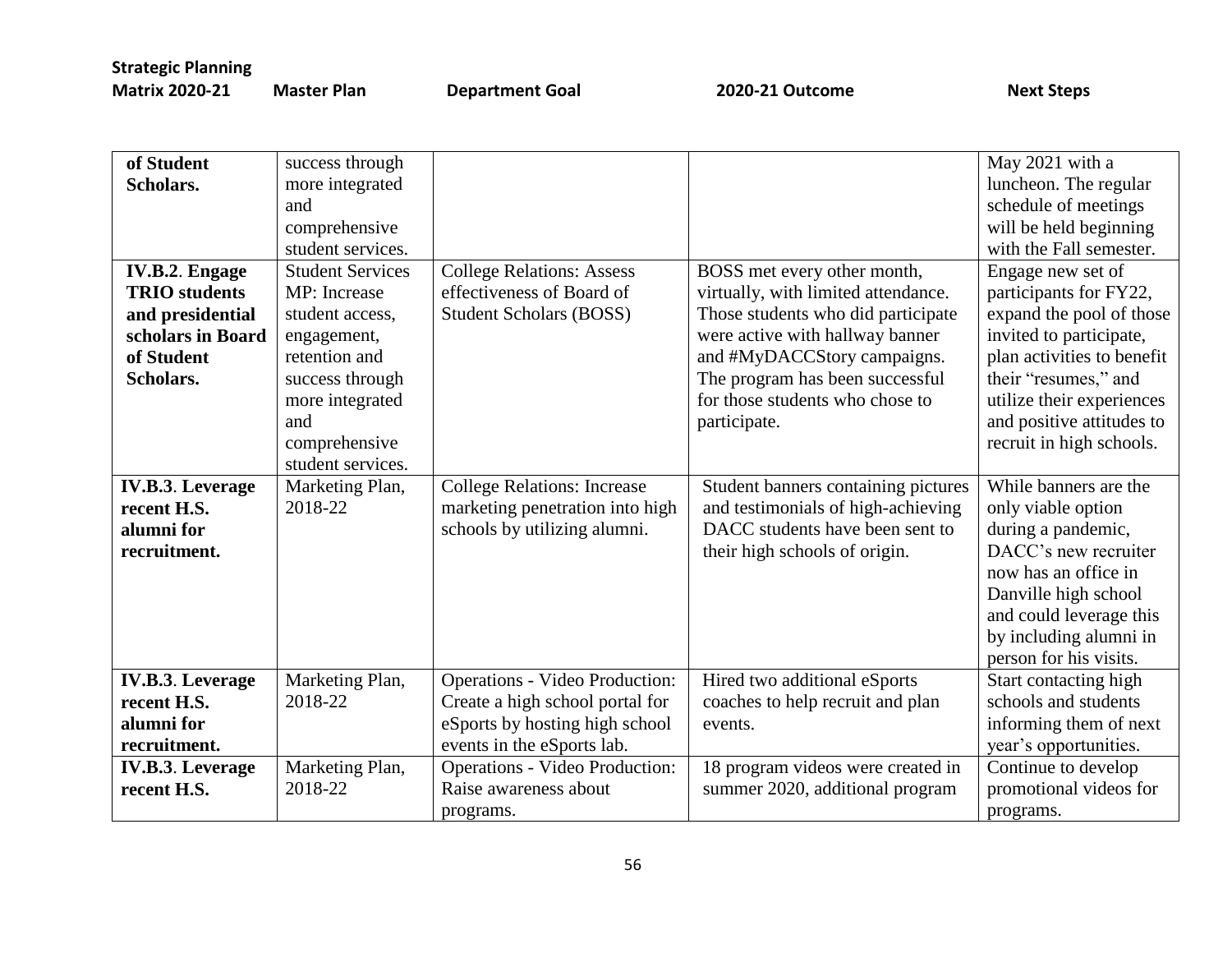**Master Plan Coal 2020-21 Outcome** Next Steps

| alumni for<br>recruitment. |                            |                                                           | videos will be created in summer<br>2021.                              |                           |
|----------------------------|----------------------------|-----------------------------------------------------------|------------------------------------------------------------------------|---------------------------|
| <b>IV.B.3. Leverage</b>    |                            | <b>Operations - Video Production:</b>                     |                                                                        | Continue to develop       |
| recent H.S.                | Marketing Plan,<br>2018-22 | Develop videos to target high                             | Mick Jaguar video campaign was<br>created to target potential students | videos for social media.  |
| alumni for                 |                            | school students.                                          | on social media. College Express                                       |                           |
| recruitment.               |                            |                                                           | and TRIO were produced.                                                |                           |
|                            |                            |                                                           |                                                                        |                           |
| <b>IV.C.1. Advance</b>     | Marketing Plan,<br>2018-22 | College Relations: Develop and<br>nurture the DACC brand. | With a prolific video-production                                       | The planned research      |
| and enhance the            |                            |                                                           | team producing an exceptional                                          | that Interact provides in |
| brand, DACC                |                            |                                                           | number of promotional pieces,                                          | the coming year will      |
| <b>Online.</b>             |                            |                                                           | College Relations has helped to                                        | help inform the quality   |
|                            |                            |                                                           | cultivate a consistent DACC look.                                      | and consistency of the    |
|                            |                            |                                                           |                                                                        | College's messaging       |
|                            |                            |                                                           |                                                                        | and images.               |
| <b>IV.C.2. Engage</b>      | President's                | <b>College Relations: Assist</b>                          | The Alumni's executive board has                                       | In consultation with the  |
| Alumni in a                | Institutional              | alumni in a project to galvanize                          | shown a willingness to engage in a                                     | leadership of the         |
| collaborative              | Vision: Revenue,           | membership.                                               | number of projects, but the                                            | Alumni board, the         |
| project.                   | Relationships, and         |                                                           | pandemic thwarted these efforts.                                       | College will assist with  |
|                            | Reputation                 |                                                           |                                                                        | future planning.          |
| <b>IV.C.2. Engage</b>      | President's                | Foundation: Work with College                             | Attend Alumni meetings and                                             | Continue to look for      |
| Alumni in a                | Institutional              | on alumni engagement                                      | engage with Alumni Board with                                          | opportunities to reach    |
| collaborative              | Vision: Revenue,           | program                                                   | activities on campus. Promote                                          | alumni.                   |
| project.                   | Relationships, and         |                                                           | giving opportunities through social                                    |                           |
|                            | Reputation                 |                                                           | media and marketing. Incorporate                                       |                           |
|                            |                            |                                                           | alumni stories in bi-annual                                            |                           |
|                            |                            |                                                           | newsletter. Volunteer at                                               |                           |
|                            |                            |                                                           | community events such as Rotary                                        |                           |
|                            |                            |                                                           | and NJCAA to cultivate                                                 |                           |
|                            |                            |                                                           | partnerships with community                                            |                           |
|                            |                            |                                                           | members                                                                |                           |